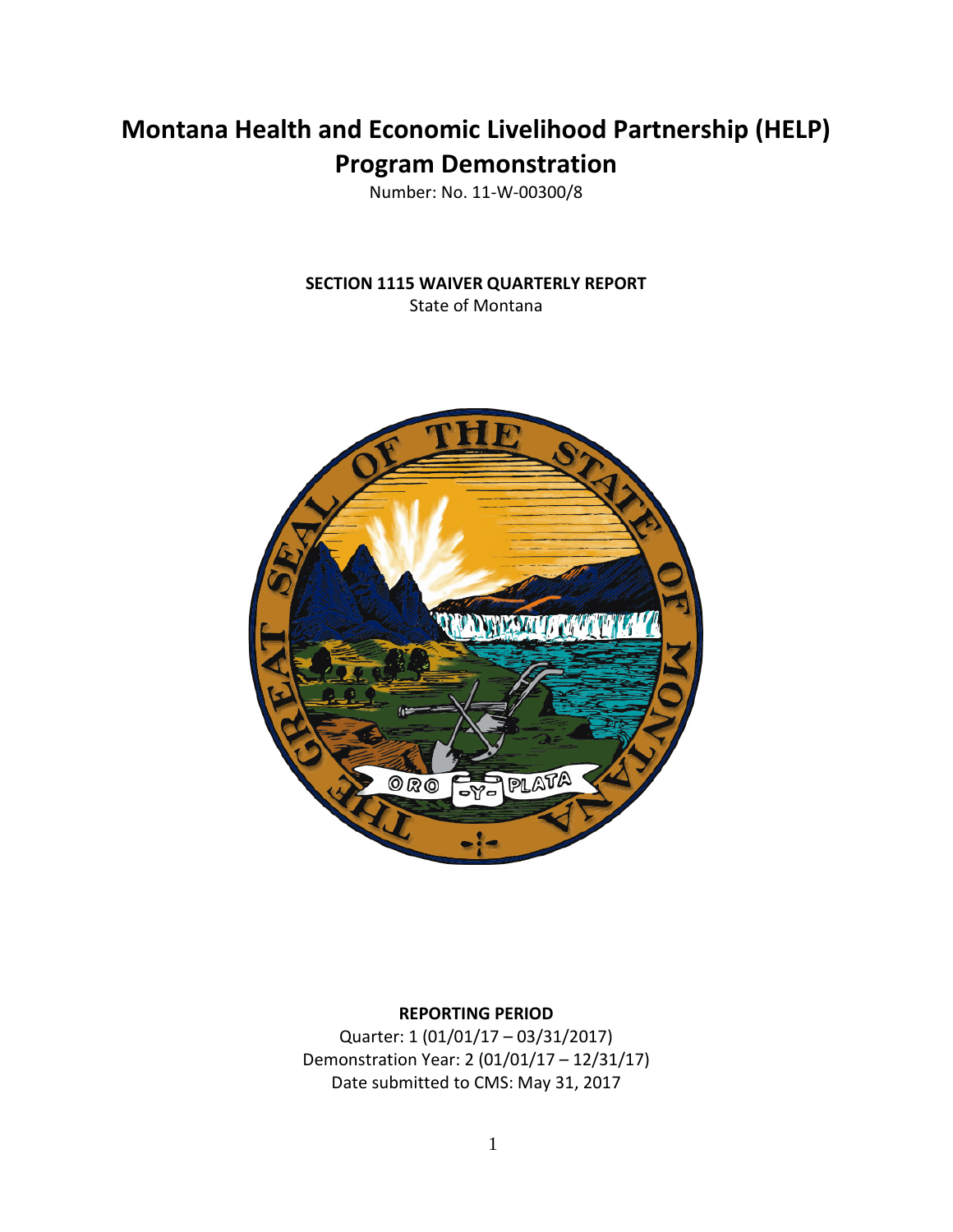# **Demonstration Population**

This demonstration affects eligible individuals ages 19 through 64 in the new adult group under the state plan as authorized by Section 1902(a)(10)(A)(i)(VIII) of the Social Security Act, and 42 CFR 435.119; new adults receive all benefits described in an Alternative Benefit Plan State Plan.

The following populations are excluded from all portions of the demonstration other than the continuous eligibility provisions in Section VIII. Individuals:

- Who are medically frail;
- Whom the State determines have exceptional health care needs, including but not limited to a medical, mental health, or developmental condition;
- Who live in a region where the Third Party Administrator (TPA) is unable to contract with a sufficient number of providers;
- Whom the state determines, in accordance with objective standards approved by CMS, require continuity of coverage that is not available or could not be effectively delivered through the TPA; and
- Individuals with incomes below 50 percent of the FPL.

#### **Events Related to Health Care Delivery, Enrollment, or Other Operations**

#### *2017 Montana Legislature*

Montana's Department of Public Health and Human Services (DPHHS) provided a Medicaid Expansion report to the Montana Legislature in January, 2017, which included:

- 71,002 participants enrolled,
- 284 million dollars in health care services to Montanans,
- 2.7 million dollars in premiums collected, and
- 3,024 disenrolled for nonpayment of premiums.

#### *Participant and Provider Education*

DPHHS worked with the TPA to create education materials for HELP Program participants and providers. Upon enrollment, participants receive a Welcome Kit via mail, which includes a welcome letter, Participant Guide, and flyer for the TPA's online portal.

New materials created and implemented during this quarter include:

Quarterly Participant Wellness Newsletter:

Information regarding getting and staying healthy with topics including: smoking cessation; Hepatitis C; diabetes services and education; and participant care coordination programs.

Updates to the online participant portal:

- Viewing pending claims;
- Easier access to premium and billing information; and
- Access to participant Explanation of Benefits (EOBs).

#### **Evaluation Activities**

*State Evaluation* No updates occurred in the first quarter of 2017.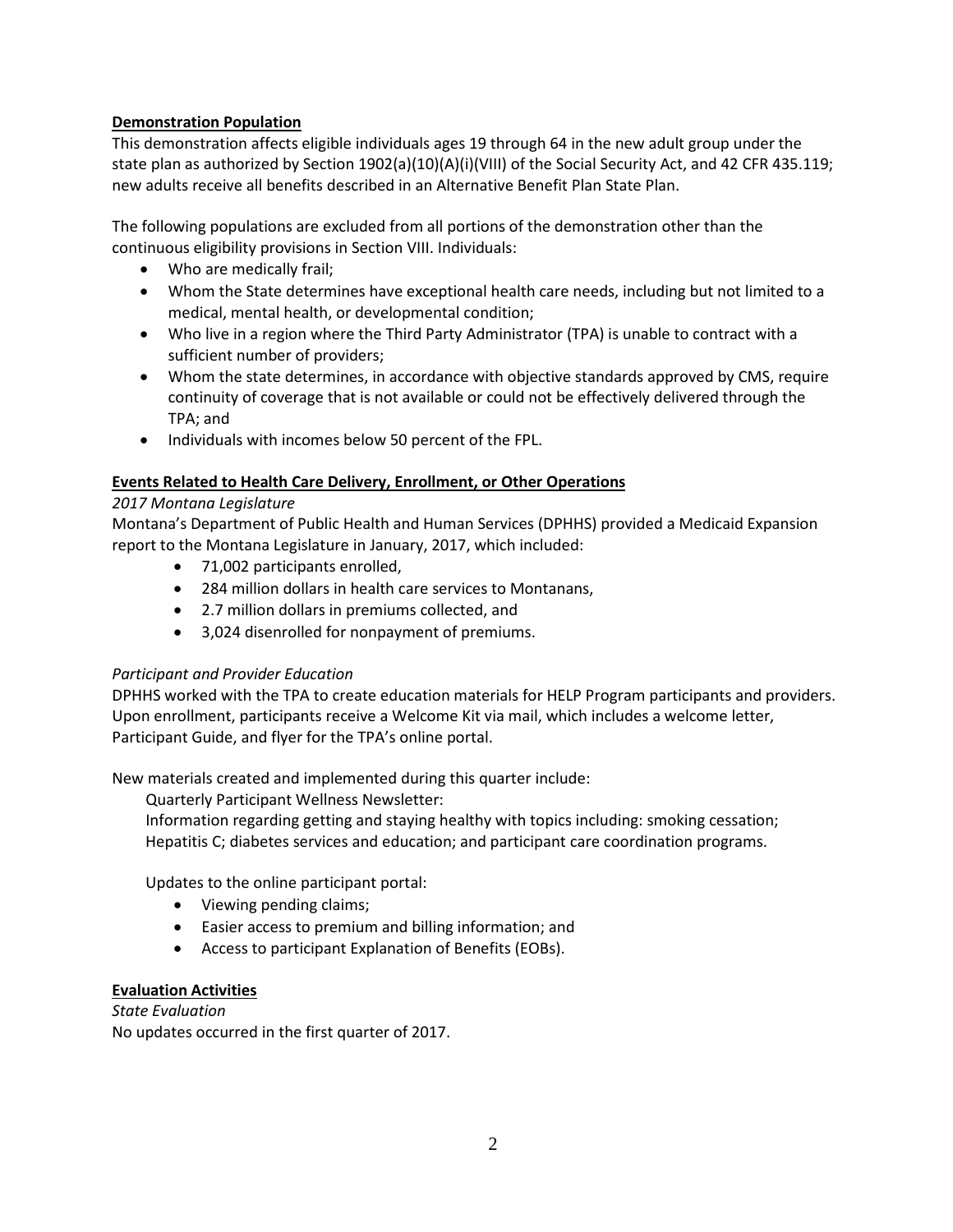#### *Federal Evaluation*

Montana was presented with the Urban Institute and Social & Scientific Systems (SSS), Inc.'s federal evaluation design and timeline in December 2016, and has since given extensive feedback to ensure the evaluation provides a comprehensive view of the HELP Program. Montana signed a data use agreement with SSS in preparation to submit eligibility and claims data to SSS for the evaluation in May 2017. Beneficiary surveys and focus groups are planned to begin in June 2017. Montana will continue to assist with the federal evaluation as needed.

#### **Challenges**

No unusual challenges noted.

#### **Key Milestones and Accomplishments**

*Participant Enrollment* Medicaid expansion enrollment has grown to 78,548 as of March 31, 2017.

#### *New Benefit Coverage*

Montana is currently in the process of adding a contact lenses benefit for participants with covered diagnoses whose vision cannot be effectively corrected with glasses. This benefit will be retroactively effective as of January 1, 2017.

#### **Oversight and Monitoring**

#### *TPA Oversight*

The annual on-site visit of the TPA was performed by DPHHS staff in February 2017. The visit included: claims processing demonstration, call center overview and actual calls, review of 2016 operational changes, overview of data collection process, appeal process, wellness overview, and provider and participant education overview.

#### **Monitoring Tools**

Below is a list of monitoring tools used by DPHHS for the TPA.

| <b>Tool</b>                     | <b>Description</b>                | <b>Frequency</b>            |
|---------------------------------|-----------------------------------|-----------------------------|
| <b>Annual On-Site Visit</b>     | Assess ongoing operational        | Annually                    |
|                                 | functions of TPA                  |                             |
| In-Person Meetings with TPA     | Discuss agenda items and TPA      | Monthly                     |
|                                 | task list                         |                             |
| <b>Waiver Compliance Tables</b> | Includes both section 1115 and    | Quarterly                   |
|                                 | 1915(b)(4) waiver requirements    |                             |
|                                 | - the TPA must demonstrate        |                             |
|                                 | compliance with all               |                             |
|                                 | requirements                      |                             |
| <b>Numbered Letters</b>         | Official correspondence to the    | As needed                   |
|                                 | <b>TPA</b>                        |                             |
| <b>Incident Reports</b>         | Description of inaccurate or non- | Within two business days of |
|                                 | compliant IT items, the TPA must  | occurrence                  |
|                                 | provide details of the item,      |                             |
|                                 | resolution, and timeline          |                             |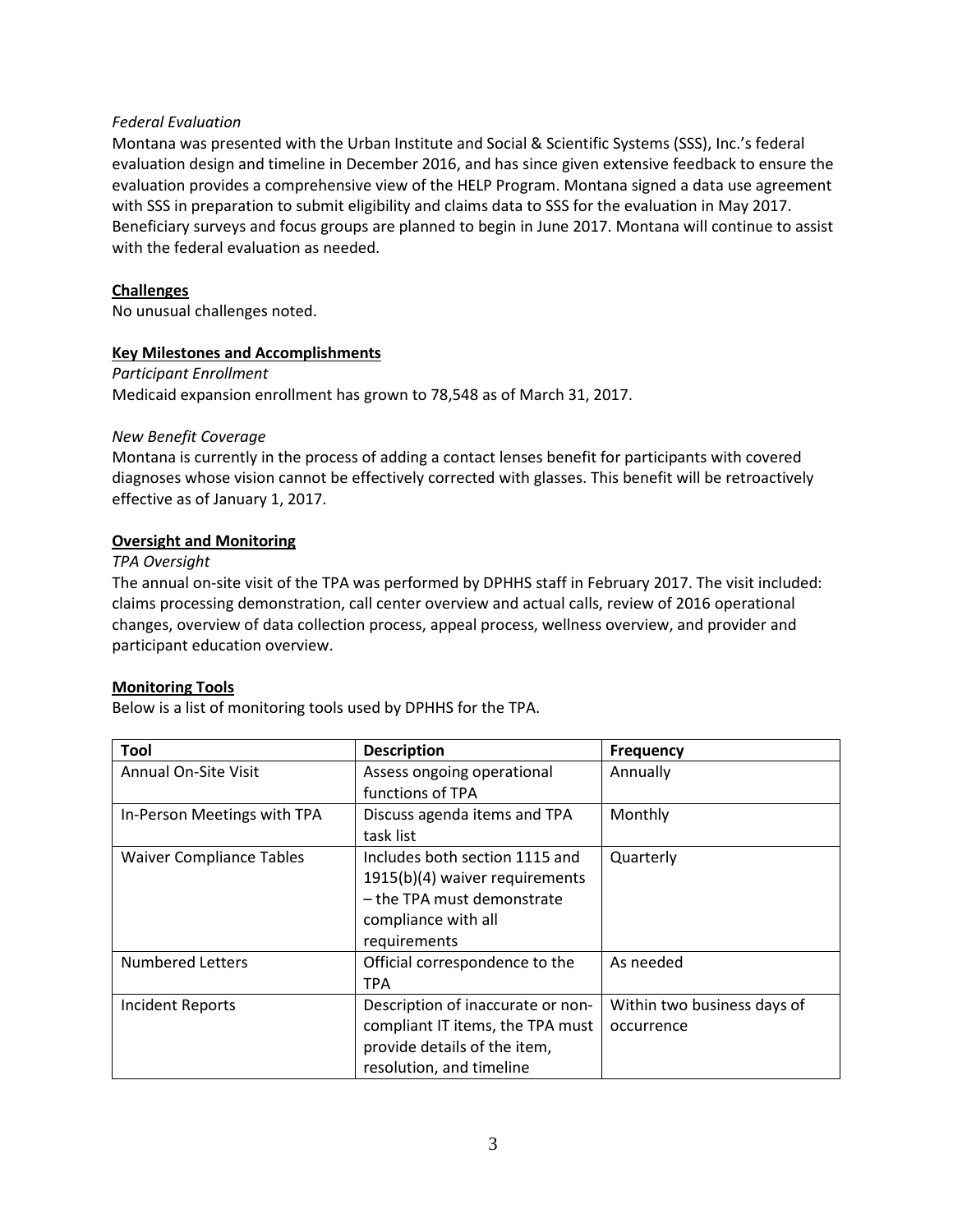| <b>Deliverables</b>               | IT, policy, participant and    | Ongoing                     |
|-----------------------------------|--------------------------------|-----------------------------|
|                                   | provider education and         |                             |
|                                   | correspondence, and materials. |                             |
| <b>TPA Reporting Requirements</b> | TPA reports provided to the    | Weekly, Monthly, Quarterly, |
|                                   | state to monitor premiums,     | Annually                    |
|                                   | claims, utilization, wellness  |                             |
|                                   | programs, and other aspects of |                             |
|                                   | the programs                   |                             |

#### **Post Award Forum**

No post award forums were held during this quarter. The next forum is scheduled for June 20, 2017.

## **Demonstration Waiver Deliverable Timeline**

Please refer to Appendix A – Montana HELP Program 1115 Demonstration Waiver Deliverable Timeline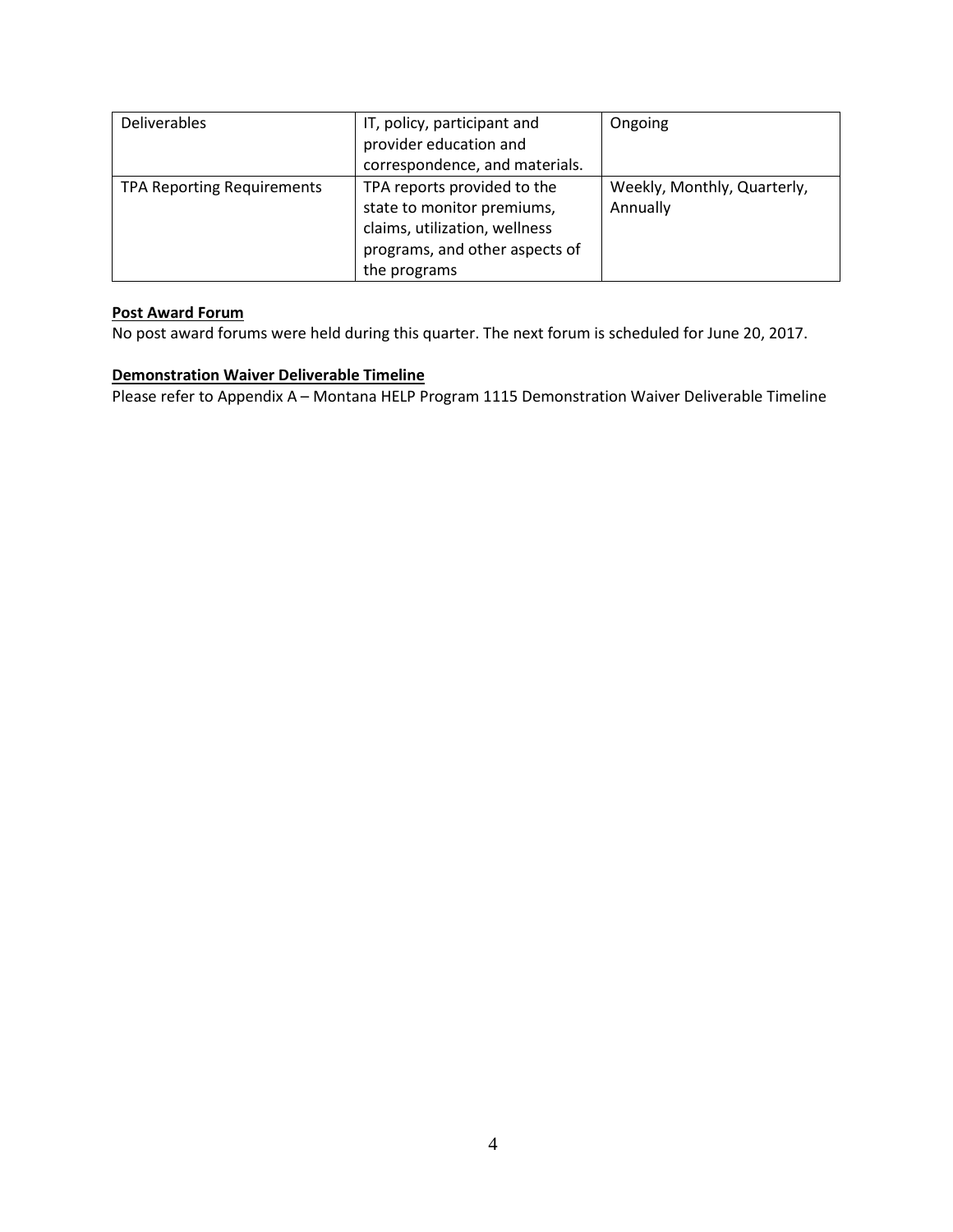# **APPENDIX A**

# **Montana HELP Program 1115 Demonstration Waiver Deliverable Timeline**

| <b>Quarterly Reports</b>                 | <b>Submit to CMS</b>      |
|------------------------------------------|---------------------------|
| April 2017 - DY2, Q1                     | 5/31/2017                 |
| Q <sub>2</sub>                           | 8/31/2017                 |
| Q <sub>3</sub>                           | 11/30/2017                |
| Q4                                       | 2/28/2018                 |
| April 2018 - DY3, Q1                     | 5/31/2018                 |
| Q <sub>2</sub>                           | 8/31/2018                 |
| Q <sub>3</sub>                           | 11/30/2018                |
| Q4                                       | 2/28/2019                 |
| April 2019 - DY4, Q1                     | 5/31/2019                 |
| Q <sub>2</sub>                           | 8/31/2019                 |
| Q <sub>3</sub>                           | 11/30/2019                |
| Q4                                       | 2/28/2020                 |
| April 2020 - DY5, Q1                     | 5/31/2020                 |
| Q <sub>2</sub>                           | 8/31/2020                 |
| Q <sub>3</sub>                           | 11/30/2020                |
| Q4                                       | 2/28/2021                 |
| <b>Annual Reports</b>                    |                           |
| 2016 - DY1                               | 3/31/2017                 |
| 2017 - DY2                               | 3/31/2018                 |
| 2018 - DY3                               | 3/31/2019                 |
| 2019 - DY4                               | 3/31/2020                 |
| 2020 - DY5                               | 3/31/2021                 |
| <b>Draft Interim Report</b>              | 6/30/2018                 |
| <b>Final Interim Evaluation Report</b>   | 60 days after CMS comment |
| <b>Draft Final Evaluation Submission</b> | 4/30/2016                 |
| <b>Final Evaluation Report</b>           | 60 days after CMS comment |
| <b>Post Award Forum</b>                  |                           |
| 2016 - DY1                               | 7/1/2016                  |
| 2017 - DY2                               | 7/1/2017                  |
| 2018 - DY3                               | 7/1/2018                  |
| 2019 - DY4                               | 7/1/2019                  |
| 2020 - DY5                               | 7/1/2020                  |
| <b>Extension Request</b>                 | 7/1/2020                  |
| <b>Demonstration Ends</b>                | 12/31/2020                |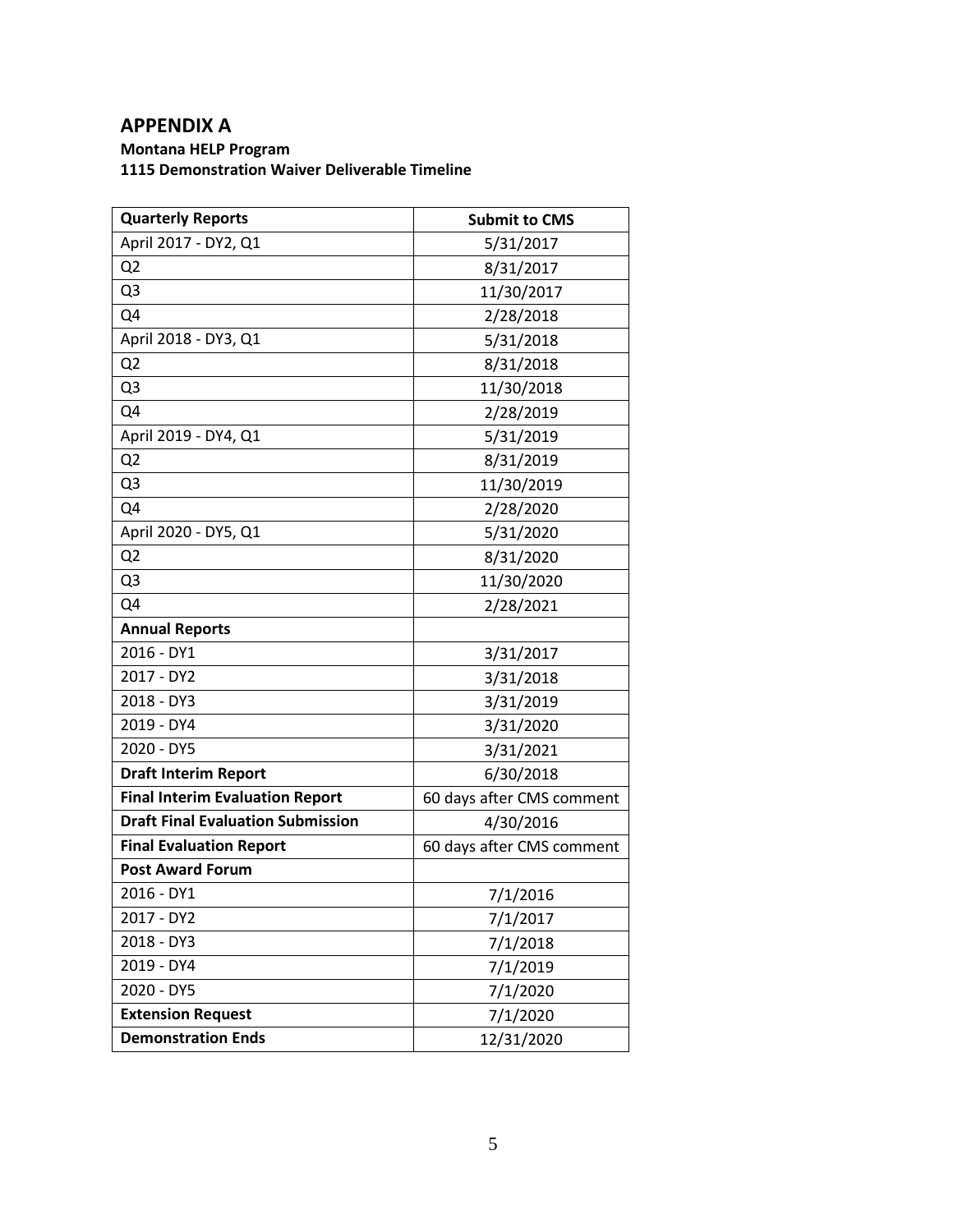# **MT HELP Program 1115 Waiver Quarterly Measures 2017 Quarter 1 Report January Data**

|  |                        |                                                                 |                        | <b>Enrollment (by FPL and Demographic Categories)</b> |                       |                        |                     |                      |
|--|------------------------|-----------------------------------------------------------------|------------------------|-------------------------------------------------------|-----------------------|------------------------|---------------------|----------------------|
|  | <b>Measure</b>         | <b>Definition</b>                                               | <b>Overall Measure</b> | $<$ 50% FPL                                           | 50-100% FPL w/premium | 50-100% FPL no premium | >100% FPL w/premium | >100% FPL no premium |
|  | Monthly count of total | Number of unduplicated individuals enrolled at any              |                        |                                                       |                       |                        |                     |                      |
|  | 1 lenrollment          | time during the month                                           | 75014                  | 50265                                                 | 10583                 | 2850                   | 8657                | 2659                 |
|  |                        | Number of individuals who began a new enrollment                |                        |                                                       |                       |                        |                     |                      |
|  |                        | spell this month who have not had Medicaid                      |                        |                                                       |                       |                        |                     |                      |
|  |                        | 2 Monthly count of new enrollees coverage within prior 3 months | 3536                   | 2206                                                  | 591                   | 78                     | 564                 |                      |
|  |                        | Number of individuals who began a new enrollment                |                        |                                                       |                       |                        |                     |                      |
|  | Monthly count of re-   | spell this month who have had Medicaid coverage                 |                        |                                                       |                       |                        |                     |                      |
|  | 3 enrollments          | within the prior 3 months                                       | 10412                  | 7044                                                  | 1361                  | 570                    | 975                 | 462                  |

|  | <b>Measure</b>         | <b>Definition</b>                                               | <b>Overall Measure</b> | 19-20YR | 21-34YR | 35-44YR | 45-54YR | 55-64YR | >65YR |
|--|------------------------|-----------------------------------------------------------------|------------------------|---------|---------|---------|---------|---------|-------|
|  | Monthly count of total | Number of unduplicated individuals enrolled at any              |                        |         |         |         |         |         |       |
|  | 1 enrollment           | time during the month                                           | 75014                  | 5671    | 30766   | 14569   | 12435   | 11573   |       |
|  |                        | Number of individuals who began a new enrollment                |                        |         |         |         |         |         |       |
|  |                        | spell this month who have not had Medicaid                      |                        |         |         |         |         |         |       |
|  |                        | 2 Monthly count of new enrollees coverage within prior 3 months | 3536                   | 212     | 1673    |         | 1536    | 498     |       |
|  |                        | Number of individuals who began a new enrollment                |                        |         |         |         |         |         |       |
|  | Monthly count of re-   | spell this month who have had Medicaid coverage                 |                        |         |         |         |         |         |       |
|  | 3 enrollments          | within the prior 3 months                                       | 10412                  | 941     | 4466    | 2542    | 1496    | 967     |       |

|                        |                                                                 |                        | Native American/ |       |              |                         |              | <b>Unspecified</b> |
|------------------------|-----------------------------------------------------------------|------------------------|------------------|-------|--------------|-------------------------|--------------|--------------------|
| <b>Measure</b>         | <b>Definition</b>                                               | <b>Overall Measure</b> | Alaskan Native   | Asian | <b>White</b> | <b>Pacific Islander</b> | <b>Black</b> | Race               |
| Monthly count of total | Number of unduplicated individuals enrolled at any              |                        |                  |       |              |                         |              |                    |
| 1 enrollment           | time during the month                                           | 75014                  | 10286            | 282   | 53028        | 178                     |              | 10631              |
|                        | Number of individuals who began a new enrollment                |                        |                  |       |              |                         |              |                    |
|                        | spell this month who have not had Medicaid                      |                        |                  |       |              |                         |              |                    |
|                        | 2 Monthly count of new enrollees coverage within prior 3 months | 3536                   |                  |       | 2395         |                         |              |                    |
|                        | Number of individuals who began a new enrollment                |                        |                  |       |              |                         |              |                    |
| Monthly count of re-   | spell this month who have had Medicaid coverage                 |                        |                  |       |              |                         |              |                    |
| 3 enrollments          | within the prior 3 months                                       | 10412                  | 1591             |       | 7803         |                         |              |                    |

| # | <b>Measure</b>                                                  | <b>Definition</b>                                  | <b>Overall Measure</b> | Hispanic/Latino | Non-Hispanic/Latino | <b>Unspecified Ethnicity</b> |
|---|-----------------------------------------------------------------|----------------------------------------------------|------------------------|-----------------|---------------------|------------------------------|
|   | Monthly count of total                                          | Number of unduplicated individuals enrolled at any |                        |                 |                     |                              |
|   | 1 lenrollment                                                   | time during the month                              | 75014                  | 1956            | 53734               | 19324                        |
|   |                                                                 | Number of individuals who began a new enrollment   |                        |                 |                     |                              |
|   |                                                                 | spell this month who have not had Medicaid         |                        |                 |                     |                              |
|   | 2 Monthly count of new enrollees coverage within prior 3 months |                                                    | 3536                   | -95             | 2293                | 1148                         |
|   |                                                                 | Number of individuals who began a new enrollment   |                        |                 |                     |                              |
|   | Monthly count of re-                                            | spell this month who have had Medicaid coverage    |                        |                 |                     |                              |
|   | 3 enrollments                                                   | within the prior 3 months                          | 10412                  | 314             | 8946                | 1152                         |

| # | <b>Measure</b>                                                  | Definition                                         | <b>Overall Measure</b> | Female | <b>Male</b> |
|---|-----------------------------------------------------------------|----------------------------------------------------|------------------------|--------|-------------|
|   | Monthly count of total                                          | Number of unduplicated individuals enrolled at any |                        |        |             |
|   | 1 lenrollment                                                   | time during the month                              | 75014                  | 40598  | 34416       |
|   |                                                                 | Number of individuals who began a new enrollment   |                        |        |             |
|   |                                                                 | spell this month who have not had Medicaid         |                        |        |             |
|   | 2 Monthly count of new enrollees coverage within prior 3 months |                                                    | 3536                   | 1610   | 1926        |
|   |                                                                 | Number of individuals who began a new enrollment   |                        |        |             |
|   | Monthly count of re-                                            | spell this month who have had Medicaid coverage    |                        |        |             |
|   | 3 enrollments                                                   | within the prior 3 months                          | 10412                  | 6751   | 3661        |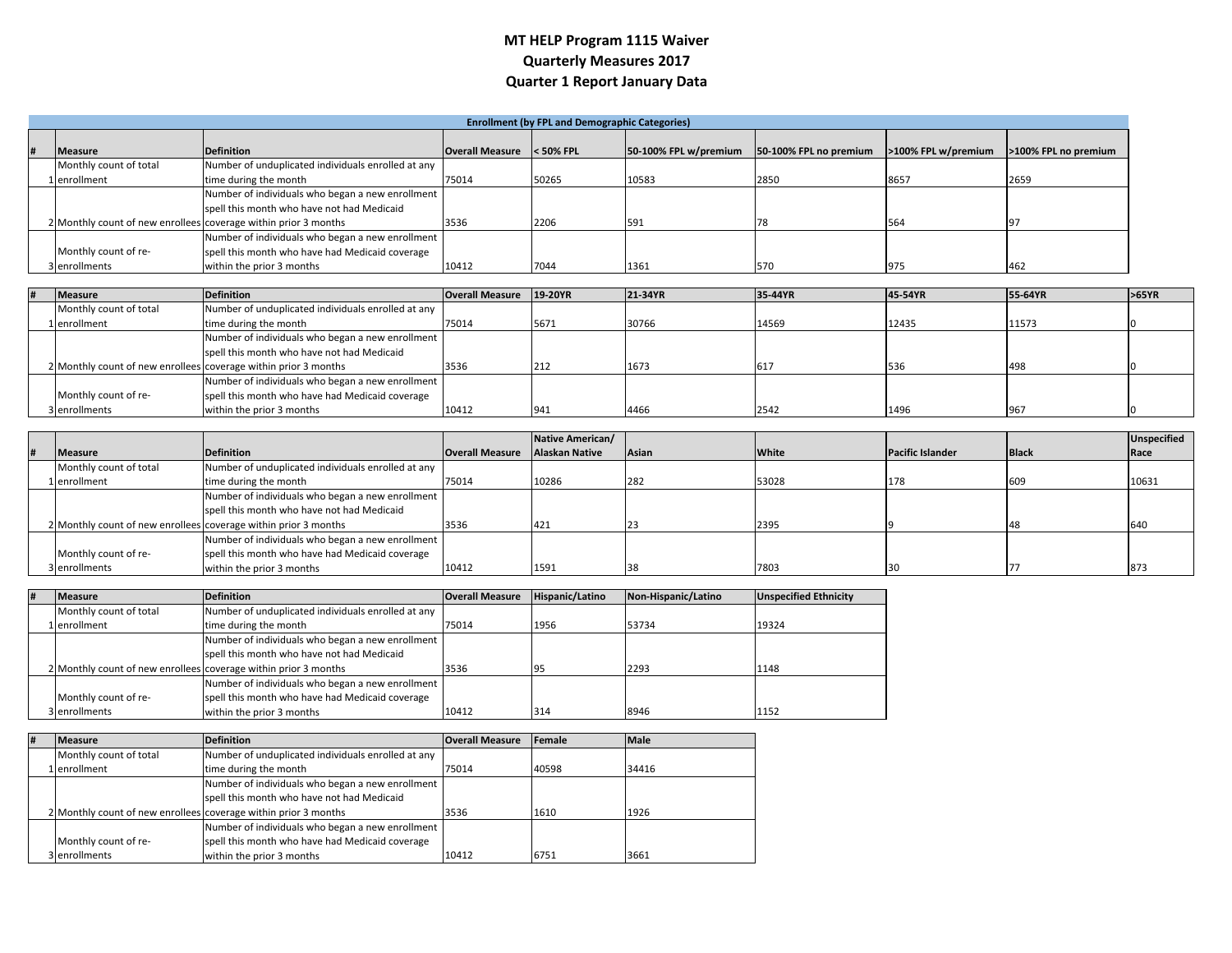|                                |                                                                                  |                        | <b>Premium Payment</b> |                       |                                            |                     |                             |
|--------------------------------|----------------------------------------------------------------------------------|------------------------|------------------------|-----------------------|--------------------------------------------|---------------------|-----------------------------|
| <b>Measure</b>                 | <b>Definition</b>                                                                | <b>Overall Measure</b> | $<$ 50% FPL            | 50-100% FPL w/premium | 50-100% FPL no premium                     | >100% FPL w/premium | <b>1200% FPL no premium</b> |
|                                | Monthly count of beneficiaries Among enrolled individuals who owe premiums,      |                        |                        |                       |                                            |                     |                             |
|                                | who paid a premium during the number of beneficiaries who paid their premium for |                        |                        |                       |                                            |                     |                             |
| 4 month                        | this month                                                                       |                        |                        |                       | To be reported in phase 2 - End of Q2 2017 |                     |                             |
|                                | Among enrolled individuals who owe premiums,                                     |                        |                        |                       |                                            |                     |                             |
|                                | number of beneficiaries who did not pay their                                    |                        |                        |                       |                                            |                     |                             |
| Monthly count of beneficiaries | oremium for the month but are not three months                                   |                        |                        |                       |                                            |                     |                             |
| 5 in the grace period          | past due                                                                         |                        |                        |                       | To be reported in phase 2 - End of Q2 2017 |                     |                             |
|                                | Among enrolled individuals who owe premiums,                                     |                        |                        |                       |                                            |                     |                             |
|                                | number of beneficiaries who have not paid a                                      |                        |                        |                       |                                            |                     |                             |
|                                | premium in over three months. This includes                                      |                        |                        |                       |                                            |                     |                             |
|                                | individuals with income between 50-100% FPL who                                  |                        |                        |                       |                                            |                     |                             |
|                                | would have been disenrolled for non-payment of                                   |                        |                        |                       |                                            |                     |                             |
|                                | Monthly count of beneficiaries premiums if their income had been greater than    |                        |                        |                       |                                            |                     |                             |
| 6 in long term arrears         | 100% FPL                                                                         |                        |                        |                       | To be reported in phase 2 - End of Q2 2017 |                     |                             |
|                                | Among enrolled individuals who owe premium                                       |                        |                        |                       |                                            |                     |                             |
| Monthly count of beneficiaries | payments, number of beneficiaries who have                                       |                        |                        |                       |                                            |                     |                             |
| with collectible debt          | collectible debt                                                                 |                        |                        |                       | To be reported in phase 2 - End of Q2 2017 |                     |                             |

|                                |                                                     |                        |             | Mid-year change in circumstance in household composition or income |                        |                     |                      |
|--------------------------------|-----------------------------------------------------|------------------------|-------------|--------------------------------------------------------------------|------------------------|---------------------|----------------------|
| <b>Measure</b>                 | <b>Definition</b>                                   | <b>Overall Measure</b> | $<$ 50% FPL | 50-100% FPL w/premium                                              | 50-100% FPL no premium | >100% FPL w/premium | >100% FPL no premium |
|                                |                                                     |                        |             |                                                                    |                        |                     |                      |
| Monthly count of beneficiaries |                                                     |                        |             |                                                                    |                        |                     |                      |
| who gave notice of mid-year    |                                                     |                        |             |                                                                    |                        |                     |                      |
| change in circumstance in      | Number of enrolled beneficiaries who notified the   |                        |             |                                                                    |                        |                     |                      |
| household or income            | state of a mid-year change in circumstance and the  |                        |             |                                                                    |                        |                     |                      |
| 8 Information                  | change was effective during the reporting month     | 2479                   | 1558        | 380                                                                | 112                    | 358                 |                      |
|                                | Number of beneficiaries who notified the state of a |                        |             |                                                                    |                        |                     |                      |
| No premium change following    | mid-year change in circumstance and experienced     |                        |             |                                                                    |                        |                     |                      |
| mid-year update of household   | no change in their premium requirement during the   |                        |             |                                                                    |                        |                     |                      |
| 9 or income information        | reporting month                                     | 2186                   | 1556        | 234                                                                | 112                    | 213                 |                      |
|                                | Number of beneficiaries who notified the state of a |                        |             |                                                                    |                        |                     |                      |
| Premium increase following     | mid-year change in circumstance and experienced     |                        |             |                                                                    |                        |                     |                      |
| mid-year update of household   | an increase in their premium requirement during     |                        |             |                                                                    |                        |                     |                      |
| 10 or income information       | the reporting month <sup>*</sup>                    | 203                    |             |                                                                    |                        | 124                 |                      |
|                                | Number of beneficiaries who notified the state of a |                        |             |                                                                    |                        |                     |                      |
| Premium decrease following     | mid-year change in circumstance and experienced a   |                        |             |                                                                    |                        |                     |                      |
| mid-year update of household   | decrease in their premium requirement during the    |                        |             |                                                                    |                        |                     |                      |
| 11 or income information       | reporting month <sup>*</sup>                        |                        |             |                                                                    |                        |                     |                      |

These measures display the FPL bucket to which the individual moved after their premium increased or decreased. In future reports, these measures will display in which FPL bucket the individual originated prior to premium

|  |                                  |                                                      |                        |             | Disenrollments outside annual renewal determinations (by FPL and Demographic Categories) |                        |                     |                      |
|--|----------------------------------|------------------------------------------------------|------------------------|-------------|------------------------------------------------------------------------------------------|------------------------|---------------------|----------------------|
|  | <b>Measure</b>                   | <b>Definition</b>                                    | <b>Overall Measure</b> | $<$ 50% FPL | 50-100% FPL w/premium                                                                    | 50-100% FPL no premium | >100% FPL w/premium | >100% FPL no premium |
|  |                                  | Number of beneficiaries disenrolled from the HELP    |                        |             |                                                                                          |                        |                     |                      |
|  |                                  | program mid-year in the reporting month (exclude     |                        |             |                                                                                          |                        |                     |                      |
|  | Monthly count of total           | beneficiaries who disenrolled during their renewal   |                        |             |                                                                                          |                        |                     |                      |
|  | 12 disenrollment                 | month)                                               | 2386                   | 1794        | 119                                                                                      |                        | 295                 | 127                  |
|  |                                  | Number of beneficiaries disenrolled mid-year in the  |                        |             |                                                                                          |                        |                     |                      |
|  | Monthly count of                 | reporting month (not their renewal month) for        |                        |             |                                                                                          |                        |                     |                      |
|  | 13 disenrollment, failure to pay | failure to pay premiums                              | 216                    |             |                                                                                          |                        | 216                 |                      |
|  |                                  | Number of beneficiaries disenrolled mid-year in the  |                        |             |                                                                                          |                        |                     |                      |
|  | Monthly count of                 | reporting month (not their renewal month) due to     |                        |             |                                                                                          |                        |                     |                      |
|  | disenrollment, continuous        | specifically noted continuous eligibility exceptions |                        |             |                                                                                          |                        |                     |                      |
|  | 14 eligibility exceptions        | for individuals                                      |                        | 558         |                                                                                          |                        |                     |                      |
|  |                                  | Number of beneficiaries disenrolled mid-year in the  |                        |             |                                                                                          |                        |                     |                      |
|  |                                  | reporting month (not their renewal month) for any    |                        |             |                                                                                          |                        |                     |                      |
|  | Monthly count of                 | reason other than failure to pay premiums or a       |                        |             |                                                                                          |                        |                     |                      |
|  | 15 disenrollment, other          | specific continuous eligibility exception            | 1612                   | 1236        | 119                                                                                      | 51                     | 179                 | 127                  |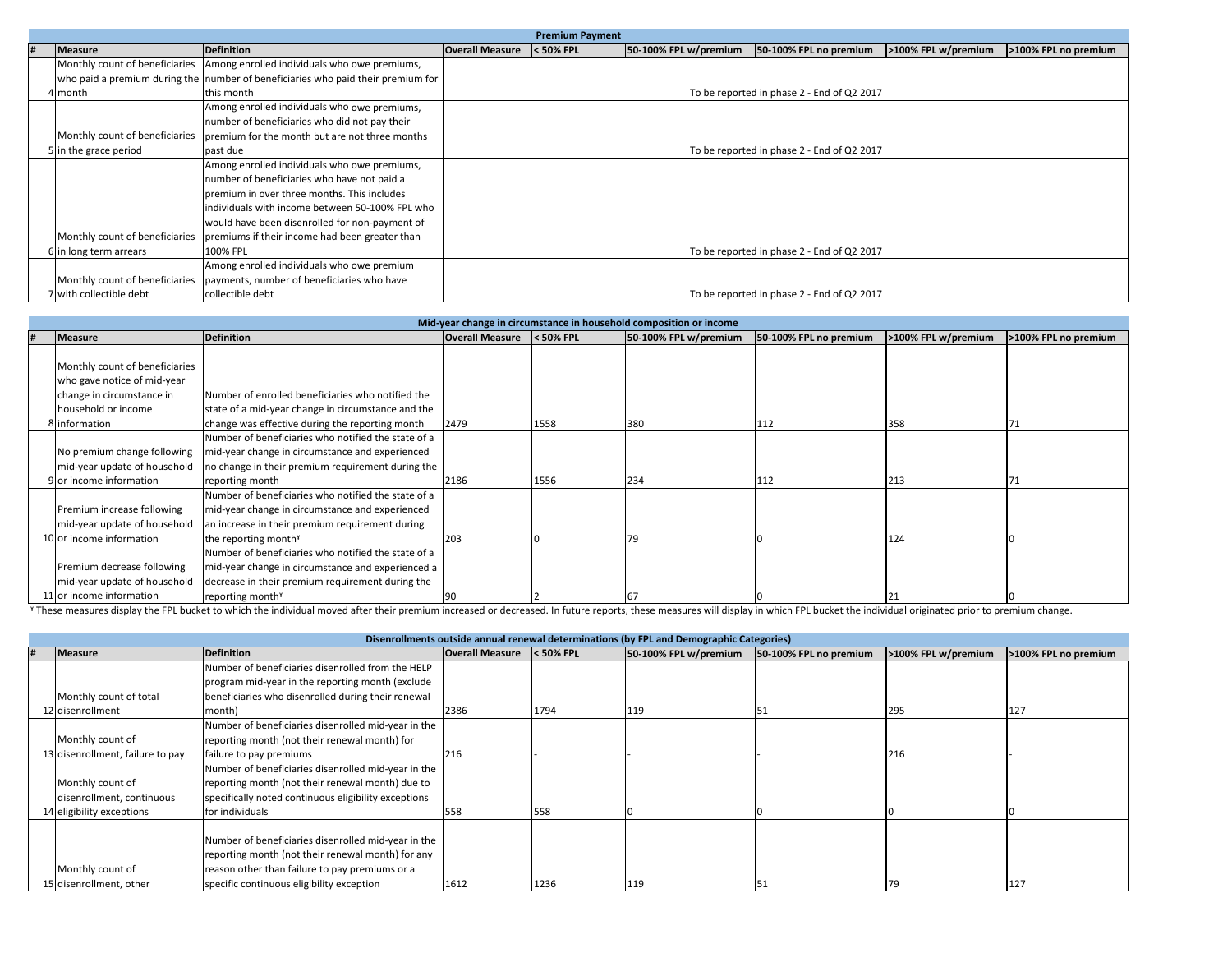| <b>Measure</b>                   | <b>Definition</b>                                    | <b>Overall Measure</b> | 19-20YR | 21-34YR | 35-44YR | 45-54YR | 55-64YR | >65YR |
|----------------------------------|------------------------------------------------------|------------------------|---------|---------|---------|---------|---------|-------|
|                                  | Number of beneficiaries disenrolled from the HELP    |                        |         |         |         |         |         |       |
|                                  | program mid-year in the reporting month (exclude     |                        |         |         |         |         |         |       |
| Monthly count of total           | beneficiaries who disenrolled during their renewal   |                        |         |         |         |         |         |       |
| 12 disenrollment                 | month)                                               | 2386                   | 187     | 1099    | 416     | 340     | 278     |       |
|                                  | Number of beneficiaries disenrolled mid-year in the  |                        |         |         |         |         |         |       |
| Monthly count of                 | reporting month (not their renewal month) for        |                        |         |         |         |         |         |       |
| 13 disenrollment, failure to pay | failure to pay premiums                              | 216                    |         | 128     |         |         |         |       |
|                                  | Number of beneficiaries disenrolled mid-year in the  |                        |         |         |         |         |         |       |
| Monthly count of                 | reporting month (not their renewal month) due to     |                        |         |         |         |         |         |       |
| disenrollment, continuous        | specifically noted continuous eligibility exceptions |                        |         |         |         |         |         |       |
| 14 eligibility exceptions        | for individuals                                      | 558                    |         | 249     |         | 69      | 109     |       |
|                                  |                                                      |                        |         |         |         |         |         |       |
|                                  | Number of beneficiaries disenrolled mid-year in the  |                        |         |         |         |         |         |       |
|                                  | reporting month (not their renewal month) for any    |                        |         |         |         |         |         |       |
| Monthly count of                 | reason other than failure to pay premiums or a       |                        |         |         |         |         |         |       |
| 15 disenrollment, other          | specific continuous eligibility exception            | 1612                   | 140     | 722     | 276     | 244     | 164     |       |

|                                  |                                                      |                        | Native American/      |       |       |                         |              | Unspecified |
|----------------------------------|------------------------------------------------------|------------------------|-----------------------|-------|-------|-------------------------|--------------|-------------|
| <b>Measure</b>                   | <b>Definition</b>                                    | <b>Overall Measure</b> | <b>Alaskan Native</b> | Asian | White | <b>Pacific Islander</b> | <b>Black</b> | Race        |
|                                  | Number of beneficiaries disenrolled from the HELP    |                        |                       |       |       |                         |              |             |
|                                  | program mid-year in the reporting month (exclude     |                        |                       |       |       |                         |              |             |
| Monthly count of total           | beneficiaries who disenrolled during their renewal   |                        |                       |       |       |                         |              |             |
| 12 disenrollment                 | month)                                               | 2386                   | 271                   |       | 1740  |                         |              | 340         |
|                                  | Number of beneficiaries disenrolled mid-year in the  |                        |                       |       |       |                         |              |             |
| Monthly count of                 | reporting month (not their renewal month) for        |                        |                       |       |       |                         |              |             |
| 13 disenrollment, failure to pay | failure to pay premiums                              | 216                    |                       |       | 178   |                         |              |             |
|                                  | Number of beneficiaries disenrolled mid-year in the  |                        |                       |       |       |                         |              |             |
| Monthly count of                 | reporting month (not their renewal month) due to     |                        |                       |       |       |                         |              |             |
| disenrollment, continuous        | specifically noted continuous eligibility exceptions |                        |                       |       |       |                         |              |             |
| 14 eligibility exceptions        | for individuals                                      | 558                    |                       |       | 401   |                         |              |             |
|                                  |                                                      |                        |                       |       |       |                         |              |             |
|                                  | Number of beneficiaries disenrolled mid-year in the  |                        |                       |       |       |                         |              |             |
|                                  | reporting month (not their renewal month) for any    |                        |                       |       |       |                         |              |             |
| Monthly count of                 | reason other than failure to pay premiums or a       |                        |                       |       |       |                         |              |             |
| 15 disenrollment, other          | specific continuous eligibility exception            | 1612                   | 217                   |       | 1161  |                         |              | 210         |

| # | <b>Measure</b>                   | <b>Definition</b>                                    | <b>Overall Measure</b> | Hispanic/Latino | Non-Hispanic/Latino | <b>Unspecified Ethnicity</b> |
|---|----------------------------------|------------------------------------------------------|------------------------|-----------------|---------------------|------------------------------|
|   |                                  | Number of beneficiaries disenrolled from the HELP    |                        |                 |                     |                              |
|   |                                  | program mid-year in the reporting month (exclude     |                        |                 |                     |                              |
|   | Monthly count of total           | beneficiaries who disenrolled during their renewal   |                        |                 |                     |                              |
|   | 12 disenrollment                 | month)                                               | 2386                   | 55              | 1696                | 635                          |
|   |                                  | Number of beneficiaries disenrolled mid-year in the  |                        |                 |                     |                              |
|   | Monthly count of                 | reporting month (not their renewal month) for        |                        |                 |                     |                              |
|   | 13 disenrollment, failure to pay | failure to pay premiums                              | 216                    |                 | 148                 | 63                           |
|   |                                  | Number of beneficiaries disenrolled mid-year in the  |                        |                 |                     |                              |
|   | Monthly count of                 | reporting month (not their renewal month) due to     |                        |                 |                     |                              |
|   | disenrollment, continuous        | specifically noted continuous eligibility exceptions |                        |                 |                     |                              |
|   | 14 eligibility exceptions        | for individuals                                      | 558                    | 10              | 315                 | 233                          |
|   |                                  |                                                      |                        |                 |                     |                              |
|   |                                  | Number of beneficiaries disenrolled mid-year in the  |                        |                 |                     |                              |
|   |                                  | reporting month (not their renewal month) for any    |                        |                 |                     |                              |
|   | Monthly count of                 | reason other than failure to pay premiums or a       |                        |                 |                     |                              |
|   | 15 disenrollment, other          | specific continuous eligibility exception            | 1612                   | 40              | 1233                | 339                          |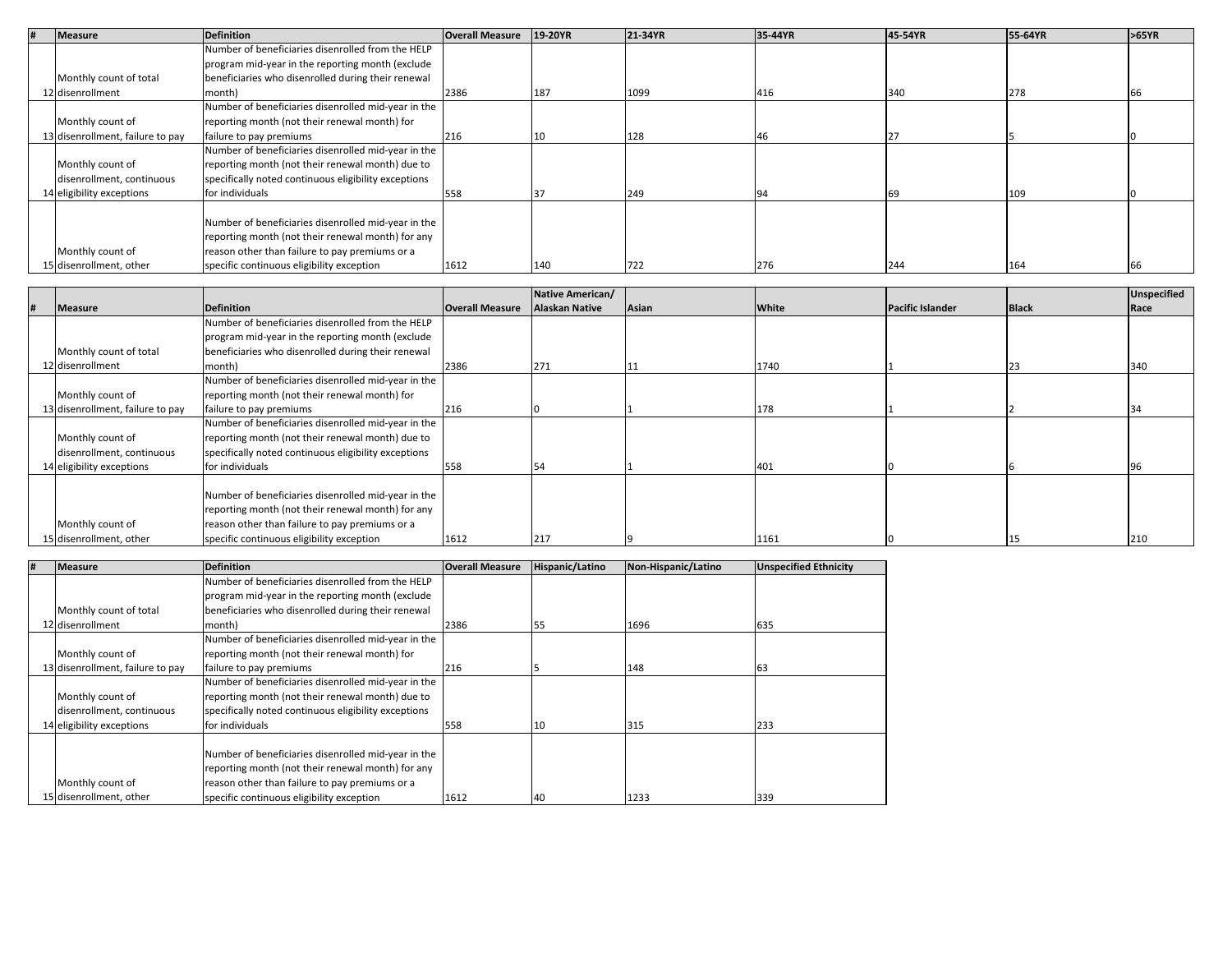| # | <b>Measure</b>                   | <b>Definition</b>                                    | <b>Overall Measure</b> | <b>Female</b> | <b>Male</b> |
|---|----------------------------------|------------------------------------------------------|------------------------|---------------|-------------|
|   |                                  | Number of beneficiaries disenrolled from the HELP    |                        |               |             |
|   |                                  | program mid-year in the reporting month (exclude     |                        |               |             |
|   | Monthly count of total           | beneficiaries who disenrolled during their renewal   |                        |               |             |
|   | 12 disenrollment                 | month)                                               | 2386                   | 1257          | 1129        |
|   |                                  | Number of beneficiaries disenrolled mid-vear in the  |                        |               |             |
|   | Monthly count of                 | reporting month (not their renewal month) for        |                        |               |             |
|   | 13 disenrollment, failure to pay | failure to pay premiums                              | 216                    | 110           | 106         |
|   |                                  | Number of beneficiaries disenrolled mid-year in the  |                        |               |             |
|   | Monthly count of                 | reporting month (not their renewal month) due to     |                        |               |             |
|   | disenrollment, continuous        | specifically noted continuous eligibility exceptions |                        |               |             |
|   | 14 eligibility exceptions        | for individuals                                      | 558                    | 285           | 273         |
|   |                                  |                                                      |                        |               |             |
|   |                                  | Number of beneficiaries disenrolled mid-year in the  |                        |               |             |
|   |                                  | reporting month (not their renewal month) for any    |                        |               |             |
|   | Monthly count of                 | reason other than failure to pay premiums or a       |                        |               |             |
|   | 15 disenrollment, other          | specific continuous eligibility exception            | 1612                   | 862           | 750         |

|                                                          |                                                                                     |                        | <b>Cost sharing limit</b> |                       |                                            |                     |                      |
|----------------------------------------------------------|-------------------------------------------------------------------------------------|------------------------|---------------------------|-----------------------|--------------------------------------------|---------------------|----------------------|
| Measure                                                  | Definition                                                                          | <b>Overall Measure</b> | < 50% FPL                 | 50-100% FPL w/premium | 50-100% FPL no premium                     | >100% FPL w/premium | >100% FPL no premium |
|                                                          | Count of enrolled individuals who have hit 2% co-                                   |                        |                           |                       |                                            |                     |                      |
|                                                          | Monthly count of beneficiaries   pay credit since enrollment and must now make cost |                        |                           |                       |                                            |                     |                      |
|                                                          | who have exceeded 2% co-pay sharing payments, but who have not yet reached the      |                        |                           |                       |                                            |                     |                      |
| 16 credit but not reached 5% limit 5% cost sharing limit |                                                                                     |                        |                           |                       | To be reported in phase 2 - End of Q2 2017 |                     |                      |
|                                                          |                                                                                     |                        |                           |                       |                                            |                     |                      |
|                                                          | Monthly count of beneficiaries Count of enrolled individuals who have hit 5% limit  |                        |                           |                       |                                            |                     |                      |
| who have hit 5% cost sharing                             | on cost sharing and premiums since enrollment, and                                  |                        |                           |                       |                                            |                     |                      |
| 17 limit                                                 | no longer make cost sharing payments                                                |                        |                           |                       | To be reported in phase 2 - End of Q2 2017 |                     |                      |

| Use of preventive services <sup>*</sup> (by FPL and demographic categories)                                                                     |                                                                                   |                           |       |                       |                        |                     |                      |  |  |  |
|-------------------------------------------------------------------------------------------------------------------------------------------------|-----------------------------------------------------------------------------------|---------------------------|-------|-----------------------|------------------------|---------------------|----------------------|--|--|--|
| * Measures 18 and 19 incorporate a six-month lag to allow for claim submission; these numbers correlate with members enrolled in August of 2016 |                                                                                   |                           |       |                       |                        |                     |                      |  |  |  |
| Measure                                                                                                                                         | <b>Definition</b>                                                                 | Overall Measure < 50% FPL |       | 50-100% FPL w/premium | 50-100% FPL no premium | >100% FPL w/premium | >100% FPL no premium |  |  |  |
|                                                                                                                                                 |                                                                                   |                           |       |                       |                        |                     |                      |  |  |  |
| Monthly count of beneficiaries                                                                                                                  |                                                                                   |                           |       |                       |                        |                     |                      |  |  |  |
|                                                                                                                                                 | who have accessed incentivized Monthly count of beneficiaries who have accessed   |                           |       |                       |                        |                     |                      |  |  |  |
| 18 preventive services, overall                                                                                                                 | incentivized preventive services, overall                                         | 30302                     | 18612 | 4196                  | 2345                   | 3496                | 1653                 |  |  |  |
|                                                                                                                                                 | Total number of preventive services provided during                               |                           |       |                       |                        |                     |                      |  |  |  |
|                                                                                                                                                 | Monthly count of beneficiaries the month six months prior to the reporting month, |                           |       |                       |                        |                     |                      |  |  |  |
|                                                                                                                                                 | who have accessed incentivized divided by the number of members enrolled during   |                           |       |                       |                        |                     |                      |  |  |  |
| 19 preventive services, overall                                                                                                                 | that month                                                                        | 0.97                      | 1.15  | 0.59                  | 0.96                   | 10.55               | 1.13                 |  |  |  |

**of preventive services\* (by FPL and demographic categories)**

| <b>Measure</b>                  | <b>Definition</b>                                                                 | <b>Overall Measure</b> 19-20YR |      | 21-34YR | 35-44YR | 45-54YR | 55-64YR | >65YR |
|---------------------------------|-----------------------------------------------------------------------------------|--------------------------------|------|---------|---------|---------|---------|-------|
|                                 |                                                                                   |                                |      |         |         |         |         |       |
| Monthly count of beneficiaries  |                                                                                   |                                |      |         |         |         |         |       |
|                                 | who have accessed incentivized Monthly count of beneficiaries who have accessed   |                                |      |         |         |         |         |       |
| 18 preventive services, overall | incentivized preventive services, overall                                         | 30302                          | 1507 | 10416   | 6231    | 6238    | 5910    |       |
|                                 | Total number of preventive services provided during                               |                                |      |         |         |         |         |       |
|                                 | Monthly count of beneficiaries the month six months prior to the reporting month, |                                |      |         |         |         |         |       |
|                                 | who have accessed incentivized divided by the number of members enrolled during   |                                |      |         |         |         |         |       |
| 19 preventive services, overall | that month                                                                        | 0.97                           | 0.34 | 0.54    | 1.01    | 1.51    | 1.72    |       |

|  |                                 |                                                                                   |                        | Native American/      |                           |       |              |                     | <b>Unspecified</b> |
|--|---------------------------------|-----------------------------------------------------------------------------------|------------------------|-----------------------|---------------------------|-------|--------------|---------------------|--------------------|
|  | <b>Measure</b>                  | <b>Definition</b>                                                                 | <b>Overall Measure</b> | <b>Alaskan Native</b> | Asian or Pacific Islander | White | <b>Black</b> | <b>Multi-Racial</b> | Race               |
|  |                                 |                                                                                   |                        |                       |                           |       |              |                     |                    |
|  | Monthly count of beneficiaries  |                                                                                   |                        |                       |                           |       |              |                     |                    |
|  |                                 | who have accessed incentivized Monthly count of beneficiaries who have accessed   |                        |                       |                           |       |              |                     |                    |
|  | 18 preventive services, overall | incentivized preventive services, overall                                         | 30302                  | 3654                  |                           | 22179 | 192          | 338                 | 3820               |
|  |                                 | Total number of preventive services provided during                               |                        |                       |                           |       |              |                     |                    |
|  |                                 | Monthly count of beneficiaries the month six months prior to the reporting month, |                        |                       |                           |       |              |                     |                    |
|  |                                 | who have accessed incentivized divided by the number of members enrolled during   |                        |                       |                           |       |              |                     |                    |
|  | 19 preventive services, overall | that month                                                                        | 10.97                  | 0.95                  | 0.57                      | 0.99  | 0.66         | 1.00                | 0.90               |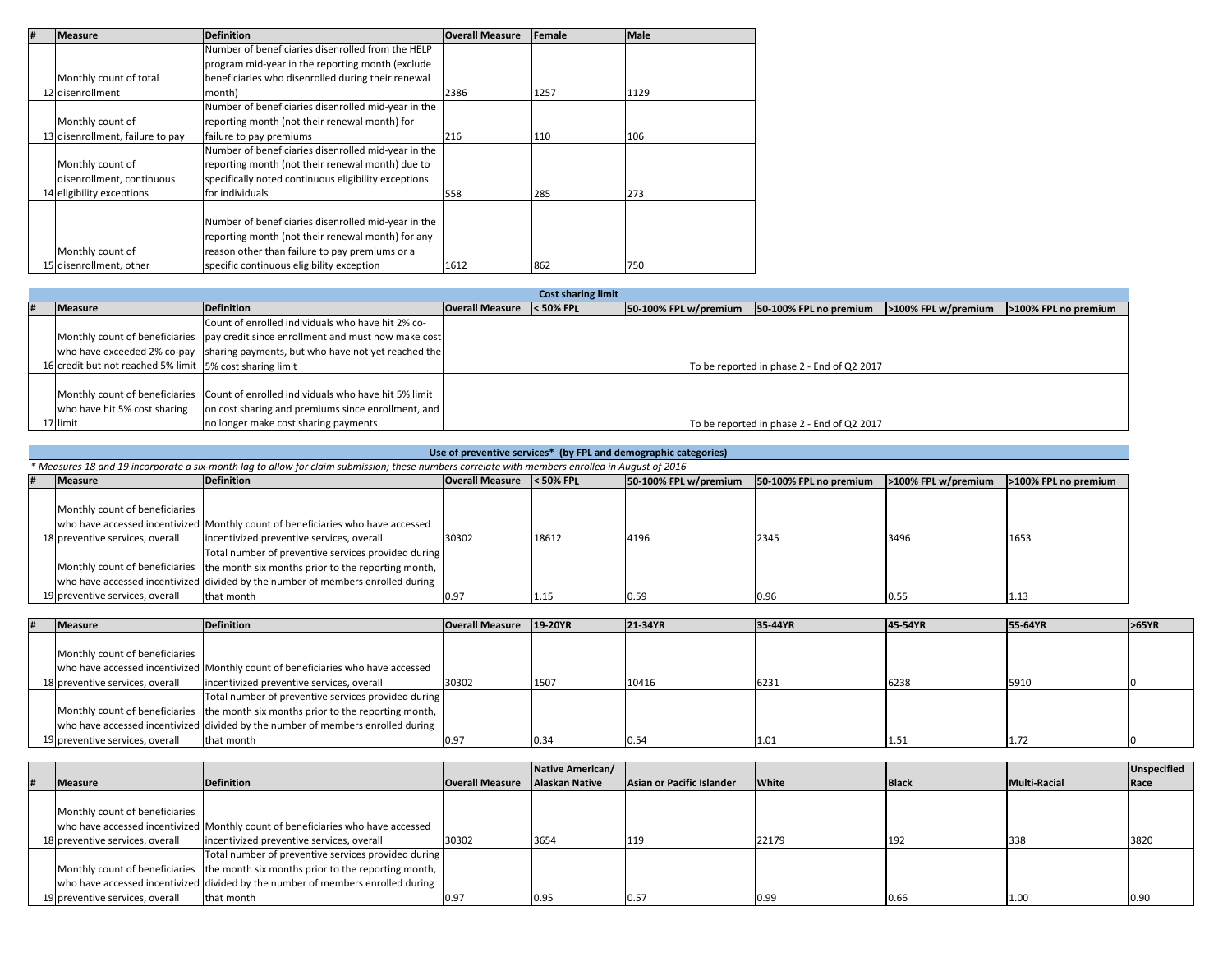|   |                                 |                                                                                   |                        |                 | Non-Hispanic/Latino or |
|---|---------------------------------|-----------------------------------------------------------------------------------|------------------------|-----------------|------------------------|
| # | <b>Measure</b>                  | <b>Definition</b>                                                                 | <b>Overall Measure</b> | Hispanic/Latino | <b>Unspecified</b>     |
|   |                                 |                                                                                   |                        |                 |                        |
|   | Monthly count of beneficiaries  |                                                                                   |                        |                 |                        |
|   |                                 | who have accessed incentivized Monthly count of beneficiaries who have accessed   |                        |                 |                        |
|   | 18 preventive services, overall | incentivized preventive services, overall                                         | 30302                  | 774             | 29528                  |
|   |                                 | Total number of preventive services provided during                               |                        |                 |                        |
|   |                                 | Monthly count of beneficiaries the month six months prior to the reporting month, |                        |                 |                        |
|   |                                 | who have accessed incentivized divided by the number of members enrolled during   |                        |                 |                        |
|   | 19 preventive services, overall | that month                                                                        | 0.97                   | 0.77            | 0.97                   |

| # | <b>Measure</b>                  | <b>Definition</b>                                                                 | <b>Overall Measure</b> | Female | <b>Male</b> |
|---|---------------------------------|-----------------------------------------------------------------------------------|------------------------|--------|-------------|
|   |                                 |                                                                                   |                        |        |             |
|   | Monthly count of beneficiaries  |                                                                                   |                        |        |             |
|   |                                 | who have accessed incentivized Monthly count of beneficiaries who have accessed   |                        |        |             |
|   | 18 preventive services, overall | incentivized preventive services, overall                                         | 30302                  | 18477  | 11825       |
|   |                                 | Total number of preventive services provided during                               |                        |        |             |
|   |                                 | Monthly count of beneficiaries the month six months prior to the reporting month, |                        |        |             |
|   |                                 | who have accessed incentivized divided by the number of members enrolled during   |                        |        |             |
|   | 19 preventive services, overall | that month                                                                        | 0.97                   | 1.08   | 0.83        |

|                 | Use of other services**                                                                                                                              |                                                               |                        |             |                       |                        |                     |                      |  |  |
|-----------------|------------------------------------------------------------------------------------------------------------------------------------------------------|---------------------------------------------------------------|------------------------|-------------|-----------------------|------------------------|---------------------|----------------------|--|--|
|                 | ** Measures 20 through 24 incorporate a six-month lag to allow for claim submission; these numbers correlate with members enrolled in August of 2016 |                                                               |                        |             |                       |                        |                     |                      |  |  |
| #               | Measure                                                                                                                                              | <b>Definition</b>                                             | <b>Overall Measure</b> | $<$ 50% FPL | 50-100% FPL w/premium | 50-100% FPL no premium | >100% FPL w/premium | >100% FPL no premium |  |  |
|                 |                                                                                                                                                      | PMPM utilization of physician visits for currently            |                        |             |                       |                        |                     |                      |  |  |
| 20a.            | Physician service utilization                                                                                                                        | enrolled beneficiaries                                        | 0.41                   | 0.45        | 0.32                  | 0.40                   | 0.30                | 0.35                 |  |  |
|                 |                                                                                                                                                      |                                                               |                        |             |                       |                        |                     |                      |  |  |
|                 | Physician or mid-level                                                                                                                               | PMPM utilization of physician or mid-level                    |                        |             |                       |                        |                     |                      |  |  |
| 20 <sub>b</sub> | practitioner utilization                                                                                                                             | practitioner visits for currently enrolled beneficiaries 0.56 |                        | 0.62        | 0.46                  | 0.54                   | 0.45                | 0.47                 |  |  |
|                 |                                                                                                                                                      | PMPM prescription fills greater than 28 days for              |                        |             |                       |                        |                     |                      |  |  |
|                 | 21 Prescription drug use                                                                                                                             | currently enrolled beneficiaries                              | 0.87                   | 1.00        | 0.61                  | 0.84                   | 0.57                | 1.00                 |  |  |
|                 |                                                                                                                                                      |                                                               |                        |             |                       |                        |                     |                      |  |  |
|                 |                                                                                                                                                      | PMPM emergency department visits for emergent                 |                        |             |                       |                        |                     |                      |  |  |
|                 | <b>Emergency department</b>                                                                                                                          | conditions among currently enrolled beneficiaries             |                        |             |                       |                        |                     |                      |  |  |
|                 | 22 utilization, emergency                                                                                                                            | (i.e. those not subject to a copayment)                       | 0.071                  | 0.092       | 0.035                 | 0.056                  | 0.035               | 0.048                |  |  |
|                 |                                                                                                                                                      |                                                               |                        |             |                       |                        |                     |                      |  |  |
|                 |                                                                                                                                                      | PMPM emergency department visits for non-                     |                        |             |                       |                        |                     |                      |  |  |
|                 | <b>Emergency department</b>                                                                                                                          | emergent conditions among currently enrolled                  |                        |             |                       |                        |                     |                      |  |  |
|                 | 23 utilization, non-emergency                                                                                                                        | beneficiaries (i.e. those subject to a copayment)             | 0.000                  | 0.000       | 0.000                 | 0.000                  | 0.000               | 0.000                |  |  |
|                 |                                                                                                                                                      |                                                               |                        |             |                       |                        |                     |                      |  |  |
|                 |                                                                                                                                                      | PMPM emergency department visits for non-                     |                        |             |                       |                        |                     |                      |  |  |
|                 |                                                                                                                                                      | emergent conditions among currently enrolled                  |                        |             |                       |                        |                     |                      |  |  |
|                 | 24 Inpatient admissions                                                                                                                              | beneficiaries (i.e. those subject to a copayment)             | 0.012                  | 0.015       | 0.005                 | 0.013                  | 0.004               | 0.013                |  |  |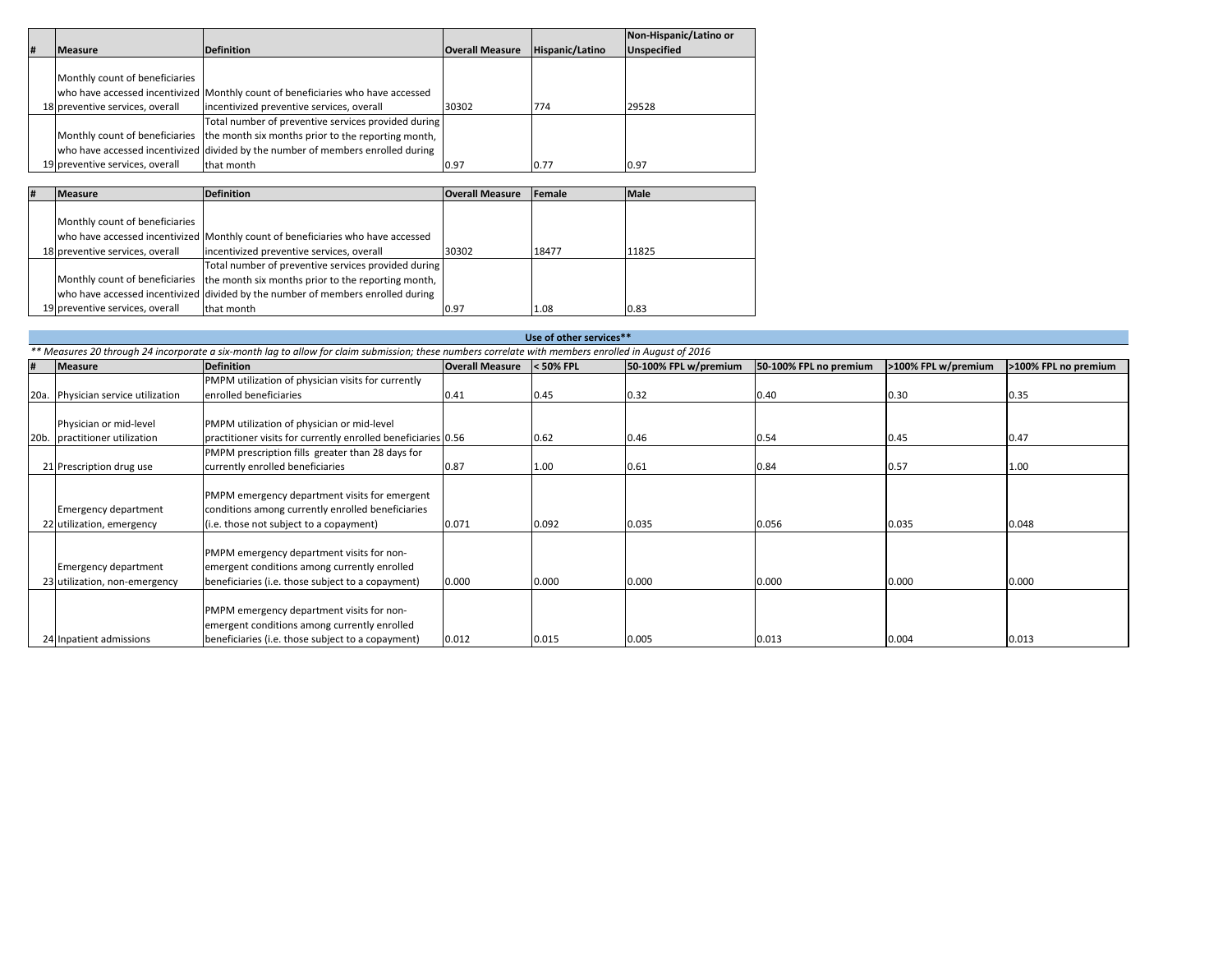|                                            | Renewal (starting in 2017)                                                                                                                                                                                                                           |                        |           |                       |                        |                     |                      |  |  |
|--------------------------------------------|------------------------------------------------------------------------------------------------------------------------------------------------------------------------------------------------------------------------------------------------------|------------------------|-----------|-----------------------|------------------------|---------------------|----------------------|--|--|
| Measure                                    | <b>Definition</b>                                                                                                                                                                                                                                    | <b>Overall Measure</b> | < 50% FPL | 50-100% FPL w/premium | 50-100% FPL no premium | >100% FPL w/premium | >100% FPL no premium |  |  |
| 25 due for renewal                         | Monthly count of beneficiaries Number of beneficiaries due for renewal in the<br>reporting month                                                                                                                                                     | 6595                   | 5416      | 440                   | 180                    | 409                 | 150                  |  |  |
| 26 Number who did not renew                | Number of beneficiaries due for renewal in the<br>reporting month who are determined ineligible for<br>the HELP program because they failed to complete<br>or return renewal forms or other required<br>documentation, or who were lost to follow up | 2999                   | 2988      |                       |                        |                     |                      |  |  |
|                                            | Number of beneficiaries due for renewal in the<br>reporting month who respond to renewal notices,                                                                                                                                                    |                        |           |                       |                        |                     |                      |  |  |
| 27 Number who lost eligibility             | but are determined ineligible for the HELP program 206<br>Number of beneficiaries due for renewal in the<br>reporting month who remain eligible, with no                                                                                             |                        | 105       |                       | 35                     | 22                  | 37                   |  |  |
| 28 No premium change                       | change in premium requirement<br>Number of beneficiaries due for renewal in the<br>reporting month who remain eligible, with an                                                                                                                      | 3330                   | 2320      | 409                   | 142                    | 353                 | 106                  |  |  |
| 29 Premium increase<br>30 Premium decrease | increase in required premium***<br>Number of beneficiaries due for renewal in the<br>reporting month who remain eligible, with a<br>decrease required premium***                                                                                     | 40<br>20               |           | 16                    |                        | 24                  |                      |  |  |

 $\frac{30}{\text{Premium}}\$  =  $\frac{12}{\text{P}^2}$  =  $\frac{12}{\text{P}^2}$  =  $\frac{12}{\text{P}^2}$  =  $\frac{12}{\text{P}^2}$  =  $\frac{12}{\text{P}^2}$  =  $\frac{12}{\text{P}^2}$  =  $\frac{12}{\text{P}^2}$  =  $\frac{12}{\text{P}^2}$  =  $\frac{12}{\text{P}^2}$  =  $\frac{12}{\text{P}^2}$  =  $\frac{12}{\text{P}$ 

|   |                                |                                                      |                        | Complaints, grievances, and appeals |                       |                        |                     |                      |
|---|--------------------------------|------------------------------------------------------|------------------------|-------------------------------------|-----------------------|------------------------|---------------------|----------------------|
| # | <b>Measure</b>                 | Definition                                           | <b>Overall Measure</b> | $<$ 50% FPL                         | 50-100% FPL w/premium | 50-100% FPL no premium | >100% FPL w/premium | >100% FPL no premium |
|   |                                |                                                      |                        |                                     |                       |                        |                     |                      |
|   | Complaints and grievances,     | Total number of complaints and grievances filed in   |                        |                                     |                       |                        |                     |                      |
|   | 31 Medicaid program            | the reporting month regarding the HELP program       |                        |                                     |                       |                        |                     |                      |
|   |                                | Total number of complaints and grievances filed in   |                        |                                     |                       |                        |                     |                      |
|   | Complaints and grievances,     | the reporting month regarding the plan               |                        |                                     |                       |                        |                     |                      |
|   | 32 plan administrator          | administrator                                        |                        |                                     |                       |                        |                     |                      |
|   |                                |                                                      |                        |                                     |                       |                        |                     |                      |
|   | Complaints and grievances,     | Total number of complaints and grievances filed in   |                        |                                     |                       |                        |                     |                      |
|   | 33 provider                    | the reporting month regarding a provider             |                        |                                     |                       |                        |                     |                      |
|   |                                | Total number of appeals filed in the reporting month |                        |                                     |                       |                        |                     |                      |
|   | 34 Appeals, eligibility        | regarding eligibility                                |                        |                                     |                       |                        |                     |                      |
|   |                                |                                                      |                        |                                     |                       |                        |                     |                      |
|   |                                | Total number of appeals filed in the reporting month |                        |                                     |                       |                        |                     |                      |
|   | 35 Appeals, premiums           | regarding the size of premium payments               |                        |                                     |                       |                        |                     |                      |
|   |                                | Total number of appeals filed in the reporting month |                        |                                     |                       |                        |                     |                      |
|   | 36 Appeals, denial of benefits | regarding denials of benefits                        |                        |                                     |                       |                        |                     |                      |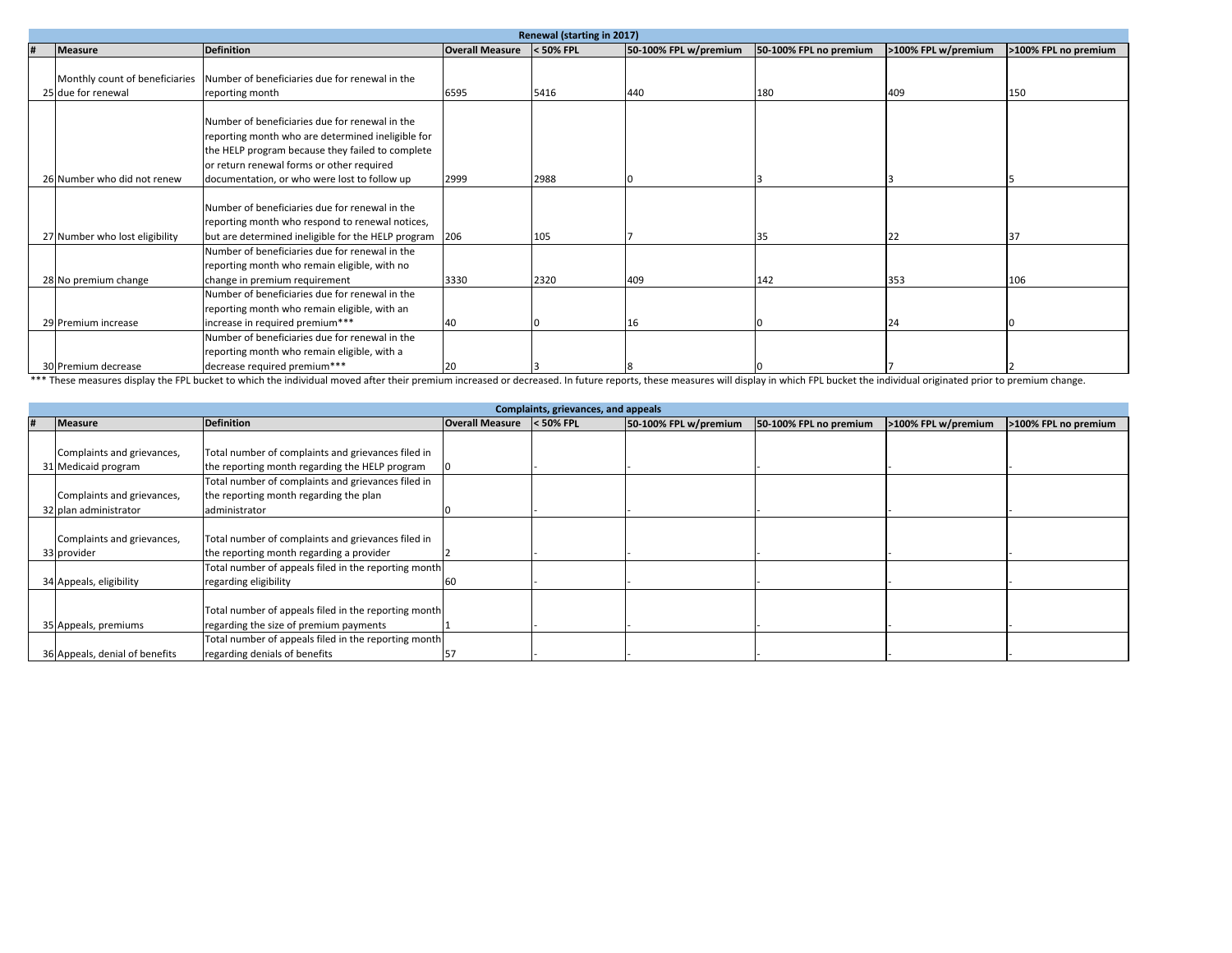|  |                         |                                                                             |                        | <b>Enrollment duration among disenrollees</b> |                       |                        |                     |                      |
|--|-------------------------|-----------------------------------------------------------------------------|------------------------|-----------------------------------------------|-----------------------|------------------------|---------------------|----------------------|
|  | <b>Measure</b>          | <b>Definition</b>                                                           | <b>Overall Measure</b> | < 50% FPL                                     | 50-100% FPL w/premium | 50-100% FPL no premium | >100% FPL w/premium | >100% FPL no premium |
|  |                         |                                                                             |                        |                                               |                       |                        |                     |                      |
|  |                         | Number of beneficiaries disenrolled from the                                |                        |                                               |                       |                        |                     |                      |
|  |                         | demonstration in the reporting month (measure 12)                           |                        |                                               |                       |                        |                     |                      |
|  | Enrollment duration 0-3 | who had been enrolled in the demonstration for 3 or                         |                        |                                               |                       |                        |                     |                      |
|  | 37 months               | fewer months at the time of disenrollment                                   | 350                    | 323                                           |                       |                        |                     |                      |
|  |                         | Number of beneficiaries disenrolled from the                                |                        |                                               |                       |                        |                     |                      |
|  |                         | demonstration in the reporting month (measure 12)                           |                        |                                               |                       |                        |                     |                      |
|  |                         | who had been enrolled in the demonstration for                              |                        |                                               |                       |                        |                     |                      |
|  | Enrollment duration 4-6 | between 4 and 6 months at the time of                                       |                        |                                               |                       |                        |                     |                      |
|  | 38 months               | disenrollment                                                               | 398                    | 343                                           |                       |                        |                     |                      |
|  |                         |                                                                             |                        |                                               |                       |                        |                     |                      |
|  |                         | Number of beneficiaries disenrolled from the                                |                        |                                               |                       |                        |                     |                      |
|  |                         | demonstration in the reporting month (measure 12)                           |                        |                                               |                       |                        |                     |                      |
|  |                         | who had been enrolled in the demonstration for 6 or                         |                        |                                               |                       |                        |                     |                      |
|  |                         | 39 Enrollment duration >6 months   more months at the time of disenrollment | 1638                   | 1128                                          | 104                   | 39                     | 268                 |                      |

|                                |                                                                                            |                        | Monthly premiums owed at disenrollment |                       |                                            |                     |                      |
|--------------------------------|--------------------------------------------------------------------------------------------|------------------------|----------------------------------------|-----------------------|--------------------------------------------|---------------------|----------------------|
| <b>Measure</b>                 | <b>Definition</b>                                                                          | <b>Overall Measure</b> | $<$ 50% FPL                            | 50-100% FPL w/premium | 50-100% FPL no premium                     | >100% FPL w/premium | >100% FPL no premium |
|                                |                                                                                            |                        |                                        |                       |                                            |                     |                      |
|                                | Number of beneficiaries disenrolled from the                                               |                        |                                        |                       |                                            |                     |                      |
|                                | Amount of monthly premium at demonstration in the reporting month (measure 12)             |                        |                                        |                       |                                            |                     |                      |
| time of disenrollment >\$0 and | whose monthly premium at the time of                                                       |                        |                                        |                       |                                            |                     |                      |
| 40 < \$15                      | disenrollment was greater than \$0 but less than \$15                                      |                        |                                        |                       | To be reported in phase 2 - End of Q2 2017 |                     |                      |
|                                |                                                                                            |                        |                                        |                       |                                            |                     |                      |
|                                | Number of beneficiaries disenrolled from the                                               |                        |                                        |                       |                                            |                     |                      |
|                                | demonstration in the reporting month (measure 12),                                         |                        |                                        |                       |                                            |                     |                      |
|                                | Amount of monthly premium at whose monthly premium at the time of                          |                        |                                        |                       |                                            |                     |                      |
|                                | 41 time of disenrollment \$15-<\$30 disenrollment was \$15 or greater, but less than \$30  |                        |                                        |                       | To be reported in phase 2 - End of Q2 2017 |                     |                      |
|                                |                                                                                            |                        |                                        |                       |                                            |                     |                      |
|                                | Number of beneficiaries disenrolled from the                                               |                        |                                        |                       |                                            |                     |                      |
|                                | demonstration in the reporting month (measure 12),                                         |                        |                                        |                       |                                            |                     |                      |
|                                | Amount of monthly premium at whose monthly premium at the time of                          |                        |                                        |                       |                                            |                     |                      |
|                                | 42 time of disenrollment \$30-<\$50 disenrollment was \$30 or greater, but less than \$50  |                        |                                        |                       | To be reported in phase 2 - End of Q2 2017 |                     |                      |
|                                |                                                                                            |                        |                                        |                       |                                            |                     |                      |
|                                | Number of beneficiaries disenrolled from the                                               |                        |                                        |                       |                                            |                     |                      |
|                                | demonstration in the reporting month (measure 12),                                         |                        |                                        |                       |                                            |                     |                      |
|                                | Amount of monthly premium at whose monthly premium at the time of                          |                        |                                        |                       |                                            |                     |                      |
|                                | 43 time of disenrollment \$50-<\$75 disenrollment was \$50 or greater, but less than \$75. |                        |                                        |                       | To be reported in phase 2 - End of Q2 2017 |                     |                      |
|                                | Number of beneficiaries disenrolled from the                                               |                        |                                        |                       |                                            |                     |                      |
|                                | demonstration in the reporting month (measure 12),                                         |                        |                                        |                       |                                            |                     |                      |
|                                | Amount of monthly premium at whose monthly premium at the time of                          |                        |                                        |                       |                                            |                     |                      |
| 44 time of disenrollment ≥\$75 | disenrollment was \$75 or greater.                                                         |                        |                                        |                       | To be reported in phase 2 - End of Q2 2017 |                     |                      |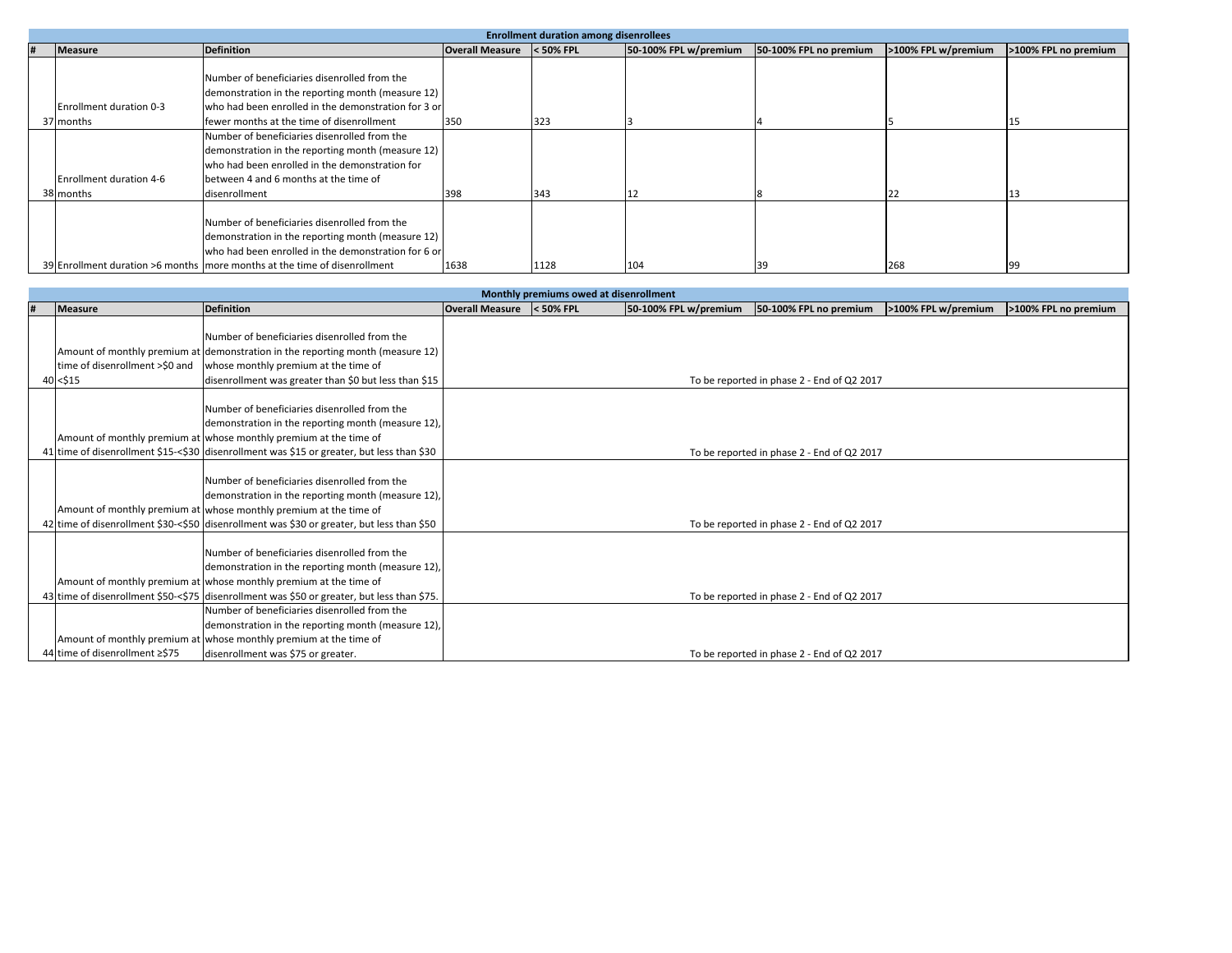|   |                                                                  |                                                     |                           | Total debt owed at disenrollment for failure to pay |                                            |                     |                      |
|---|------------------------------------------------------------------|-----------------------------------------------------|---------------------------|-----------------------------------------------------|--------------------------------------------|---------------------|----------------------|
| # | <b>Measure</b>                                                   | <b>Definition</b>                                   | Overall Measure < 50% FPL | 50-100% FPL w/premium                               | 50-100% FPL no premium                     | >100% FPL w/premium | >100% FPL no premium |
|   |                                                                  |                                                     |                           |                                                     |                                            |                     |                      |
|   |                                                                  | Number of beneficiaries disenrolled from the        |                           |                                                     |                                            |                     |                      |
|   | Amount of total debt owed at                                     | demonstration in the reporting month for failure to |                           |                                                     |                                            |                     |                      |
|   | time of disenrollment for                                        | pay (measure 13), whose total debt owed at the      |                           |                                                     |                                            |                     |                      |
|   | 45 failure to pay: <\$50                                         | time of disenrollment was less than \$50.           |                           |                                                     | To be reported in phase 2 - End of Q2 2017 |                     |                      |
|   |                                                                  |                                                     |                           |                                                     |                                            |                     |                      |
|   |                                                                  | Number of beneficiaries disenrolled from the        |                           |                                                     |                                            |                     |                      |
|   |                                                                  | demonstration in the reporting month for failure to |                           |                                                     |                                            |                     |                      |
|   | Amount of total debt owed at                                     | pay (measure 13), whose total debt owed at the      |                           |                                                     |                                            |                     |                      |
|   | time of disenrollment for                                        | time of disenrollment was greater than or equal to  |                           |                                                     |                                            |                     |                      |
|   | 46 failure to pay: ≥\$50 but <\$100                              | \$50, but less than \$100.                          |                           |                                                     | To be reported in phase 2 - End of Q2 2017 |                     |                      |
|   |                                                                  |                                                     |                           |                                                     |                                            |                     |                      |
|   |                                                                  | Number of beneficiaries disenrolled from the        |                           |                                                     |                                            |                     |                      |
|   |                                                                  | demonstration in the reporting month for failure to |                           |                                                     |                                            |                     |                      |
|   | Amount of total debt owed at                                     | pay (measure 13), whose total debt owed at the      |                           |                                                     |                                            |                     |                      |
|   | time of disenrollment for                                        | time of disenrollment was greater than or equal to  |                           |                                                     |                                            |                     |                      |
|   | 47 failure to pay: 2\$100 but <\$150 \$100, but less than \$150. |                                                     |                           |                                                     | To be reported in phase 2 - End of Q2 2017 |                     |                      |
|   |                                                                  |                                                     |                           |                                                     |                                            |                     |                      |
|   |                                                                  | Number of beneficiaries disenrolled from the        |                           |                                                     |                                            |                     |                      |
|   | Amount of total debt owed at                                     | demonstration in the reporting month for failure to |                           |                                                     |                                            |                     |                      |
|   | time of disenrollment for                                        |                                                     |                           |                                                     |                                            |                     |                      |
|   |                                                                  | pay (measure 13), whose total debt owed at the      |                           |                                                     |                                            |                     |                      |
|   | 48 failure to pay: ≥\$150                                        | time of disenrollment was greater than \$150.       |                           |                                                     | To be reported in phase 2 - End of Q2 2017 |                     |                      |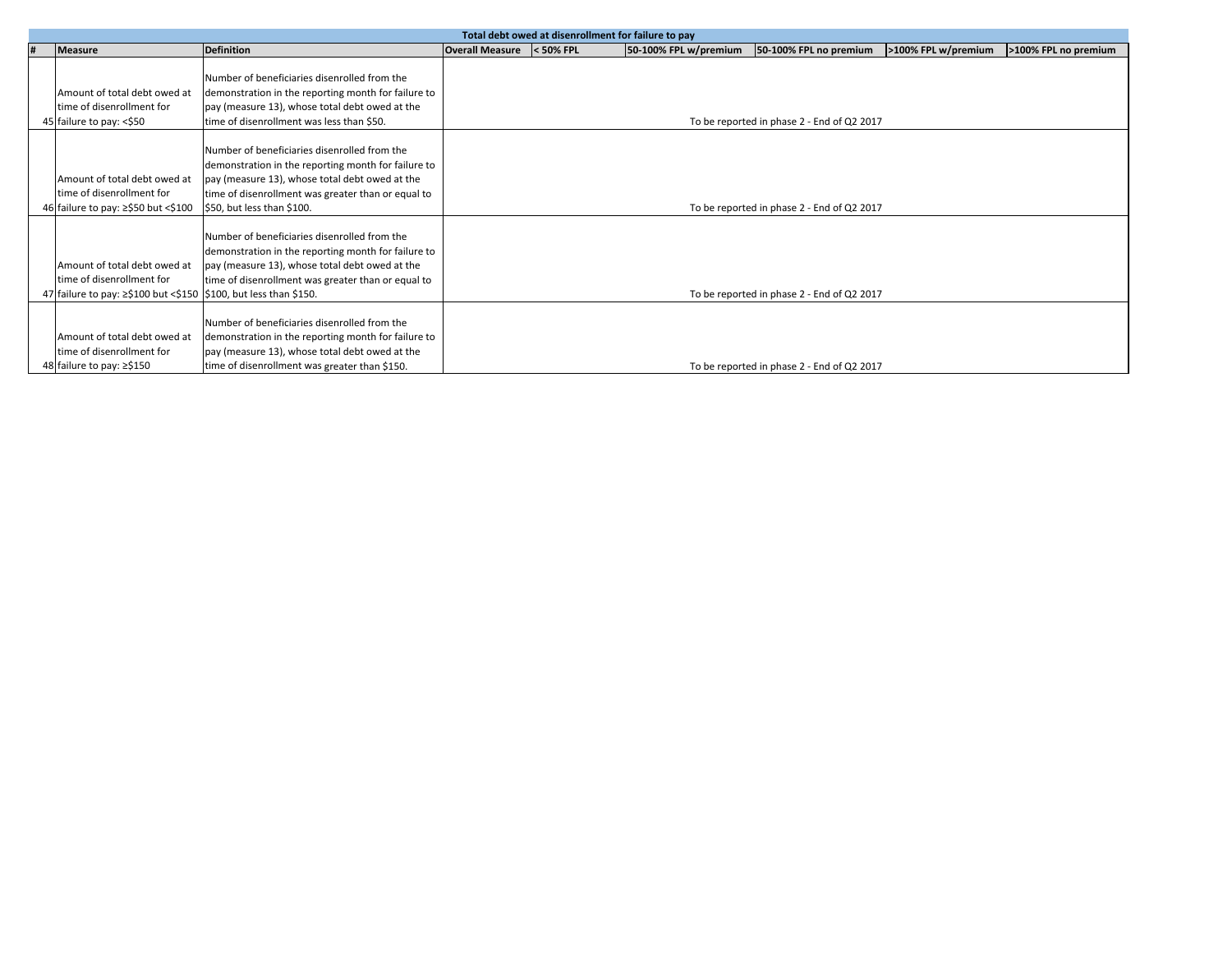# **MT HELP Program 1115 Waiver Quarterly Measures 2017 Quarter 1 Report February Data**

|                        |                                                |                        |             | <b>Enrollment (by FPL and Demographic Categories)</b> |                        |                     |                      |
|------------------------|------------------------------------------------|------------------------|-------------|-------------------------------------------------------|------------------------|---------------------|----------------------|
| <b>Measure</b>         | <b>Definition</b>                              | <b>Overall Measure</b> | $<$ 50% FPL | 50-100% FPL w/premium                                 | 50-100% FPL no premium | >100% FPL w/premium | >100% FPL no premium |
| Monthly count of total | Number of unduplicated individuals enrolled at |                        |             |                                                       |                        |                     |                      |
| 1 lenrollment          | any time during the month                      | 76930                  | 51876       | 10827                                                 | 2942                   | 8611                | 2674                 |
|                        | Number of individuals who began a new          |                        |             |                                                       |                        |                     |                      |
| Monthly count of new   | enrollment spell this month who have not had   |                        |             |                                                       |                        |                     |                      |
| 2 enrollees            | Medicaid coverage within prior 3 months        | 1743                   | 1118        | 272                                                   | <sup>t</sup> b4        | 243                 |                      |
|                        | Number of individuals who began a new          |                        |             |                                                       |                        |                     |                      |
| Monthly count of re-   | enrollment spell this month who have had       |                        |             |                                                       |                        |                     |                      |
| 3 enrollments          | Medicaid coverage within the prior 3 months    | 10724                  | 7236        | 1433                                                  | 588                    | 1984                | 483                  |

| <b>Measure</b>         | <b>Definition</b>                              | <b>Overall Measure</b> | $19-20YR$ | 21-34YR | 35-44YR | 45-54YR | 55-64YR | >65YR |
|------------------------|------------------------------------------------|------------------------|-----------|---------|---------|---------|---------|-------|
| Monthly count of total | Number of unduplicated individuals enrolled at |                        |           |         |         |         |         |       |
| 1 lenrollment          | any time during the month                      | 76930                  | 5874      | 31612   | 14979   | 12719   | 11745   |       |
|                        | Number of individuals who began a new          |                        |           |         |         |         |         |       |
| Monthly count of new   | enrollment spell this month who have not had   |                        |           |         |         |         |         |       |
| 2 enrollees            | Medicaid coverage within prior 3 months        | 1743                   | 110       | 782     | 336     | 284     | 231     |       |
|                        | Number of individuals who began a new          |                        |           |         |         |         |         |       |
| Monthly count of re-   | enrollment spell this month who have had       |                        |           |         |         |         |         |       |
| 3 enrollments          | Medicaid coverage within the prior 3 months    | 10724                  | 957       | 4522    | 2625    | 1583    | 1037    |       |

|                        |                                                |                        | Native American/      |              |              |                         |              | Unspecified |
|------------------------|------------------------------------------------|------------------------|-----------------------|--------------|--------------|-------------------------|--------------|-------------|
| <b>Measure</b>         | Definition                                     | <b>Overall Measure</b> | <b>Alaskan Native</b> | <b>Asian</b> | <b>White</b> | <b>Pacific Islander</b> | <b>Black</b> | Race        |
| Monthly count of total | Number of unduplicated individuals enrolled at |                        |                       |              |              |                         |              |             |
| Lenrollment            | any time during the month                      | 76930                  | 10701                 | 291          | 54238        | 175                     | 641          | 10884       |
|                        | Number of individuals who began a new          |                        |                       |              |              |                         |              |             |
| Monthly count of new   | enrollment spell this month who have not had   |                        |                       |              |              |                         |              |             |
| 2 enrollees            | Medicaid coverage within prior 3 months        | 1743                   | 253                   |              | 1175         |                         |              | 280         |
|                        | Number of individuals who began a new          |                        |                       |              |              |                         |              |             |
| Monthly count of re-   | enrollment spell this month who have had       |                        |                       |              |              |                         |              |             |
| 3 enrollments          | Medicaid coverage within the prior 3 months    | 10724                  | 1604                  |              | 8067         | 30                      |              | 89          |

| <b>Measure</b>         | <b>Definition</b>                              | <b>Overall Measure</b> | Hispanic/Latino | Non-Hispanic/Latino | <b>Unspecified Ethnicity</b> |
|------------------------|------------------------------------------------|------------------------|-----------------|---------------------|------------------------------|
| Monthly count of total | Number of unduplicated individuals enrolled at |                        |                 |                     |                              |
| 1 lenrollment          | any time during the month                      | 76930                  | 2017            | 55320               | 19593                        |
|                        | Number of individuals who began a new          |                        |                 |                     |                              |
| Monthly count of new   | enrollment spell this month who have not had   |                        |                 |                     |                              |
| 2 lenrollees           | Medicaid coverage within prior 3 months        | 1743                   |                 | 1262                | 428                          |
|                        | Number of individuals who began a new          |                        |                 |                     |                              |
| Monthly count of re-   | enrollment spell this month who have had       |                        |                 |                     |                              |
| 3 enrollments          | Medicaid coverage within the prior 3 months    | 10724                  | 304             | 9204                | 1216                         |

| # | <b>Measure</b>         | <b>Definition</b>                              | <b>Overall Measure</b> | <b>IFemale</b> | <b>Male</b> |
|---|------------------------|------------------------------------------------|------------------------|----------------|-------------|
|   | Monthly count of total | Number of unduplicated individuals enrolled at |                        |                |             |
|   | 1 enrollment           | any time during the month                      | 76930                  | 41505          | 35425       |
|   |                        | Number of individuals who began a new          |                        |                |             |
|   | Monthly count of new   | enrollment spell this month who have not had   |                        |                |             |
|   | 2 enrollees            | Medicaid coverage within prior 3 months        | 1743                   | 731            | 1012        |
|   |                        | Number of individuals who began a new          |                        |                |             |
|   | Monthly count of re-   | enrollment spell this month who have had       |                        |                |             |
|   | 3 enrollments          | Medicaid coverage within the prior 3 months    | 10724                  | 6885           | 3839        |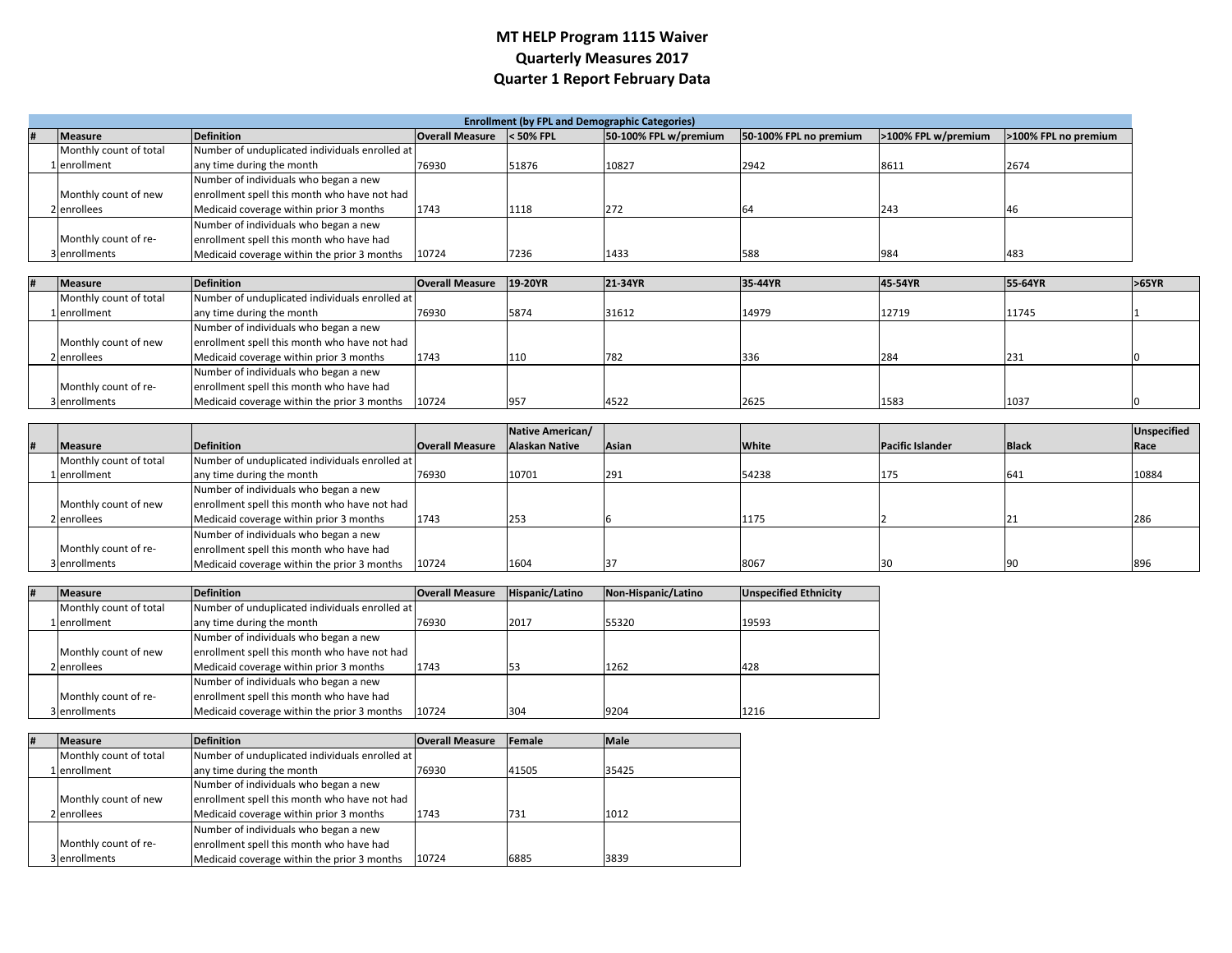|   |                            |                                               |                        | <b>Premium Payment</b> |                       |                                            |                     |                      |
|---|----------------------------|-----------------------------------------------|------------------------|------------------------|-----------------------|--------------------------------------------|---------------------|----------------------|
| # | Measure                    | <b>Definition</b>                             | <b>Overall Measure</b> | $<$ 50% FPL            | 50-100% FPL w/premium | 50-100% FPL no premium                     | >100% FPL w/premium | >100% FPL no premium |
|   | Monthly count of           | Among enrolled individuals who owe            |                        |                        |                       |                                            |                     |                      |
|   | 4 beneficiaries who paid a | premiums, number of beneficiaries who paid    |                        |                        |                       | To be reported in phase 2 - End of Q2 2017 |                     |                      |
|   | Monthly count of           | Among enrolled individuals who owe            |                        |                        |                       |                                            |                     |                      |
|   | beneficiaries in the grace | premiums, number of beneficiaries who did     |                        |                        |                       |                                            |                     |                      |
|   | 5 period                   | not pay their premium for the month but are   |                        |                        |                       | To be reported in phase 2 - End of Q2 2017 |                     |                      |
|   |                            | Among enrolled individuals who owe            |                        |                        |                       |                                            |                     |                      |
|   |                            | premiums, number of beneficiaries who have    |                        |                        |                       |                                            |                     |                      |
|   |                            | not paid a premium in over three months. This |                        |                        |                       |                                            |                     |                      |
|   | Monthly count of           | lincludes individuals with income between 50- |                        |                        |                       |                                            |                     |                      |
|   | beneficiaries in long term | 100% FPL who would have been disenrolled for  |                        |                        |                       |                                            |                     |                      |
|   | 6 arrears                  | non-payment of premiums if their income had   |                        |                        |                       | To be reported in phase 2 - End of Q2 2017 |                     |                      |
|   | Monthly count of           | Among enrolled individuals who owe premium    |                        |                        |                       |                                            |                     |                      |
|   | 7 beneficiaries with       | payments, number of beneficiaries who have    |                        |                        |                       | To be reported in phase 2 - End of Q2 2017 |                     |                      |

|                           |                                                                           |                        |             | Mid-year change in circumstance in household composition or income |                        |                     |                      |
|---------------------------|---------------------------------------------------------------------------|------------------------|-------------|--------------------------------------------------------------------|------------------------|---------------------|----------------------|
| <b>Measure</b>            | <b>Definition</b>                                                         | <b>Overall Measure</b> | $<$ 50% FPL | 50-100% FPL w/premium                                              | 50-100% FPL no premium | >100% FPL w/premium | >100% FPL no premium |
| Monthly count of          | Number of enrolled beneficiaries who notified                             |                        |             |                                                                    |                        |                     |                      |
| beneficiaries who gave    | the state of a mid-year change in circumstance                            |                        |             |                                                                    |                        |                     |                      |
| notice of mid-year change | and the change was effective during the                                   |                        |             |                                                                    |                        |                     |                      |
| 8 in circumstance in      | reporting month                                                           | 3462                   | 2185        | 554                                                                | 160                    | 472                 | 90                   |
| No premium change         | Number of beneficiaries who notified the state                            |                        |             |                                                                    |                        |                     |                      |
| following mid-year update | of a mid-year change in circumstance and                                  |                        |             |                                                                    |                        |                     |                      |
| 9 of household or income  | experienced no change in their premium                                    | 3072                   | 2181        | 352                                                                | 160                    | 288                 | '90                  |
|                           | Premium increase following Number of beneficiaries who notified the state |                        |             |                                                                    |                        |                     |                      |
| mid-year update of        | of a mid-year change in circumstance and                                  |                        |             |                                                                    |                        |                     |                      |
| 10 household or income    | experienced an increase in their premium                                  | 274                    |             | 109                                                                |                        | 165                 |                      |
| Premium decrease          | Number of beneficiaries who notified the state                            |                        |             |                                                                    |                        |                     |                      |
| following mid-year update | of a mid-year change in circumstance and                                  |                        |             |                                                                    |                        |                     |                      |
| 11 of household or income | experienced a decrease in their premium                                   | 116                    |             |                                                                    |                        |                     |                      |

These measures display the FPL bucket to which the individual moved after their premium increased or decreased. In future reports, these measures will display in which FPL bucket the individual originated prior to premium

|   |                           |                                                     |                        |             | Disenrollments outside annual renewal determinations (by FPL and Demographic Categories) |                        |                     |                      |
|---|---------------------------|-----------------------------------------------------|------------------------|-------------|------------------------------------------------------------------------------------------|------------------------|---------------------|----------------------|
| # | Measure                   | Definition                                          | <b>Overall Measure</b> | $<$ 50% FPL | 50-100% FPL w/premium                                                                    | 50-100% FPL no premium | >100% FPL w/premium | >100% FPL no premium |
|   |                           | Number of beneficiaries disenrolled from the        |                        |             |                                                                                          |                        |                     |                      |
|   | Monthly count of total    | HELP program mid-year in the reporting month        |                        |             |                                                                                          |                        |                     |                      |
|   | 12 disenrollment          | (exclude beneficiaries who disenrolled during 1824) |                        | 1334        |                                                                                          | 29                     | 273                 | 108                  |
|   | Monthly count of          | Number of beneficiaries disenrolled mid-year        |                        |             |                                                                                          |                        |                     |                      |
|   | disenrollment, failure to | in the reporting month (not their renewal           |                        |             |                                                                                          |                        |                     |                      |
|   | 13 pay                    | month) for failure to pay premiums                  | 184                    |             |                                                                                          |                        | 184                 |                      |
|   |                           | Number of beneficiaries disenrolled mid-year        |                        |             |                                                                                          |                        |                     |                      |
|   | Monthly count of          | in the reporting month (not their renewal           |                        |             |                                                                                          |                        |                     |                      |
|   | disenrollment, continuous | month) due to specifically noted continuous         |                        |             |                                                                                          |                        |                     |                      |
|   | 14 eligibility exceptions | eligibility exceptions for individuals              | 519                    | 519         |                                                                                          |                        |                     |                      |
|   |                           | Number of beneficiaries disenrolled mid-year        |                        |             |                                                                                          |                        |                     |                      |
|   |                           | in the reporting month (not their renewal           |                        |             |                                                                                          |                        |                     |                      |
|   | Monthly count of          | month) for any reason other than failure to pay     |                        |             |                                                                                          |                        |                     |                      |
|   | 15 disenrollment, other   | premiums or a specific continuous eligibility       | 1121                   | 815         |                                                                                          |                        |                     | 108                  |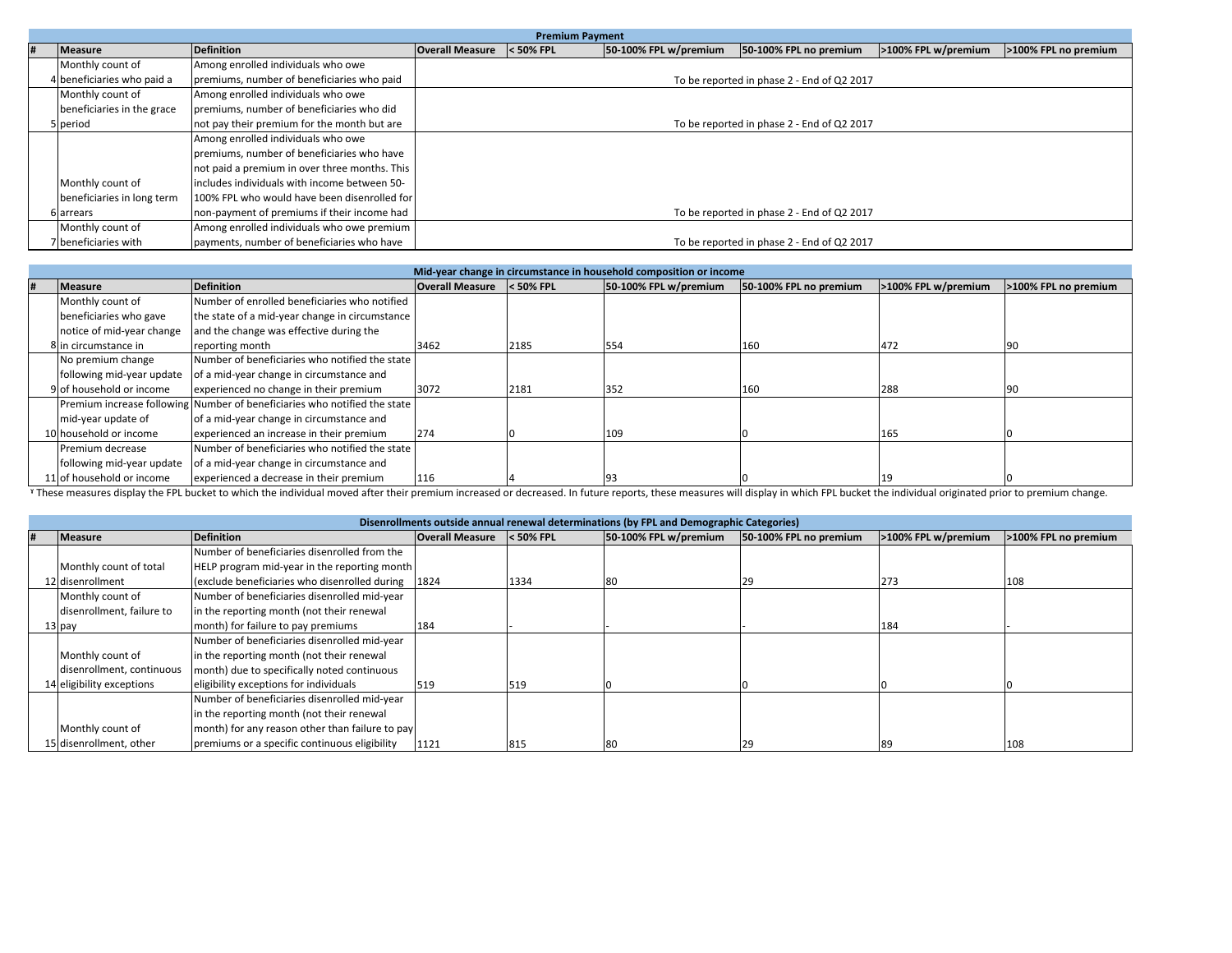| Measure                   | <b>Definition</b>                               | <b>Overall Measure</b> | 19-20YR   | 21-34YR | 35-44YR | 45-54YR | 55-64YR | >65YR |
|---------------------------|-------------------------------------------------|------------------------|-----------|---------|---------|---------|---------|-------|
|                           | Number of beneficiaries disenrolled from the    |                        |           |         |         |         |         |       |
| Monthly count of total    | HELP program mid-year in the reporting month    |                        |           |         |         |         |         |       |
| 12 disenrollment          | (exclude beneficiaries who disenrolled during   | 1824                   | 151       | 844     | 360     | 197     | 222     |       |
| Monthly count of          | Number of beneficiaries disenrolled mid-year    |                        |           |         |         |         |         |       |
| disenrollment, failure to | in the reporting month (not their renewal       |                        |           |         |         |         |         |       |
| 13 pay                    | month) for failure to pay premiums              | 184                    |           | 105     | 49      |         |         |       |
|                           | Number of beneficiaries disenrolled mid-year    |                        |           |         |         |         |         |       |
| Monthly count of          | in the reporting month (not their renewal       |                        |           |         |         |         |         |       |
| disenrollment, continuous | month) due to specifically noted continuous     |                        |           |         |         |         |         |       |
| 14 eligibility exceptions | eligibility exceptions for individuals          | 519                    | <b>40</b> |         |         |         |         |       |
|                           | Number of beneficiaries disenrolled mid-year    |                        |           |         |         |         |         |       |
|                           | in the reporting month (not their renewal       |                        |           |         |         |         |         |       |
| Monthly count of          | month) for any reason other than failure to pay |                        |           |         |         |         |         |       |
| 15 disenrollment, other   | premiums or a specific continuous eligibility   | 1121                   | 100       | 488     | 247     | 109     | 127     |       |

|                           |                                                 |                        | Native American/ |       |       |                         |              | Unspecified |
|---------------------------|-------------------------------------------------|------------------------|------------------|-------|-------|-------------------------|--------------|-------------|
| Measure                   | Definition                                      | <b>Overall Measure</b> | Alaskan Native   | Asian | White | <b>Pacific Islander</b> | <b>Black</b> | Race        |
|                           | Number of beneficiaries disenrolled from the    |                        |                  |       |       |                         |              |             |
| Monthly count of total    | HELP program mid-year in the reporting month    |                        |                  |       |       |                         |              |             |
| 12 disenrollment          | (exclude beneficiaries who disenrolled during   | 1824                   | 197              |       | 1323  |                         |              | 273         |
| Monthly count of          | Number of beneficiaries disenrolled mid-year    |                        |                  |       |       |                         |              |             |
| disenrollment, failure to | in the reporting month (not their renewal       |                        |                  |       |       |                         |              |             |
| 13 pay                    | month) for failure to pay premiums              | 184                    |                  |       | 146   |                         |              |             |
|                           | Number of beneficiaries disenrolled mid-year    |                        |                  |       |       |                         |              |             |
| Monthly count of          | in the reporting month (not their renewal       |                        |                  |       |       |                         |              |             |
| disenrollment, continuous | month) due to specifically noted continuous     |                        |                  |       |       |                         |              |             |
| 14 eligibility exceptions | eligibility exceptions for individuals          | 519                    | 38               |       | 368   |                         |              | 107         |
|                           | Number of beneficiaries disenrolled mid-year    |                        |                  |       |       |                         |              |             |
|                           | in the reporting month (not their renewal       |                        |                  |       |       |                         |              |             |
| Monthly count of          | month) for any reason other than failure to pay |                        |                  |       |       |                         |              |             |
| 15 disenrollment, other   | premiums or a specific continuous eligibility   | 1121                   | 159              |       | 809   |                         |              | 138         |

| Measure                   | Definition                                          | <b>Overall Measure</b> | Hispanic/Latino | Non-Hispanic/Latino | <b>Unspecified Ethnicity</b> |
|---------------------------|-----------------------------------------------------|------------------------|-----------------|---------------------|------------------------------|
|                           | Number of beneficiaries disenrolled from the        |                        |                 |                     |                              |
| Monthly count of total    | HELP program mid-year in the reporting month        |                        |                 |                     |                              |
| 12 disenrollment          | (exclude beneficiaries who disenrolled during 1824) |                        |                 | 1296                | 473                          |
| Monthly count of          | Number of beneficiaries disenrolled mid-year        |                        |                 |                     |                              |
| disenrollment, failure to | in the reporting month (not their renewal           |                        |                 |                     |                              |
| 13 pay                    | month) for failure to pay premiums                  | 184                    |                 | 138                 | 39                           |
|                           | Number of beneficiaries disenrolled mid-year        |                        |                 |                     |                              |
| Monthly count of          | in the reporting month (not their renewal           |                        |                 |                     |                              |
| disenrollment, continuous | month) due to specifically noted continuous         |                        |                 |                     |                              |
| 14 eligibility exceptions | eligibility exceptions for individuals              | 519                    |                 | 277                 | 234                          |
|                           | Number of beneficiaries disenrolled mid-year        |                        |                 |                     |                              |
|                           | in the reporting month (not their renewal           |                        |                 |                     |                              |
| Monthly count of          | month) for any reason other than failure to pay     |                        |                 |                     |                              |
| 15 disenrollment, other   | premiums or a specific continuous eligibility       | 1121                   | 41              | 881                 | 200                          |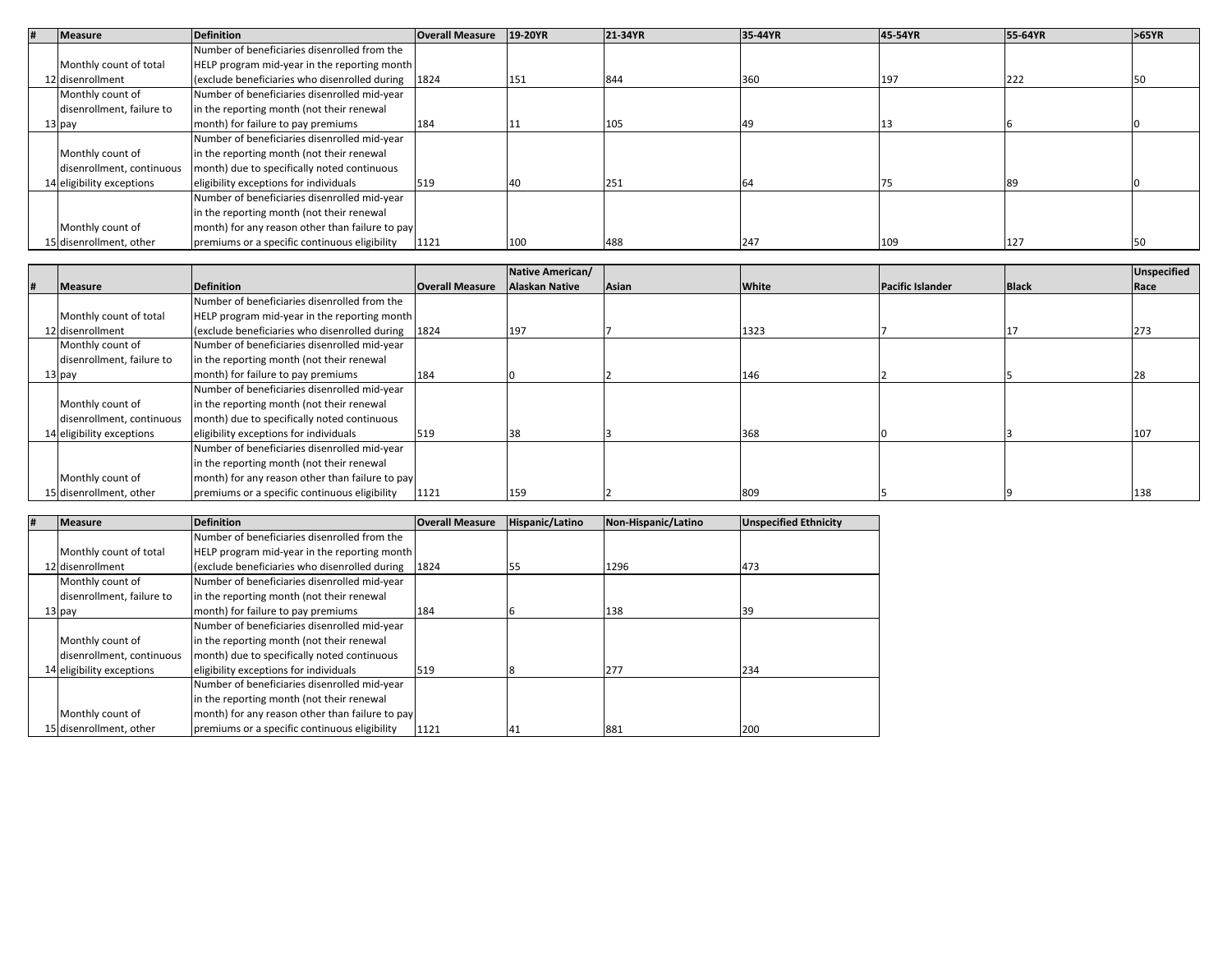| # | <b>Measure</b>            | <b>Definition</b>                               | <b>Overall Measure</b> | Female | <b>Male</b> |
|---|---------------------------|-------------------------------------------------|------------------------|--------|-------------|
|   |                           | Number of beneficiaries disenrolled from the    |                        |        |             |
|   | Monthly count of total    | HELP program mid-year in the reporting month    |                        |        |             |
|   | 12 disenrollment          | (exclude beneficiaries who disenrolled during   | 1824                   | 991    | 833         |
|   | Monthly count of          | Number of beneficiaries disenrolled mid-year    |                        |        |             |
|   | disenrollment, failure to | in the reporting month (not their renewal       |                        |        |             |
|   | 13 pay                    | month) for failure to pay premiums              | 184                    | 107    | 77          |
|   |                           | Number of beneficiaries disenrolled mid-year    |                        |        |             |
|   | Monthly count of          | in the reporting month (not their renewal       |                        |        |             |
|   | disenrollment, continuous | month) due to specifically noted continuous     |                        |        |             |
|   | 14 eligibility exceptions | eligibility exceptions for individuals          | 519                    | 286    | 233         |
|   |                           | Number of beneficiaries disenrolled mid-year    |                        |        |             |
|   |                           | in the reporting month (not their renewal       |                        |        |             |
|   | Monthly count of          | month) for any reason other than failure to pay |                        |        |             |
|   | 15 disenrollment, other   | premiums or a specific continuous eligibility   | 1121                   | 598    | 523         |

|                             |                                                                          |                        | <b>Cost sharing limit</b> |                       |                                            |                     |                      |
|-----------------------------|--------------------------------------------------------------------------|------------------------|---------------------------|-----------------------|--------------------------------------------|---------------------|----------------------|
| Measure                     | Definition                                                               | <b>Overall Measure</b> | $<$ 50% FPL               | 50-100% FPL w/premium | 50-100% FPL no premium                     | >100% FPL w/premium | >100% FPL no premium |
| Monthly count of            | Count of enrolled individuals who have hit 2%                            |                        |                           |                       |                                            |                     |                      |
| beneficiaries who have      | co-pay credit since enrollment and must now                              |                        |                           |                       |                                            |                     |                      |
|                             | exceeded 2% co-pay credit   make cost sharing payments, but who have not |                        |                           |                       |                                            |                     |                      |
| 16 but not reached 5% limit | yet reached the 5% cost sharing limit                                    |                        |                           |                       | To be reported in phase 2 - End of Q2 2017 |                     |                      |
| Monthly count of            | Count of enrolled individuals who have hit 5%                            |                        |                           |                       |                                            |                     |                      |
| beneficiaries who have hit  | limit on cost sharing and premiums since                                 |                        |                           |                       |                                            |                     |                      |
| 17 5% cost sharing limit    | enrollment, and no longer make cost sharing                              |                        |                           |                       | To be reported in phase 2 - End of Q2 2017 |                     |                      |

| Use of preventive services* (by FPL and demographic categories)                                                                               |                                              |                                  |       |                       |                        |                     |                      |  |  |  |
|-----------------------------------------------------------------------------------------------------------------------------------------------|----------------------------------------------|----------------------------------|-------|-----------------------|------------------------|---------------------|----------------------|--|--|--|
| * Measures 18 and 19 incorporate a six-month lag to allow for claim submission; these numbers correlate with members enrolled in July of 2016 |                                              |                                  |       |                       |                        |                     |                      |  |  |  |
| Measure                                                                                                                                       | <b>Definition</b>                            | <b>Overall Measure</b> < 50% FPL |       | 50-100% FPL w/premium | 50-100% FPL no premium | >100% FPL w/premium | >100% FPL no premium |  |  |  |
| Monthly count of                                                                                                                              | Monthly count of beneficiaries who have      |                                  |       |                       |                        |                     |                      |  |  |  |
| beneficiaries who have                                                                                                                        | accessed incentivized preventive services,   |                                  |       |                       |                        |                     |                      |  |  |  |
| 18 accessed incentivized                                                                                                                      | overall                                      | 32760                            | 20365 | 4476                  | 2453                   | 3642                | 1824                 |  |  |  |
| Monthly count of                                                                                                                              | Total number of preventive services provided |                                  |       |                       |                        |                     |                      |  |  |  |
| beneficiaries who have                                                                                                                        | during the month six months prior to the     |                                  |       |                       |                        |                     |                      |  |  |  |
| 19 accessed incentivized                                                                                                                      | reporting month, divided by the number of    | 1.09                             | 1.28  | 0.64                  | 1.15                   | 0.66                | 1.35                 |  |  |  |

| <b>Measure</b>           | <b>Definition</b>                            | <b>Overall Measure</b> | 19-20YR | 21-34YR | 35-44YR | 45-54YR | 55-64YR | >65YR |
|--------------------------|----------------------------------------------|------------------------|---------|---------|---------|---------|---------|-------|
| Monthly count of         | Monthly count of beneficiaries who have      |                        |         |         |         |         |         |       |
| beneficiaries who have   | accessed incentivized preventive services,   |                        |         |         |         |         |         |       |
| 18 accessed incentivized | overall                                      | 32760                  | 1705    | 11411   | 6676    | 6631    | 6337    |       |
| Monthly count of         | Total number of preventive services provided |                        |         |         |         |         |         |       |
| beneficiaries who have   | during the month six months prior to the     |                        |         |         |         |         |         |       |
| 19 accessed incentivized | reporting month, divided by the number of    | 1.09                   | 0.38    | 0.61    | 1.16    | 1.71    | 1.93    |       |

|                          |                                              |                        | Native American/ |                           |              |              |              | Unspecified |
|--------------------------|----------------------------------------------|------------------------|------------------|---------------------------|--------------|--------------|--------------|-------------|
| <b>Measure</b>           | Definition                                   | <b>Overall Measure</b> | Alaskan Native   | Asian or Pacific Islander | <b>White</b> | <b>Black</b> | Multi-Racial | Race        |
| Monthly count of         | Monthly count of beneficiaries who have      |                        |                  |                           |              |              |              |             |
| beneficiaries who have   | accessed incentivized preventive services,   |                        |                  |                           |              |              |              |             |
| 18 accessed incentivized | overall                                      | 32760                  | 4018             | 129                       | 23893        | 215          | 359          | 4146        |
| Monthly count of         | Total number of preventive services provided |                        |                  |                           |              |              |              |             |
| beneficiaries who have   | during the month six months prior to the     |                        |                  |                           |              |              |              |             |
| 19 accessed incentivized | reporting month, divided by the number of    | 1.09                   | 1.12             | 0.63                      | 1.11         | 0.77         | 1.23         | 1.02        |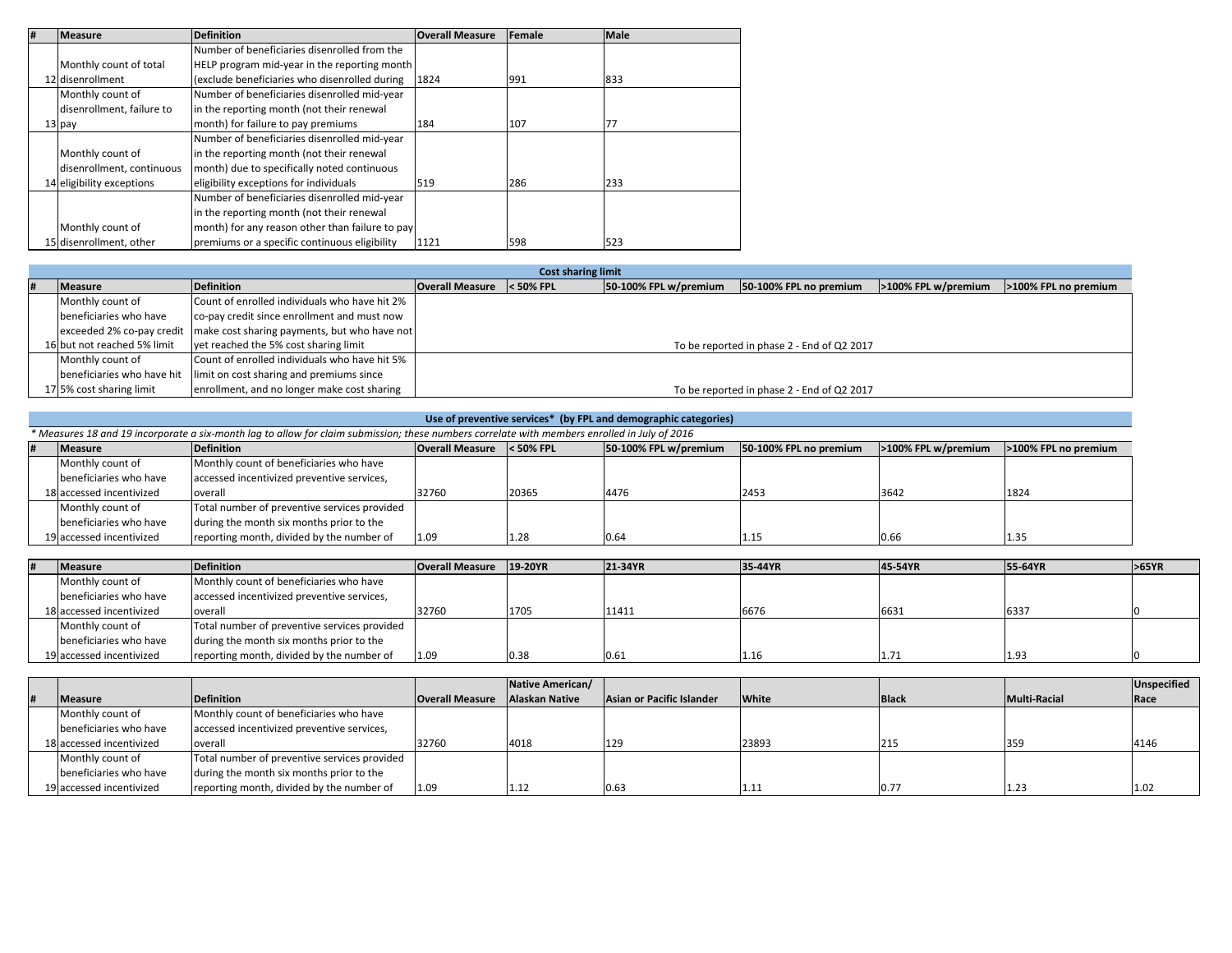|   |                          |                                              |                        |                 | Non-Hispanic/Latino or |
|---|--------------------------|----------------------------------------------|------------------------|-----------------|------------------------|
| # | <b>Measure</b>           | <b>Definition</b>                            | <b>Overall Measure</b> | Hispanic/Latino | <b>Unspecified</b>     |
|   | Monthly count of         | Monthly count of beneficiaries who have      |                        |                 |                        |
|   | beneficiaries who have   | accessed incentivized preventive services,   |                        |                 |                        |
|   | 18 accessed incentivized | overall                                      | 32760                  | 832             | 31928                  |
|   | Monthly count of         | Total number of preventive services provided |                        |                 |                        |
|   | beneficiaries who have   | during the month six months prior to the     |                        |                 |                        |
|   | 19 accessed incentivized | reporting month, divided by the number of    | 1.09                   | 0.88            | 1.10                   |

| # | <b>Measure</b>           | <b>Definition</b>                            | <b>Overall Measure</b> | <b>Female</b> | <b>Male</b> |
|---|--------------------------|----------------------------------------------|------------------------|---------------|-------------|
|   | Monthly count of         | Monthly count of beneficiaries who have      |                        |               |             |
|   | beneficiaries who have   | accessed incentivized preventive services,   |                        |               |             |
|   | 18 accessed incentivized | overall                                      | 32760                  | 19877         | 12883       |
|   | Monthly count of         | Total number of preventive services provided |                        |               |             |
|   | beneficiaries who have   | during the month six months prior to the     |                        |               |             |
|   | 19 accessed incentivized | reporting month, divided by the number of    | 1.09                   | 1.23          | 0.93        |

|      | Use of other services**                                                                                                                            |                                              |                        |             |                       |                        |                     |                      |  |  |  |
|------|----------------------------------------------------------------------------------------------------------------------------------------------------|----------------------------------------------|------------------------|-------------|-----------------------|------------------------|---------------------|----------------------|--|--|--|
|      | ** Measures 20 through 24 incorporate a six-month lag to allow for claim submission; these numbers correlate with members enrolled in July of 2016 |                                              |                        |             |                       |                        |                     |                      |  |  |  |
| #    | <b>Measure</b>                                                                                                                                     | <b>Definition</b>                            | <b>Overall Measure</b> | $<$ 50% FPL | 50-100% FPL w/premium | 50-100% FPL no premium | >100% FPL w/premium | >100% FPL no premium |  |  |  |
|      |                                                                                                                                                    | PMPM utilization of physician visits for     |                        |             |                       |                        |                     |                      |  |  |  |
| 20a. | Physician service utilization                                                                                                                      | currently enrolled beneficiaries             | 0.497                  | 0.568       | 0.374                 | 0.440                  | 0.349               | 0.476                |  |  |  |
|      | Physician or mid-level                                                                                                                             | PMPM utilization of physician or mid-level   |                        |             |                       |                        |                     |                      |  |  |  |
|      | 20b. practitioner utilization                                                                                                                      | practitioner visits for currently enrolled   | 0.687                  | 0.776       | 0.530                 | 0.610                  | 0.514               | 0.644                |  |  |  |
|      |                                                                                                                                                    | PMPM prescription fills greater than 28 days |                        |             |                       |                        |                     |                      |  |  |  |
|      | 21 Prescription drug use                                                                                                                           | for currently enrolled beneficiaries         | 0.970                  | 1.095       | 0.660                 | 1.024                  | 0.666               | 1.188                |  |  |  |
|      |                                                                                                                                                    | PMPM emergency department visits for         |                        |             |                       |                        |                     |                      |  |  |  |
|      | <b>Emergency department</b>                                                                                                                        | emergent conditions among currently enrolled |                        |             |                       |                        |                     |                      |  |  |  |
|      | 22 utilization, emergency                                                                                                                          | beneficiaries (i.e. those not subject to a   | 0.071                  | 0.092       | 0.034                 | 0.056                  | 0.035               | 0.051                |  |  |  |
|      |                                                                                                                                                    | PMPM emergency department visits for non-    |                        |             |                       |                        |                     |                      |  |  |  |
|      | <b>Emergency department</b>                                                                                                                        | emergent conditions among currently enrolled |                        |             |                       |                        |                     |                      |  |  |  |
|      | 23 utilization, non-emergency                                                                                                                      | beneficiaries (i.e. those subject to a       | 0.000                  | 0.000       | 0.000                 | 0.000                  | 0.000               | 0.000                |  |  |  |
|      |                                                                                                                                                    | PMPM emergency department visits for non-    |                        |             |                       |                        |                     |                      |  |  |  |
|      |                                                                                                                                                    | emergent conditions among currently enrolled |                        |             |                       |                        |                     |                      |  |  |  |
|      | 24 Inpatient admissions                                                                                                                            | beneficiaries (i.e. those subject to a       | 0.013                  | 0.016       | 0.006                 | 0.015                  | 0.005               | 0.011                |  |  |  |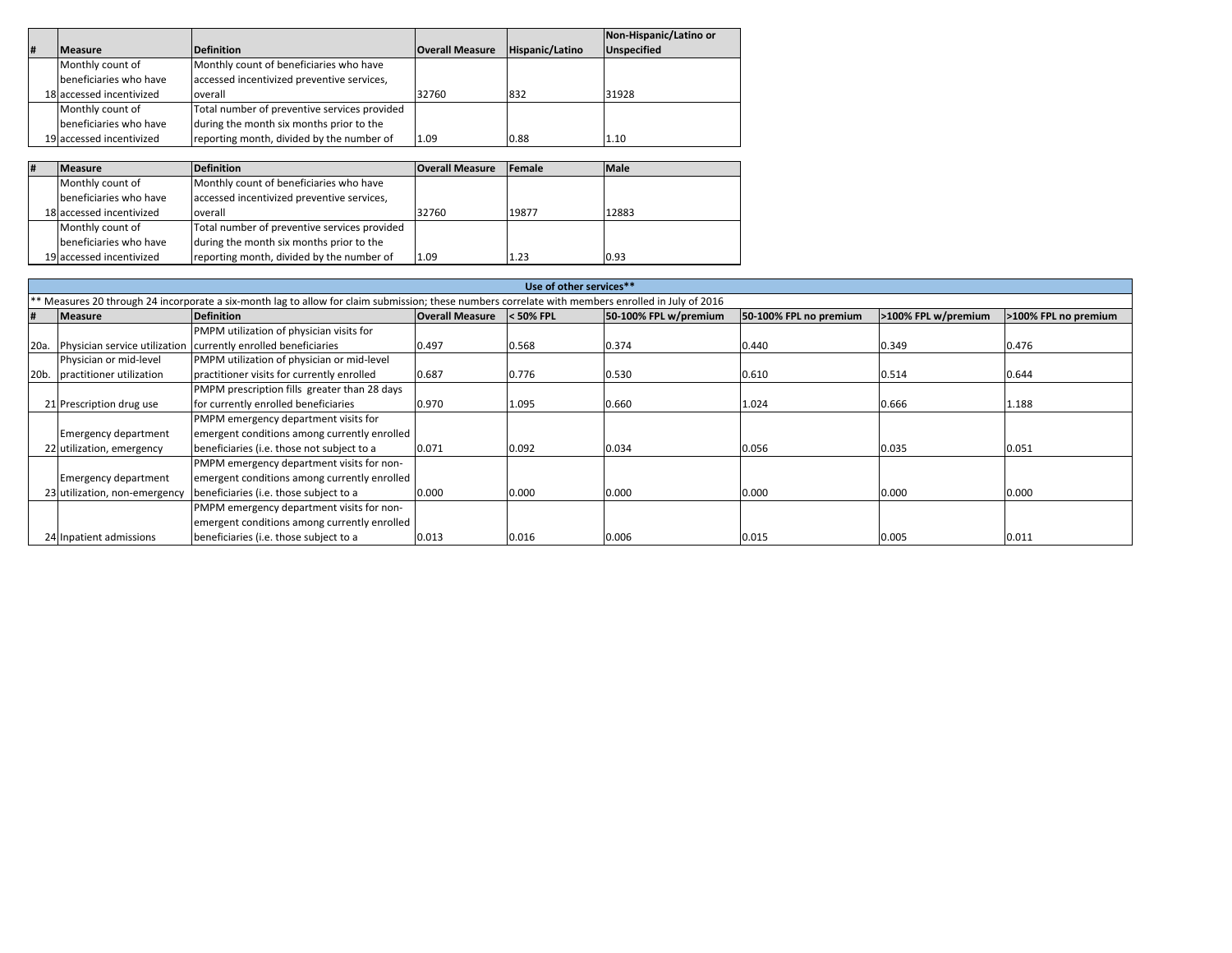|                          |                                                                               |                        | Renewal (starting in 2017) |                       |                        |                     |                      |
|--------------------------|-------------------------------------------------------------------------------|------------------------|----------------------------|-----------------------|------------------------|---------------------|----------------------|
| <b>Measure</b>           | <b>Definition</b>                                                             | <b>Overall Measure</b> | < 50% FPL                  | 50-100% FPL w/premium | 50-100% FPL no premium | >100% FPL w/premium | >100% FPL no premium |
| Monthly count of         | Number of beneficiaries due for renewal in the                                |                        |                            |                       |                        |                     |                      |
| 25 beneficiaries due for | reporting month                                                               | 7008                   | 5682                       | 520                   | 207                    | 441                 | 158                  |
|                          | Number of beneficiaries due for renewal in the                                |                        |                            |                       |                        |                     |                      |
|                          | reporting month who are determined ineligible                                 |                        |                            |                       |                        |                     |                      |
|                          | for the HELP program because they failed to                                   |                        |                            |                       |                        |                     |                      |
|                          | complete or return renewal forms or other                                     |                        |                            |                       |                        |                     |                      |
|                          | 26 Number who did not renew required documentation, or who were lost to       | 2852                   | 2847                       |                       |                        |                     |                      |
|                          | Number of beneficiaries due for renewal in the                                |                        |                            |                       |                        |                     |                      |
|                          | reporting month who respond to renewal                                        |                        |                            |                       |                        |                     |                      |
|                          | 27 Number who lost eligibility notices, but are determined ineligible for the | 152                    | 81                         |                       |                        | 15                  | 33                   |
|                          | Number of beneficiaries due for renewal in the                                |                        |                            |                       |                        |                     |                      |
|                          | reporting month who remain eligible, with no                                  |                        |                            |                       |                        |                     |                      |
| 28 No premium change     | change in premium requirement                                                 | 3953                   | 2751                       | 496                   | 188                    | 395                 | 123                  |
|                          | Number of beneficiaries due for renewal in the                                |                        |                            |                       |                        |                     |                      |
|                          | reporting month who remain eligible, with an                                  |                        |                            |                       |                        |                     |                      |
| 29 Premium increase      | increase in required premium***                                               | 42                     |                            |                       |                        | 26                  |                      |
|                          | Number of beneficiaries due for renewal in the                                |                        |                            |                       |                        |                     |                      |
|                          | reporting month who remain eligible, with a                                   |                        |                            |                       |                        |                     |                      |
| 30 Premium decrease      | decrease required premium***                                                  |                        |                            |                       |                        |                     |                      |

\*\*\* These measures display the FPL bucket to which the individual moved after their premium increased or decreased. In future reports, these measures will display in which FPL bucket the individual originated prior to prem

| Complaints, grievances, and appeals |                                                                      |                        |           |                       |                        |                     |                      |  |  |
|-------------------------------------|----------------------------------------------------------------------|------------------------|-----------|-----------------------|------------------------|---------------------|----------------------|--|--|
| <b>Measure</b>                      | <b>Definition</b>                                                    | <b>Overall Measure</b> | < 50% FPL | 50-100% FPL w/premium | 50-100% FPL no premium | >100% FPL w/premium | >100% FPL no premium |  |  |
| Complaints and grievances,          | Total number of complaints and grievances                            |                        |           |                       |                        |                     |                      |  |  |
| 31 Medicaid program                 | filed in the reporting month regarding the HELPO                     |                        |           |                       |                        |                     |                      |  |  |
|                                     | Complaints and grievances, Total number of complaints and grievances |                        |           |                       |                        |                     |                      |  |  |
| 32 plan administrator               | filed in the reporting month regarding the plan 1                    |                        |           |                       |                        |                     |                      |  |  |
|                                     | Complaints and grievances, Total number of complaints and grievances |                        |           |                       |                        |                     |                      |  |  |
| 33 provider                         | filed in the reporting month regarding a                             |                        |           |                       |                        |                     |                      |  |  |
|                                     | Total number of appeals filed in the reporting                       |                        |           |                       |                        |                     |                      |  |  |
| 34 Appeals, eligibility             | month regarding eligibility                                          | 147                    |           |                       |                        |                     |                      |  |  |
|                                     | Total number of appeals filed in the reporting                       |                        |           |                       |                        |                     |                      |  |  |
| 35 Appeals, premiums                | month regarding the size of premium                                  |                        |           |                       |                        |                     |                      |  |  |
|                                     | Total number of appeals filed in the reporting                       |                        |           |                       |                        |                     |                      |  |  |
| 36 Appeals, denial of benefits      | month regarding denials of benefits                                  |                        |           |                       |                        |                     |                      |  |  |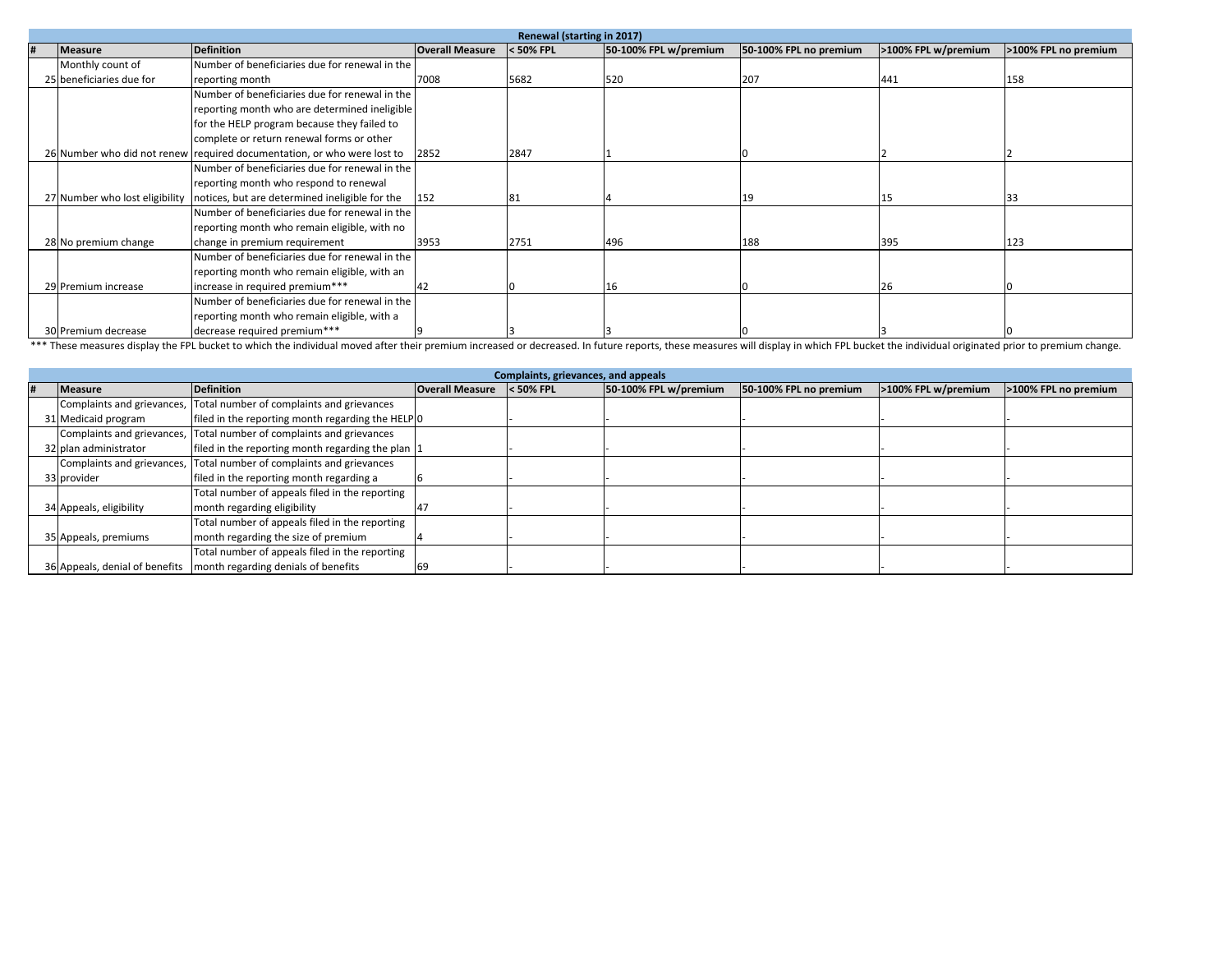|                         |                                                 |                        | <b>Enrollment duration among disenrollees</b> |                       |                        |                     |                      |
|-------------------------|-------------------------------------------------|------------------------|-----------------------------------------------|-----------------------|------------------------|---------------------|----------------------|
| <b>Measure</b>          | <b>Definition</b>                               | <b>Overall Measure</b> | $<$ 50% FPL                                   | 50-100% FPL w/premium | 50-100% FPL no premium | >100% FPL w/premium | >100% FPL no premium |
|                         | Number of beneficiaries disenrolled from the    |                        |                                               |                       |                        |                     |                      |
|                         | demonstration in the reporting month            |                        |                                               |                       |                        |                     |                      |
| Enrollment duration 0-3 | (measure 12) who had been enrolled in the       |                        |                                               |                       |                        |                     |                      |
| 37 months               | demonstration for 3 or fewer months at the      | 276                    | 245                                           |                       |                        |                     | 18                   |
|                         | Number of beneficiaries disenrolled from the    |                        |                                               |                       |                        |                     |                      |
|                         | demonstration in the reporting month            |                        |                                               |                       |                        |                     |                      |
| Enrollment duration 4-6 | (measure 12) who had been enrolled in the       |                        |                                               |                       |                        |                     |                      |
| 38 months               | demonstration for between 4 and 6 months at 324 |                        | 252                                           |                       |                        |                     |                      |
|                         | Number of beneficiaries disenrolled from the    |                        |                                               |                       |                        |                     |                      |
|                         | demonstration in the reporting month            |                        |                                               |                       |                        |                     |                      |
| Enrollment duration >6  | (measure 12) who had been enrolled in the       |                        |                                               |                       |                        |                     |                      |
| 39 months               | demonstration for 6 or more months at the       | 1224                   | 837                                           | 67                    |                        | 225                 | 78                   |

|                             |                                                                                |                        | Monthly premiums owed at disenrollment |                       |                                            |                     |                      |
|-----------------------------|--------------------------------------------------------------------------------|------------------------|----------------------------------------|-----------------------|--------------------------------------------|---------------------|----------------------|
| <b>Measure</b>              | <b>Definition</b>                                                              | <b>Overall Measure</b> | $<$ 50% FPL                            | 50-100% FPL w/premium | 50-100% FPL no premium                     | >100% FPL w/premium | >100% FPL no premium |
|                             | Number of beneficiaries disenrolled from the                                   |                        |                                        |                       |                                            |                     |                      |
| Amount of monthly           | demonstration in the reporting month                                           |                        |                                        |                       |                                            |                     |                      |
| premium at time of          | (measure 12) whose monthly premium at the                                      |                        |                                        |                       |                                            |                     |                      |
|                             | 40 disenrollment >\$0 and <\$15 time of disenrollment was greater than \$0 but |                        |                                        |                       | To be reported in phase 2 - End of Q2 2017 |                     |                      |
|                             | Number of beneficiaries disenrolled from the                                   |                        |                                        |                       |                                            |                     |                      |
| Amount of monthly           | demonstration in the reporting month                                           |                        |                                        |                       |                                            |                     |                      |
| premium at time of          | (measure 12), whose monthly premium at the                                     |                        |                                        |                       |                                            |                     |                      |
| 41 disenrollment \$15-<\$30 | time of disenrollment was \$15 or greater, but                                 |                        |                                        |                       | To be reported in phase 2 - End of Q2 2017 |                     |                      |
|                             | Number of beneficiaries disenrolled from the                                   |                        |                                        |                       |                                            |                     |                      |
| Amount of monthly           | demonstration in the reporting month                                           |                        |                                        |                       |                                            |                     |                      |
| premium at time of          | (measure 12), whose monthly premium at the                                     |                        |                                        |                       |                                            |                     |                      |
| 42 disenrollment \$30-<\$50 | time of disenrollment was \$30 or greater, but                                 |                        |                                        |                       | To be reported in phase 2 - End of Q2 2017 |                     |                      |
|                             | Number of beneficiaries disenrolled from the                                   |                        |                                        |                       |                                            |                     |                      |
| Amount of monthly           | demonstration in the reporting month                                           |                        |                                        |                       |                                            |                     |                      |
| premium at time of          | (measure 12), whose monthly premium at the                                     |                        |                                        |                       |                                            |                     |                      |
| 43 disenrollment \$50-<\$75 | time of disenrollment was \$50 or greater, but                                 |                        |                                        |                       | To be reported in phase 2 - End of Q2 2017 |                     |                      |
|                             | Number of beneficiaries disenrolled from the                                   |                        |                                        |                       |                                            |                     |                      |
| Amount of monthly           | demonstration in the reporting month                                           |                        |                                        |                       |                                            |                     |                      |
| premium at time of          | (measure 12), whose monthly premium at the                                     |                        |                                        |                       |                                            |                     |                      |
| 44 disenrollment ≥\$75      | time of disenrollment was \$75 or greater.                                     |                        |                                        |                       | To be reported in phase 2 - End of Q2 2017 |                     |                      |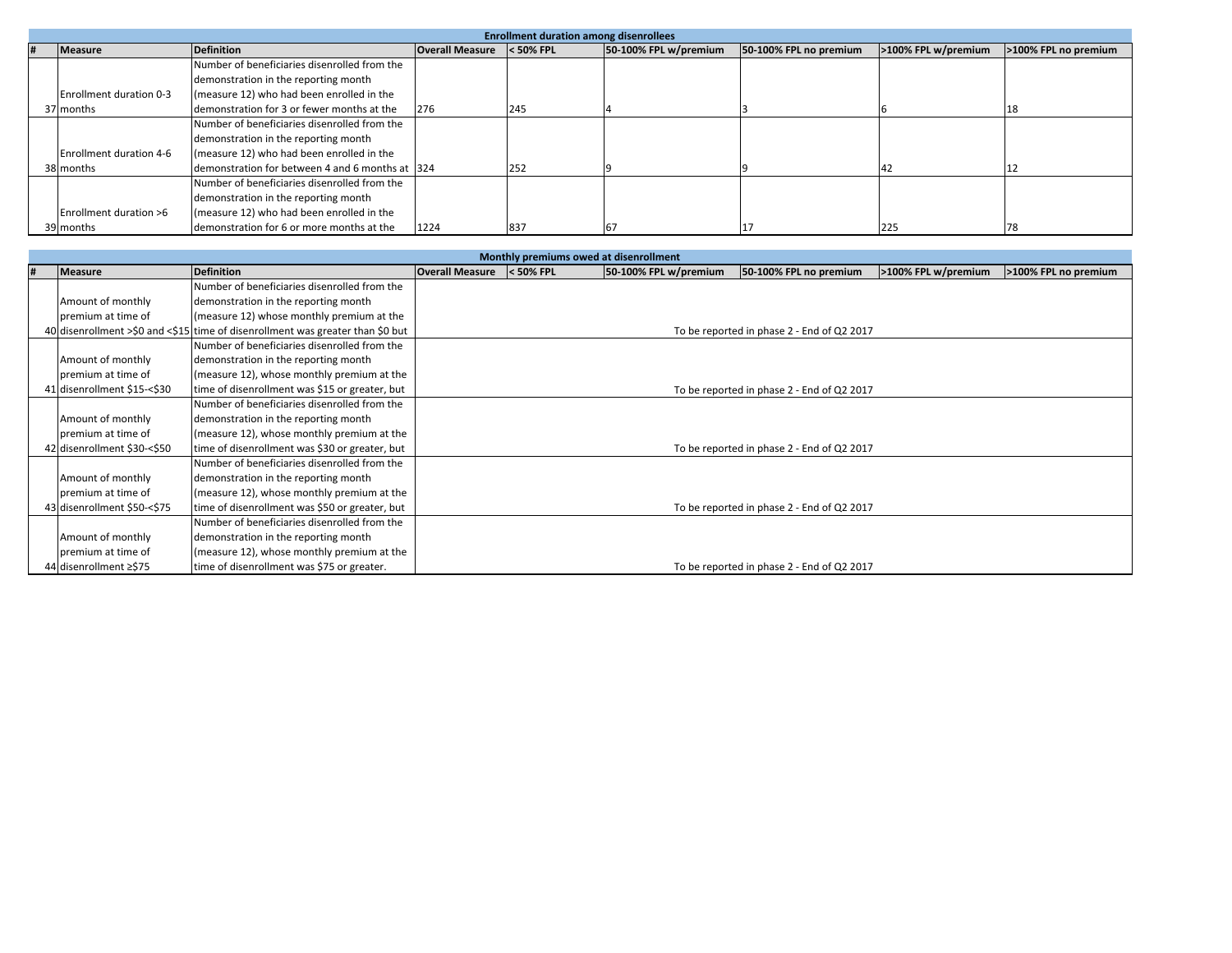|   |                            |                                                                            |                                            |             | Total debt owed at disenrollment for failure to pay |                                            |                     |                      |  |  |  |  |
|---|----------------------------|----------------------------------------------------------------------------|--------------------------------------------|-------------|-----------------------------------------------------|--------------------------------------------|---------------------|----------------------|--|--|--|--|
| # | <b>Measure</b>             | <b>Definition</b>                                                          | <b>Overall Measure</b>                     | $<$ 50% FPL | 50-100% FPL w/premium                               | 50-100% FPL no premium                     | >100% FPL w/premium | >100% FPL no premium |  |  |  |  |
|   |                            | Number of beneficiaries disenrolled from the                               |                                            |             |                                                     |                                            |                     |                      |  |  |  |  |
|   |                            | Amount of total debt owed demonstration in the reporting month for         |                                            |             |                                                     |                                            |                     |                      |  |  |  |  |
|   |                            | at time of disenrollment for failure to pay (measure 13), whose total debt |                                            |             |                                                     |                                            |                     |                      |  |  |  |  |
|   | 45 failure to pay: <\$50   | lowed at the time of disenrollment was less                                |                                            |             |                                                     | To be reported in phase 2 - End of Q2 2017 |                     |                      |  |  |  |  |
|   |                            | Number of beneficiaries disenrolled from the                               |                                            |             |                                                     |                                            |                     |                      |  |  |  |  |
|   |                            | Amount of total debt owed demonstration in the reporting month for         |                                            |             |                                                     |                                            |                     |                      |  |  |  |  |
|   |                            | at time of disenrollment for failure to pay (measure 13), whose total debt |                                            |             |                                                     |                                            |                     |                      |  |  |  |  |
|   | failure to pay: ≥\$50 but  | lowed at the time of disenrollment was greater                             |                                            |             |                                                     |                                            |                     |                      |  |  |  |  |
|   | 46 < \$100                 | than or equal to \$50, but less than \$100.                                | To be reported in phase 2 - End of Q2 2017 |             |                                                     |                                            |                     |                      |  |  |  |  |
|   |                            | Number of beneficiaries disenrolled from the                               |                                            |             |                                                     |                                            |                     |                      |  |  |  |  |
|   |                            | Amount of total debt owed demonstration in the reporting month for         |                                            |             |                                                     |                                            |                     |                      |  |  |  |  |
|   |                            | at time of disenrollment for failure to pay (measure 13), whose total debt |                                            |             |                                                     |                                            |                     |                      |  |  |  |  |
|   | failure to pay: ≥\$100 but | owed at the time of disenrollment was greater                              |                                            |             |                                                     |                                            |                     |                      |  |  |  |  |
|   | 47 < \$150                 | than or equal to \$100, but less than \$150.                               |                                            |             |                                                     | To be reported in phase 2 - End of Q2 2017 |                     |                      |  |  |  |  |
|   |                            | Number of beneficiaries disenrolled from the                               |                                            |             |                                                     |                                            |                     |                      |  |  |  |  |
|   |                            | Amount of total debt owed demonstration in the reporting month for         |                                            |             |                                                     |                                            |                     |                      |  |  |  |  |
|   |                            | at time of disenrollment for failure to pay (measure 13), whose total debt |                                            |             |                                                     |                                            |                     |                      |  |  |  |  |
|   | 48 failure to pay: ≥\$150  | owed at the time of disenrollment was greater                              |                                            |             |                                                     | To be reported in phase 2 - End of Q2 2017 |                     |                      |  |  |  |  |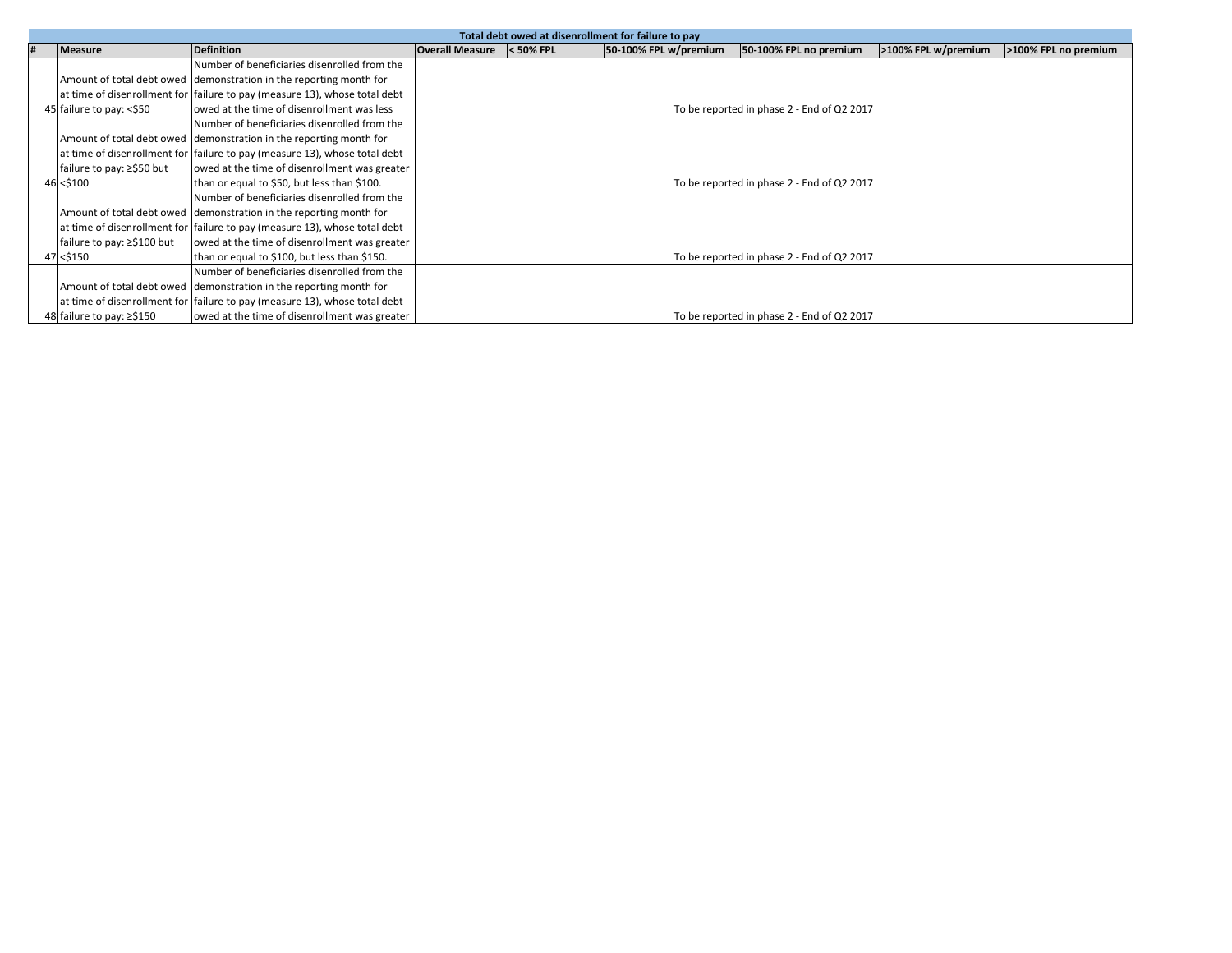#### **MT HELP Program 1115 Waiver Quarterly Measures 2017 Quarter 1 Report March Data**

|                                                        | <b>Enrollment (by FPL and Demographic Categories)</b> |                        |             |                       |                        |                     |                      |  |  |  |
|--------------------------------------------------------|-------------------------------------------------------|------------------------|-------------|-----------------------|------------------------|---------------------|----------------------|--|--|--|
| <b>Measure</b>                                         | <b>Definition</b>                                     | <b>Overall Measure</b> | $<$ 50% FPL | 50-100% FPL w/premium | 50-100% FPL no premium | >100% FPL w/premium | >100% FPL no premium |  |  |  |
| Monthly count of total                                 | Number of unduplicated individuals enrolled at any    |                        |             |                       |                        |                     |                      |  |  |  |
| 1 enrollment                                           | time during the month                                 | 78548                  | 53350       | 11028                 | 2963                   | 8716                | 2491                 |  |  |  |
|                                                        | Number of individuals who began a new enrollment      |                        |             |                       |                        |                     |                      |  |  |  |
|                                                        | spell this month who have not had Medicaid coverage   |                        |             |                       |                        |                     |                      |  |  |  |
| 2 Monthly count of new enrollees within prior 3 months |                                                       | 2078                   | 1358        | 319                   |                        | 288                 |                      |  |  |  |
|                                                        | Number of individuals who began a new enrollment      |                        |             |                       |                        |                     |                      |  |  |  |
| Monthly count of re-                                   | spell this month who have had Medicaid coverage       |                        |             |                       |                        |                     |                      |  |  |  |
| denrollments                                           | within the prior 3 months                             | 11207                  | 7527        | 1546                  | 610                    | 1046                | 478                  |  |  |  |

| <b>Measure</b>                                         | <b>Definition</b>                                   | <b>Overall Measure</b> | 19-20YR | 21-34YR | 35-44YR | 45-54YR | 55-64YR | >65YR |
|--------------------------------------------------------|-----------------------------------------------------|------------------------|---------|---------|---------|---------|---------|-------|
| Monthly count of total                                 | Number of unduplicated individuals enrolled at any  |                        |         |         |         |         |         |       |
| 1 lenrollment                                          | time during the month                               | 78548                  | 6058    | 32310   | 15360   | 12925   | 11892   |       |
|                                                        | Number of individuals who began a new enrollment    |                        |         |         |         |         |         |       |
|                                                        | spell this month who have not had Medicaid coverage |                        |         |         |         |         |         |       |
| 2 Monthly count of new enrollees within prior 3 months |                                                     | 2078                   | 138     | 926     | 396     | 335     | 283     |       |
|                                                        | Number of individuals who began a new enrollment    |                        |         |         |         |         |         |       |
| Monthly count of re-                                   | spell this month who have had Medicaid coverage     |                        |         |         |         |         |         |       |
| 3 enrollments                                          | within the prior 3 months                           | 11207                  | 984     | 4702    | 2743    | 1651    | 1127    |       |

|                                                        |                                                     |                        | Native American/      |       |       |                         |              | <b>Unspecified</b> |
|--------------------------------------------------------|-----------------------------------------------------|------------------------|-----------------------|-------|-------|-------------------------|--------------|--------------------|
| <b>Measure</b>                                         | <b>Definition</b>                                   | <b>Overall Measure</b> | <b>Alaskan Native</b> | Asian | White | <b>Pacific Islander</b> | <b>Black</b> | Race               |
| Monthly count of total                                 | Number of unduplicated individuals enrolled at any  |                        |                       |       |       |                         |              |                    |
| 1 lenrollment                                          | time during the month                               | 78548                  | 11103                 | 299   | 55204 | 177                     | 1666         | 11099              |
|                                                        | Number of individuals who began a new enrollment    |                        |                       |       |       |                         |              |                    |
|                                                        | spell this month who have not had Medicaid coverage |                        |                       |       |       |                         |              |                    |
| 2 Monthly count of new enrollees within prior 3 months |                                                     | 2078                   | 325                   |       | 1369  |                         |              | 350                |
|                                                        | Number of individuals who began a new enrollment    |                        |                       |       |       |                         |              |                    |
| Monthly count of re-                                   | spell this month who have had Medicaid coverage     |                        |                       |       |       |                         |              |                    |
| denrollments                                           | within the prior 3 months                           | 11207                  | 1663                  |       | 8443  |                         |              |                    |

| <b>IMeasure</b>                                        | <b>Definition</b>                                   | <b>Overall Measure</b> | <b>Unspecified Ethnicity</b> | Non-Hispanic/Latino | Hispanic/Latino |
|--------------------------------------------------------|-----------------------------------------------------|------------------------|------------------------------|---------------------|-----------------|
| Monthly count of total                                 | Number of unduplicated individuals enrolled at any  |                        |                              |                     |                 |
| 1 enrollment                                           | time during the month                               | 78548                  | 19771                        | 56699               | 2078            |
|                                                        | Number of individuals who began a new enrollment    |                        |                              |                     |                 |
|                                                        | spell this month who have not had Medicaid coverage |                        |                              |                     |                 |
| 2 Monthly count of new enrollees within prior 3 months |                                                     | 2078                   | 532                          | 1489                |                 |
|                                                        | Number of individuals who began a new enrollment    |                        |                              |                     |                 |
| Monthly count of re-                                   | spell this month who have had Medicaid coverage     |                        |                              |                     |                 |
| 3 enrollments                                          | within the prior 3 months                           | 11207                  | 1292                         | 9582                | 333             |

| # | <b>Measure</b>                                         | <b>Definition</b>                                   | <b>Overall Measure</b> | Female | Male  |
|---|--------------------------------------------------------|-----------------------------------------------------|------------------------|--------|-------|
|   | Monthly count of total                                 | Number of unduplicated individuals enrolled at any  |                        |        |       |
|   | Llenrollment                                           | time during the month                               | 78548                  | 42308  | 36240 |
|   |                                                        | Number of individuals who began a new enrollment    |                        |        |       |
|   |                                                        | spell this month who have not had Medicaid coverage |                        |        |       |
|   | 2 Monthly count of new enrollees within prior 3 months |                                                     | 2078                   | 932    | 1146  |
|   |                                                        | Number of individuals who began a new enrollment    |                        |        |       |
|   | Monthly count of re-                                   | spell this month who have had Medicaid coverage     |                        |        |       |
|   | 3 enrollments                                          | within the prior 3 months                           | 11207                  | 7143   | 4064  |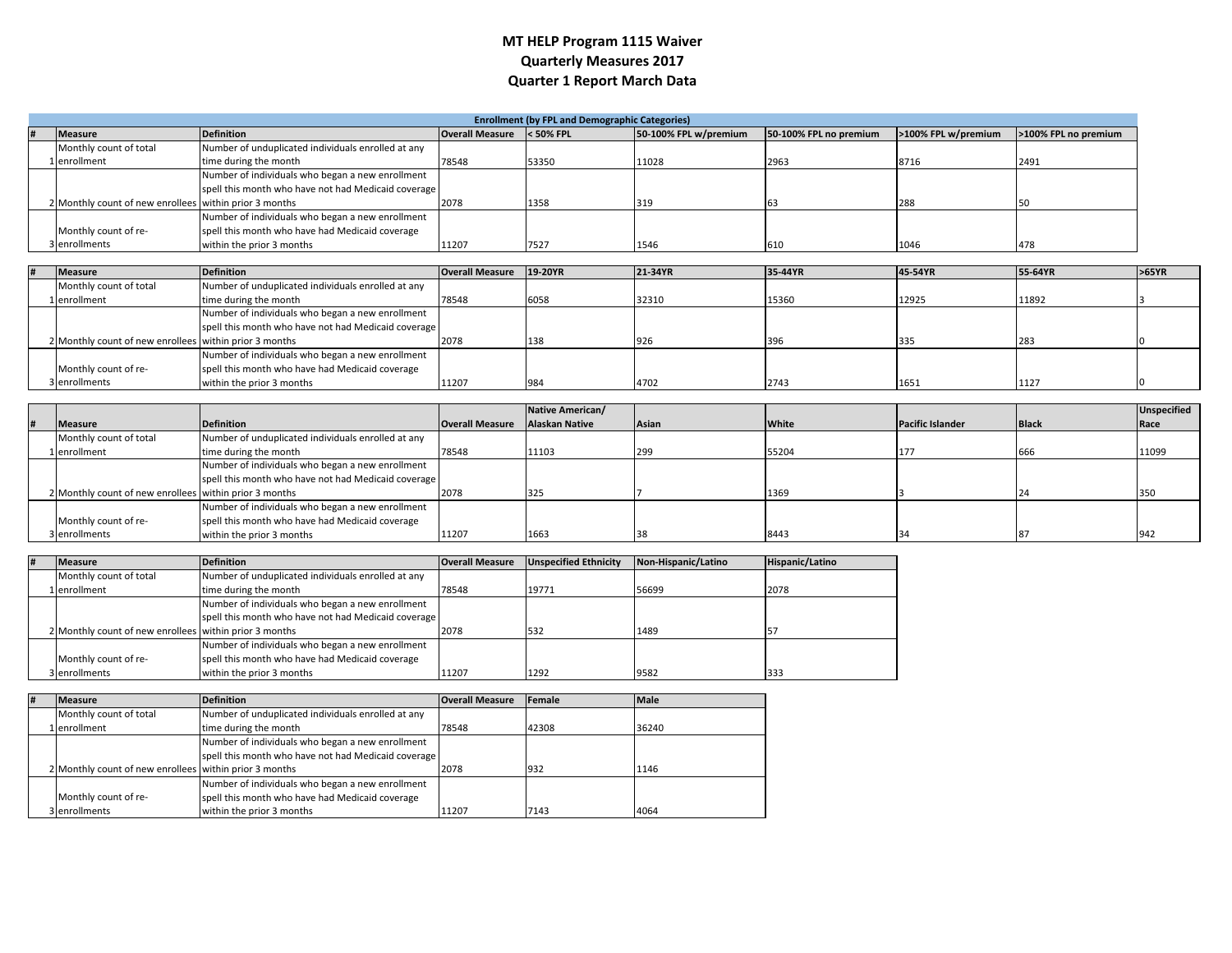|  |                                |                                                                                  |                        | <b>Premium Payment</b> |                       |                                            |                     |                      |
|--|--------------------------------|----------------------------------------------------------------------------------|------------------------|------------------------|-----------------------|--------------------------------------------|---------------------|----------------------|
|  | Measure                        | <b>Definition</b>                                                                | <b>Overall Measure</b> | $<$ 50% FPL            | 50-100% FPL w/premium | 50-100% FPL no premium                     | >100% FPL w/premium | >100% FPL no premium |
|  |                                | Monthly count of beneficiaries Among enrolled individuals who owe premiums,      |                        |                        |                       |                                            |                     |                      |
|  |                                | who paid a premium during the number of beneficiaries who paid their premium for |                        |                        |                       |                                            |                     |                      |
|  | 4 month                        | this month                                                                       |                        |                        |                       | To be reported in phase 2 - End of Q2 2017 |                     |                      |
|  |                                | Among enrolled individuals who owe premiums,                                     |                        |                        |                       |                                            |                     |                      |
|  | Monthly count of beneficiaries | number of beneficiaries who did not pay their                                    |                        |                        |                       |                                            |                     |                      |
|  | 5 in the grace period          | premium for the month but are not three months                                   |                        |                        |                       | To be reported in phase 2 - End of Q2 2017 |                     |                      |
|  |                                | Among enrolled individuals who owe premiums,                                     |                        |                        |                       |                                            |                     |                      |
|  |                                | number of beneficiaries who have not paid a premium                              |                        |                        |                       |                                            |                     |                      |
|  |                                | in over three months. This includes individuals with                             |                        |                        |                       |                                            |                     |                      |
|  |                                | income between 50-100% FPL who would have been                                   |                        |                        |                       |                                            |                     |                      |
|  | Monthly count of beneficiaries | disenrolled for non-payment of premiums if their                                 |                        |                        |                       |                                            |                     |                      |
|  | 6 in long term arrears         | income had been greater than 100% FPL                                            |                        |                        |                       | To be reported in phase 2 - End of Q2 2017 |                     |                      |
|  |                                | Among enrolled individuals who owe premium                                       |                        |                        |                       |                                            |                     |                      |
|  | Monthly count of beneficiaries | payments, number of beneficiaries who have                                       |                        |                        |                       |                                            |                     |                      |
|  | 7 with collectible debt        | collectible debt                                                                 |                        |                        |                       | To be reported in phase 2 - End of Q2 2017 |                     |                      |

|  |                                |                                                                                                                                                                                                                                |                           | Mid-year change in circumstance in household composition or income |                       |                        |                     |                      |
|--|--------------------------------|--------------------------------------------------------------------------------------------------------------------------------------------------------------------------------------------------------------------------------|---------------------------|--------------------------------------------------------------------|-----------------------|------------------------|---------------------|----------------------|
|  | Measure                        | <b>Definition</b>                                                                                                                                                                                                              | Overall Measure < 50% FPL |                                                                    | 50-100% FPL w/premium | 50-100% FPL no premium | >100% FPL w/premium | >100% FPL no premium |
|  |                                |                                                                                                                                                                                                                                |                           |                                                                    |                       |                        |                     |                      |
|  | Monthly count of beneficiaries |                                                                                                                                                                                                                                |                           |                                                                    |                       |                        |                     |                      |
|  | who gave notice of mid-year    |                                                                                                                                                                                                                                |                           |                                                                    |                       |                        |                     |                      |
|  | change in circumstance in      | Number of enrolled beneficiaries who notified the                                                                                                                                                                              |                           |                                                                    |                       |                        |                     |                      |
|  | household or income            | state of a mid-year change in circumstance and the                                                                                                                                                                             |                           |                                                                    |                       |                        |                     |                      |
|  | 8 information                  | change was effective during the reporting month                                                                                                                                                                                | 4843                      | 2975                                                               | 785                   | 203                    | 751                 | 127                  |
|  |                                | Number of beneficiaries who notified the state of a                                                                                                                                                                            |                           |                                                                    |                       |                        |                     |                      |
|  | No premium change following    | mid-year change in circumstance and experienced no                                                                                                                                                                             |                           |                                                                    |                       |                        |                     |                      |
|  | mid-year update of household   | change in their premium requirement during the                                                                                                                                                                                 |                           |                                                                    |                       |                        |                     |                      |
|  | 9 or income information        | reporting month                                                                                                                                                                                                                | 4136                      | 2971                                                               | 471                   | 203                    | 362                 | 127                  |
|  |                                | Number of beneficiaries who notified the state of a                                                                                                                                                                            |                           |                                                                    |                       |                        |                     |                      |
|  |                                | Premium increase following mid-mid-year change in circumstance and experienced an                                                                                                                                              |                           |                                                                    |                       |                        |                     |                      |
|  | year update of household or    | increase in their premium requirement during the                                                                                                                                                                               |                           |                                                                    |                       |                        |                     |                      |
|  | 10 income information          | reporting month <sup>*</sup>                                                                                                                                                                                                   | 542                       |                                                                    | 181                   |                        | 361                 |                      |
|  |                                | Number of beneficiaries who notified the state of a                                                                                                                                                                            |                           |                                                                    |                       |                        |                     |                      |
|  | Premium decrease following     | mid-year change in circumstance and experienced a                                                                                                                                                                              |                           |                                                                    |                       |                        |                     |                      |
|  | mid-year update of household   | decrease in their premium requirement during the                                                                                                                                                                               |                           |                                                                    |                       |                        |                     |                      |
|  | 11 or income information       | reporting month <sup>*</sup>                                                                                                                                                                                                   | 165                       |                                                                    | 133                   |                        | 28                  |                      |
|  |                                | Y These measures display the FPL bucket to which the individual moved after their premium increased or decreased. In future reports, these measures will display in which FPL bucket the individual originated prior to premiu |                           |                                                                    |                       |                        |                     |                      |

|                                  |                                                          |                        |             | Disenrollments outside annual renewal determinations (by FPL and Demographic Categories) |                        |                     |                      |
|----------------------------------|----------------------------------------------------------|------------------------|-------------|------------------------------------------------------------------------------------------|------------------------|---------------------|----------------------|
| Measure                          | <b>Definition</b>                                        | <b>Overall Measure</b> | $<$ 50% FPL | 50-100% FPL w/premium                                                                    | 50-100% FPL no premium | >100% FPL w/premium | >100% FPL no premium |
|                                  | Number of beneficiaries disenrolled from the HELP        |                        |             |                                                                                          |                        |                     |                      |
|                                  | program mid-year in the reporting month (exclude         |                        |             |                                                                                          |                        |                     |                      |
| Monthly count of total           | beneficiaries who disenrolled during their renewal       |                        |             |                                                                                          |                        |                     |                      |
| 12 disenrollment                 | month)                                                   | 2067                   | 1439        | 116                                                                                      |                        | 296                 | 161                  |
|                                  | Number of beneficiaries disenrolled mid-year in the      |                        |             |                                                                                          |                        |                     |                      |
| Monthly count of                 | reporting month (not their renewal month) for failure    |                        |             |                                                                                          |                        |                     |                      |
| 13 disenrollment, failure to pay | to pay premiums                                          | 183                    |             |                                                                                          |                        | 183                 |                      |
|                                  | Number of beneficiaries disenrolled mid-year in the      |                        |             |                                                                                          |                        |                     |                      |
| Monthly count of                 | reporting month (not their renewal month) due to         |                        |             |                                                                                          |                        |                     |                      |
| disenrollment, continuous        | specifically noted continuous eligibility exceptions for |                        |             |                                                                                          |                        |                     |                      |
| 14 eligibility exceptions        | individuals                                              | 494                    | 494         |                                                                                          |                        |                     |                      |
|                                  | Number of beneficiaries disenrolled mid-year in the      |                        |             |                                                                                          |                        |                     |                      |
|                                  | reporting month (not their renewal month) for any        |                        |             |                                                                                          |                        |                     |                      |
| Monthly count of                 | reason other than failure to pay premiums or a           |                        |             |                                                                                          |                        |                     |                      |
| 15 disenrollment, other          | specific continuous eligibility exception                | 1390                   | 945         | 116                                                                                      |                        | 113                 | 161                  |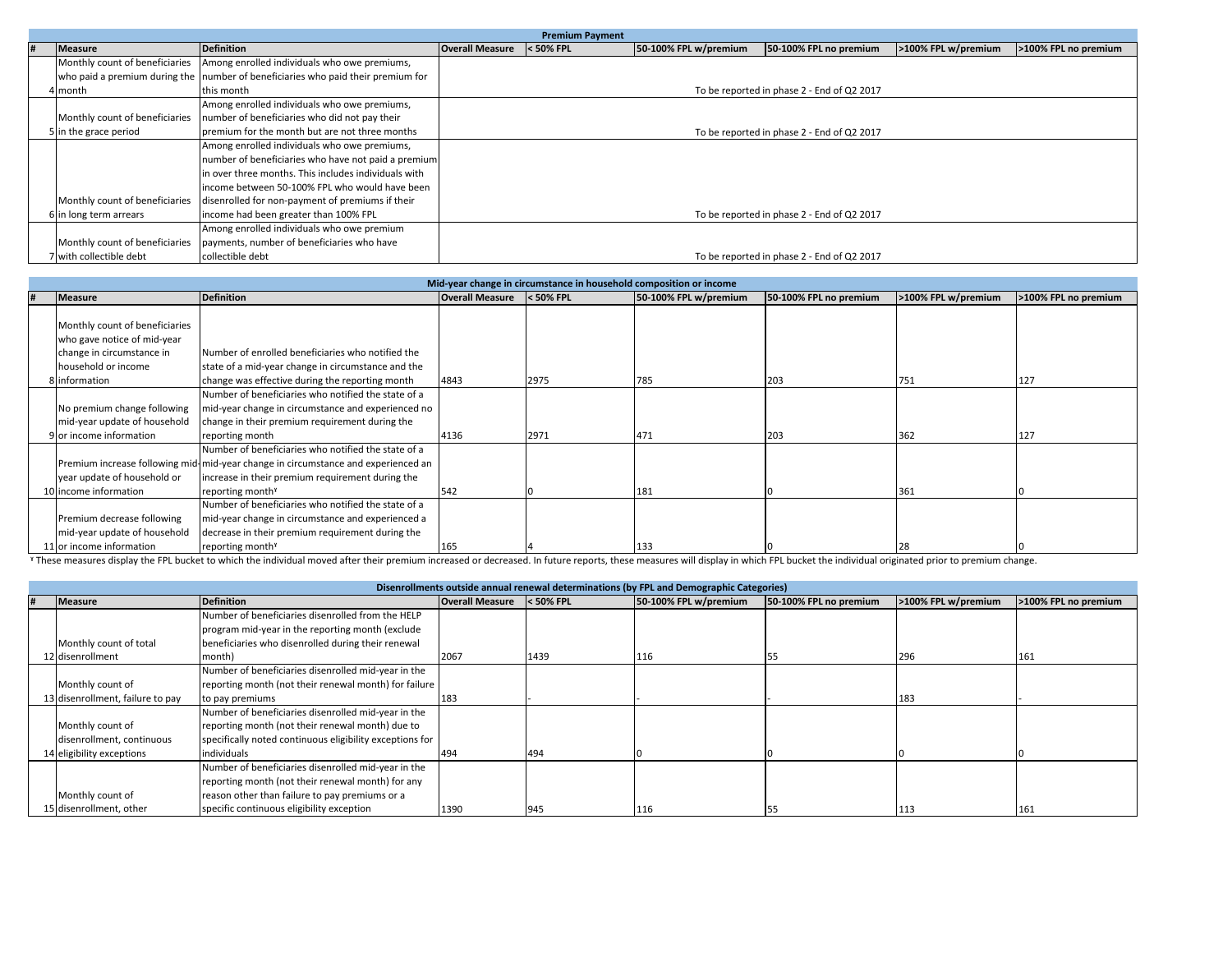| H | Measure                          | <b>Definition</b>                                        | <b>Overall Measure</b> | 19-20YR | 21-34YR | 35-44YR | 45-54YR | 55-64YR | >65YR |
|---|----------------------------------|----------------------------------------------------------|------------------------|---------|---------|---------|---------|---------|-------|
|   |                                  | Number of beneficiaries disenrolled from the HELP        |                        |         |         |         |         |         |       |
|   |                                  | program mid-year in the reporting month (exclude         |                        |         |         |         |         |         |       |
|   | Monthly count of total           | beneficiaries who disenrolled during their renewal       |                        |         |         |         |         |         |       |
|   | 12 disenrollment                 | month)                                                   | 2067                   | 148     | 933     | 383     | 295     | 240     |       |
|   |                                  | Number of beneficiaries disenrolled mid-year in the      |                        |         |         |         |         |         |       |
|   | Monthly count of                 | reporting month (not their renewal month) for failure    |                        |         |         |         |         |         |       |
|   | 13 disenrollment, failure to pay | to pay premiums                                          | 183                    |         | 108     |         |         |         |       |
|   |                                  | Number of beneficiaries disenrolled mid-year in the      |                        |         |         |         |         |         |       |
|   | Monthly count of                 | reporting month (not their renewal month) due to         |                        |         |         |         |         |         |       |
|   | disenrollment, continuous        | specifically noted continuous eligibility exceptions for |                        |         |         |         |         |         |       |
|   | 14 eligibility exceptions        | individuals                                              | 494                    |         | 221     |         |         |         |       |
|   |                                  | Number of beneficiaries disenrolled mid-year in the      |                        |         |         |         |         |         |       |
|   |                                  | reporting month (not their renewal month) for any        |                        |         |         |         |         |         |       |
|   | Monthly count of                 | reason other than failure to pay premiums or a           |                        |         |         |         |         |         |       |
|   | 15 disenrollment, other          | specific continuous eligibility exception                | 1390                   | 109     | 604     | 277     | 204     | 127     |       |

|                                  |                                                          |                        | Native American/      |       |       |                         |              | Unspecified |
|----------------------------------|----------------------------------------------------------|------------------------|-----------------------|-------|-------|-------------------------|--------------|-------------|
| <b>Measure</b>                   | <b>Definition</b>                                        | <b>Overall Measure</b> | <b>Alaskan Native</b> | Asian | White | <b>Pacific Islander</b> | <b>Black</b> | Race        |
|                                  | Number of beneficiaries disenrolled from the HELP        |                        |                       |       |       |                         |              |             |
|                                  | program mid-year in the reporting month (exclude         |                        |                       |       |       |                         |              |             |
| Monthly count of total           | beneficiaries who disenrolled during their renewal       |                        |                       |       |       |                         |              |             |
| 2 disenrollment                  | month)                                                   | 2067                   | 198                   |       | 1558  |                         |              | 281         |
|                                  | Number of beneficiaries disenrolled mid-year in the      |                        |                       |       |       |                         |              |             |
| Monthly count of                 | reporting month (not their renewal month) for failure    |                        |                       |       |       |                         |              |             |
| 13 disenrollment, failure to pay | to pay premiums                                          | 183                    |                       |       | 153   |                         |              |             |
|                                  | Number of beneficiaries disenrolled mid-year in the      |                        |                       |       |       |                         |              |             |
| Monthly count of                 | reporting month (not their renewal month) due to         |                        |                       |       |       |                         |              |             |
| disenrollment, continuous        | specifically noted continuous eligibility exceptions for |                        |                       |       |       |                         |              |             |
| 4 eligibility exceptions         | individuals                                              | 494                    |                       |       | 356   |                         |              |             |
|                                  | Number of beneficiaries disenrolled mid-year in the      |                        |                       |       |       |                         |              |             |
|                                  | reporting month (not their renewal month) for any        |                        |                       |       |       |                         |              |             |
| Monthly count of                 | reason other than failure to pay premiums or a           |                        |                       |       |       |                         |              |             |
| 15 disenrollment, other          | specific continuous eligibility exception                | 1390                   | 160                   |       | 1049  |                         |              | 161         |

| # | <b>Measure</b>                   | <b>Definition</b>                                        | <b>Overall Measure</b> | Hispanic/Latino | Non-Hispanic/Latino | <b>Unspecified Ethnicity</b> |
|---|----------------------------------|----------------------------------------------------------|------------------------|-----------------|---------------------|------------------------------|
|   |                                  | Number of beneficiaries disenrolled from the HELP        |                        |                 |                     |                              |
|   |                                  | program mid-year in the reporting month (exclude         |                        |                 |                     |                              |
|   | Monthly count of total           | beneficiaries who disenrolled during their renewal       |                        |                 |                     |                              |
|   | 12 disenrollment                 | month)                                                   | 2067                   | 66              | 1468                | 528                          |
|   |                                  | Number of beneficiaries disenrolled mid-year in the      |                        |                 |                     |                              |
|   | Monthly count of                 | reporting month (not their renewal month) for failure    |                        |                 |                     |                              |
|   | 13 disenrollment, failure to pay | to pay premiums                                          | 183                    |                 | 136                 | 40                           |
|   |                                  | Number of beneficiaries disenrolled mid-year in the      |                        |                 |                     |                              |
|   | Monthly count of                 | reporting month (not their renewal month) due to         |                        |                 |                     |                              |
|   | disenrollment, continuous        | specifically noted continuous eligibility exceptions for |                        |                 |                     |                              |
|   | 14 eligibility exceptions        | individuals                                              | 494                    | 14              | 275                 | 203                          |
|   |                                  | Number of beneficiaries disenrolled mid-year in the      |                        |                 |                     |                              |
|   |                                  | reporting month (not their renewal month) for any        |                        |                 |                     |                              |
|   | Monthly count of                 | reason other than failure to pay premiums or a           |                        |                 |                     |                              |
|   | 15 disenrollment, other          | specific continuous eligibility exception                | 1390                   | 45              | 1057                | 285                          |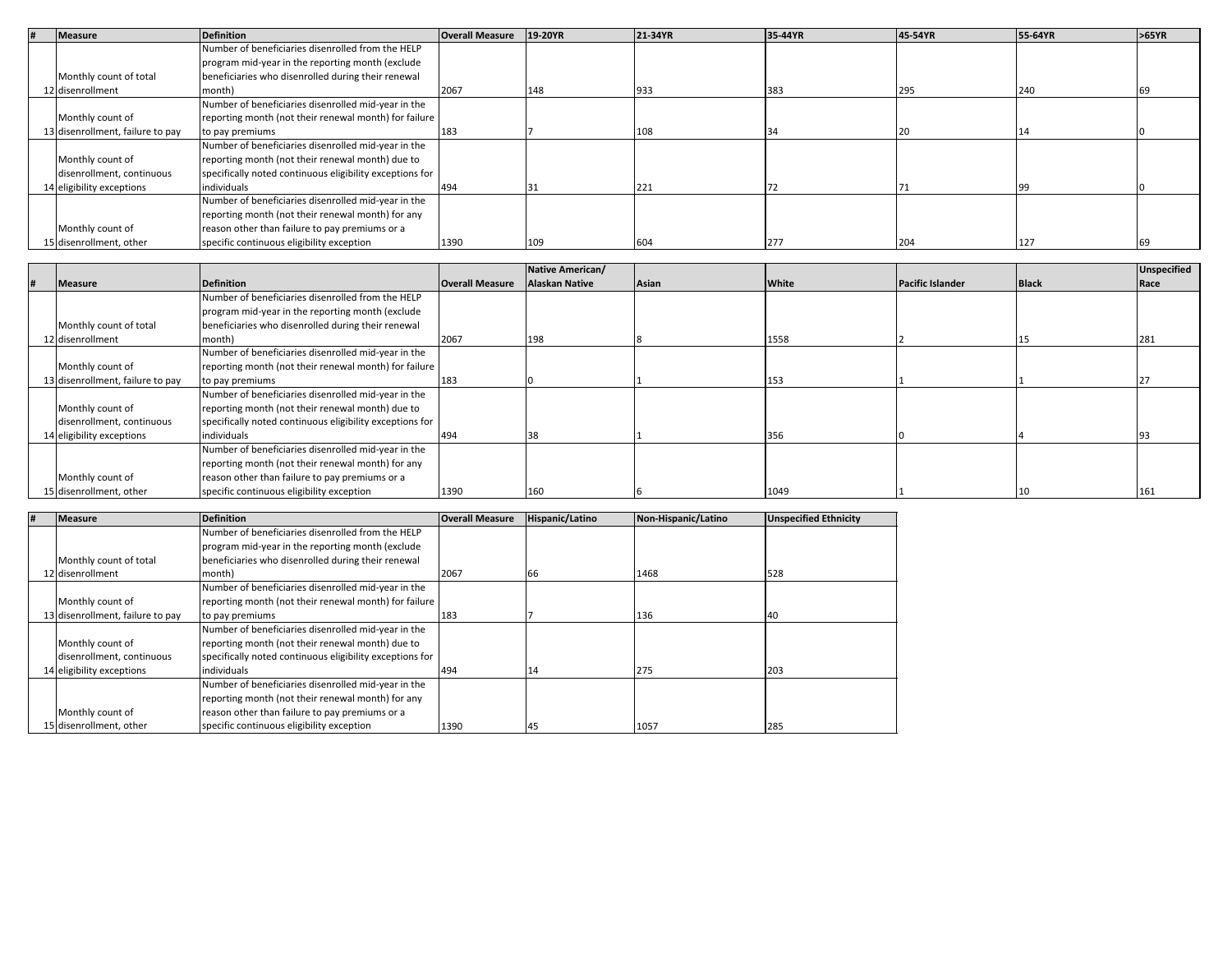| # | <b>Measure</b>                   | <b>Definition</b>                                        | <b>Overall Measure</b> | Female | Male |
|---|----------------------------------|----------------------------------------------------------|------------------------|--------|------|
|   |                                  | Number of beneficiaries disenrolled from the HELP        |                        |        |      |
|   |                                  | program mid-year in the reporting month (exclude         |                        |        |      |
|   | Monthly count of total           | beneficiaries who disenrolled during their renewal       |                        |        |      |
|   | 12 disenrollment                 | month)                                                   | 2067                   | 1109   | 958  |
|   |                                  | Number of beneficiaries disenrolled mid-year in the      |                        |        |      |
|   | Monthly count of                 | reporting month (not their renewal month) for failure    |                        |        |      |
|   | 13 disenrollment, failure to pay | to pay premiums                                          | 183                    | 92     | 91   |
|   |                                  | Number of beneficiaries disenrolled mid-year in the      |                        |        |      |
|   | Monthly count of                 | reporting month (not their renewal month) due to         |                        |        |      |
|   | disenrollment, continuous        | specifically noted continuous eligibility exceptions for |                        |        |      |
|   | 14 eligibility exceptions        | individuals                                              | 494                    | 275    | 219  |
|   |                                  | Number of beneficiaries disenrolled mid-year in the      |                        |        |      |
|   |                                  | reporting month (not their renewal month) for any        |                        |        |      |
|   | Monthly count of                 | reason other than failure to pay premiums or a           |                        |        |      |
|   | 15 disenrollment, other          | specific continuous eligibility exception                | 1390                   | 742    | 648  |

|                                                          |                                                                                       |                                     | <b>Cost sharing limit</b> |                       |                                            |                     |                      |
|----------------------------------------------------------|---------------------------------------------------------------------------------------|-------------------------------------|---------------------------|-----------------------|--------------------------------------------|---------------------|----------------------|
| <b>Measure</b>                                           | <b>Definition</b>                                                                     | <b>Overall Measure &lt; 50% FPL</b> |                           | 50-100% FPL w/premium | 50-100% FPL no premium                     | >100% FPL w/premium | >100% FPL no premium |
|                                                          | Count of enrolled individuals who have hit 2% co-pay                                  |                                     |                           |                       |                                            |                     |                      |
|                                                          | Monthly count of beneficiaries credit since enrollment and must now make cost         |                                     |                           |                       |                                            |                     |                      |
|                                                          | who have exceeded 2% co-pay sharing payments, but who have not yet reached the        |                                     |                           |                       |                                            |                     |                      |
| 16 credit but not reached 5% limit 5% cost sharing limit |                                                                                       |                                     |                           |                       | To be reported in phase 2 - End of Q2 2017 |                     |                      |
|                                                          | Monthly count of beneficiaries Count of enrolled individuals who have hit 5% limit on |                                     |                           |                       |                                            |                     |                      |
| who have hit 5% cost sharing                             | cost sharing and premiums since enrollment, and no                                    |                                     |                           |                       |                                            |                     |                      |
| ⊥7 limit                                                 | longer make cost sharing payments                                                     |                                     |                           |                       | To be reported in phase 2 - End of Q2 2017 |                     |                      |

#### **Use of preventive services \*\* (by FPL and demographic categories)**

| ** Measures 18 and 19 incorporate a six-month lag to allow for claim submission; these numbers correlate with members enrolled in September of 2016 |                                                                                   |                        |             |                       |                        |                     |                      |  |  |
|-----------------------------------------------------------------------------------------------------------------------------------------------------|-----------------------------------------------------------------------------------|------------------------|-------------|-----------------------|------------------------|---------------------|----------------------|--|--|
| <b>Measure</b>                                                                                                                                      | <b>Definition</b>                                                                 | <b>Overall Measure</b> | $<$ 50% FPL | 50-100% FPL w/premium | 50-100% FPL no premium | >100% FPL w/premium | >100% FPL no premium |  |  |
|                                                                                                                                                     |                                                                                   |                        |             |                       |                        |                     |                      |  |  |
| Monthly count of beneficiaries                                                                                                                      |                                                                                   |                        |             |                       |                        |                     |                      |  |  |
|                                                                                                                                                     | who have accessed incentivized Monthly count of beneficiaries who have accessed   |                        |             |                       |                        |                     |                      |  |  |
| 18 preventive services, overall                                                                                                                     | incentivized preventive services, overall                                         | 35036                  | 22141       | 4756                  | 2477                   | 3791                | 1871                 |  |  |
|                                                                                                                                                     | Total number of preventive services provided during                               |                        |             |                       |                        |                     |                      |  |  |
|                                                                                                                                                     | Monthly count of beneficiaries the month six months prior to the reporting month, |                        |             |                       |                        |                     |                      |  |  |
|                                                                                                                                                     | who have accessed incentivized divided by the number of members enrolled during   |                        |             |                       |                        |                     |                      |  |  |
| 19 preventive services, overall                                                                                                                     | that month                                                                        | 1.06                   | 1.21        | 0.65                  | 1.18                   | 0.67                | 1.33                 |  |  |

| <b>Measure</b>                  | <b>Definition</b>                                                                 | Overall Measure 19-20YR |      | 21-34YR | 35-44YR | 45-54YR | 55-64YR | >65YR |
|---------------------------------|-----------------------------------------------------------------------------------|-------------------------|------|---------|---------|---------|---------|-------|
|                                 |                                                                                   |                         |      |         |         |         |         |       |
| Monthly count of beneficiaries  |                                                                                   |                         |      |         |         |         |         |       |
|                                 | who have accessed incentivized Monthly count of beneficiaries who have accessed   |                         |      |         |         |         |         |       |
| 18 preventive services, overall | incentivized preventive services, overall                                         | 35036                   | 1844 | 12329   | 7102    | 7060    | 6701    |       |
|                                 | Total number of preventive services provided during                               |                         |      |         |         |         |         |       |
|                                 | Monthly count of beneficiaries the month six months prior to the reporting month, |                         |      |         |         |         |         |       |
|                                 | who have accessed incentivized divided by the number of members enrolled during   |                         |      |         |         |         |         |       |
| 19 preventive services, overall | that month                                                                        | 1.06                    | 0.36 | 0.61    | 1.11    | 1.66    | 1.84    |       |

|                                 |                                                                                   |                        | Native American/      |                           |              |              |              | <b>Unspecified</b> |
|---------------------------------|-----------------------------------------------------------------------------------|------------------------|-----------------------|---------------------------|--------------|--------------|--------------|--------------------|
| <b>Measure</b>                  | <b>Definition</b>                                                                 | <b>Overall Measure</b> | <b>Alaskan Native</b> | Asian or Pacific Islander | <b>White</b> | <b>Black</b> | Multi-Racial | Race               |
|                                 |                                                                                   |                        |                       |                           |              |              |              |                    |
| Monthly count of beneficiaries  |                                                                                   |                        |                       |                           |              |              |              |                    |
|                                 | who have accessed incentivized Monthly count of beneficiaries who have accessed   |                        |                       |                           |              |              |              |                    |
| 18 preventive services, overall | incentivized preventive services, overall                                         | 35036                  | 4382                  | 140                       | 25426        | 239          | 392          | 4457               |
|                                 | Total number of preventive services provided during                               |                        |                       |                           |              |              |              |                    |
|                                 | Monthly count of beneficiaries the month six months prior to the reporting month, |                        |                       |                           |              |              |              |                    |
|                                 | who have accessed incentivized divided by the number of members enrolled during   |                        |                       |                           |              |              |              |                    |
| 19 preventive services, overall | that month                                                                        | 1.06                   | 1.06                  | 0.59                      | 1.08         |              | 1.18         | 0.97               |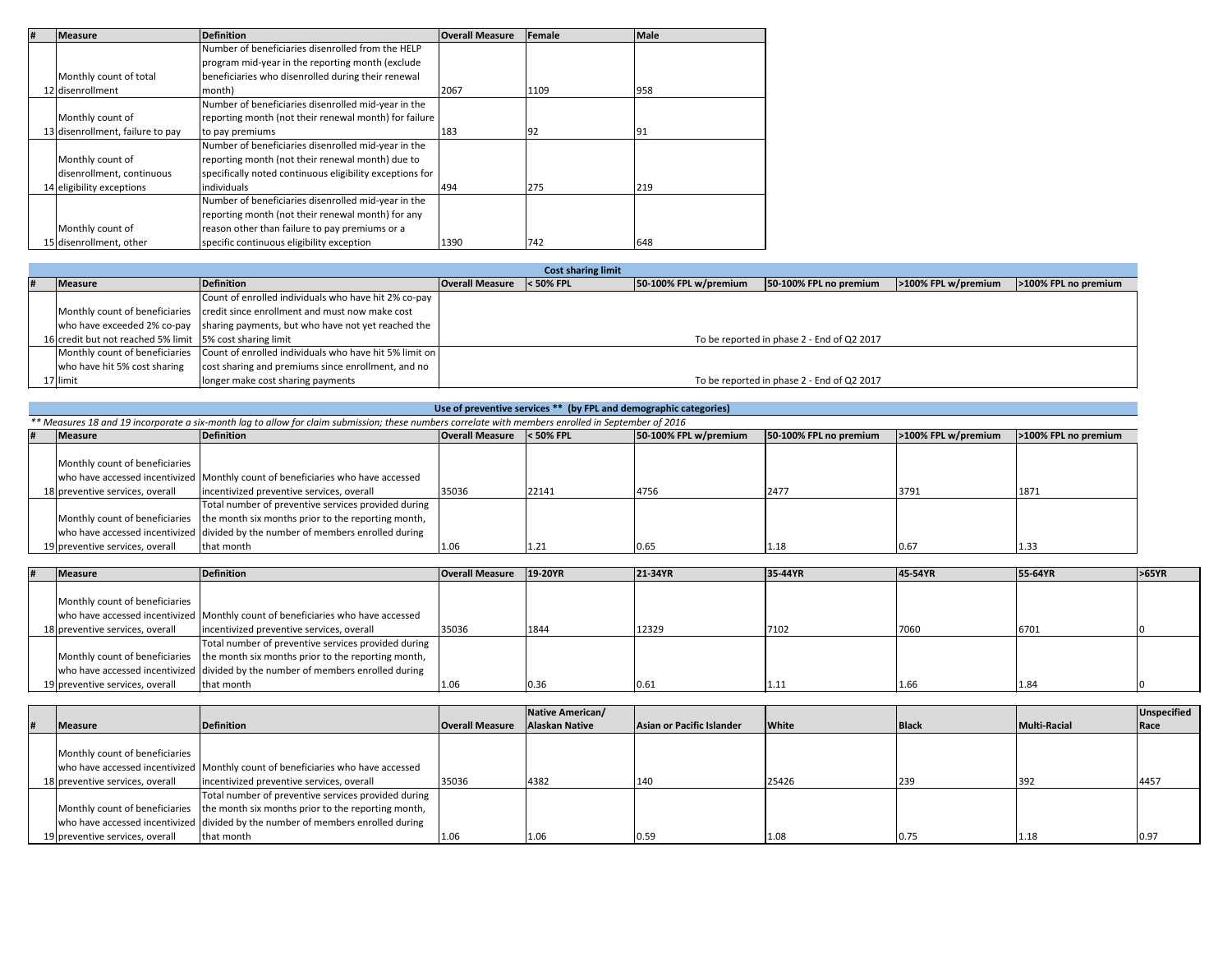|   |                                 |                                                                                 |                        |                 | Non-Hispanic/Latino or |
|---|---------------------------------|---------------------------------------------------------------------------------|------------------------|-----------------|------------------------|
| # | <b>Measure</b>                  | <b>Definition</b>                                                               | <b>Overall Measure</b> | Hispanic/Latino | <b>Unspecified</b>     |
|   |                                 |                                                                                 |                        |                 |                        |
|   | Monthly count of beneficiaries  |                                                                                 |                        |                 |                        |
|   |                                 | who have accessed incentivized Monthly count of beneficiaries who have accessed |                        |                 |                        |
|   | 18 preventive services, overall | incentivized preventive services, overall                                       | 35036                  | 873             | 34163                  |
|   |                                 | Total number of preventive services provided during                             |                        |                 |                        |
|   | Monthly count of beneficiaries  | the month six months prior to the reporting month,                              |                        |                 |                        |
|   |                                 | who have accessed incentivized divided by the number of members enrolled during |                        |                 |                        |
|   | 19 preventive services, overall | that month                                                                      | 1.06                   | 0.85            | 1.07                   |
|   |                                 |                                                                                 |                        |                 |                        |

| # | <b>Measure</b>                  | <b>Definition</b>                                                                 | <b>Overall Measure</b> | Female | <b>Male</b> |
|---|---------------------------------|-----------------------------------------------------------------------------------|------------------------|--------|-------------|
|   |                                 |                                                                                   |                        |        |             |
|   | Monthly count of beneficiaries  |                                                                                   |                        |        |             |
|   |                                 | who have accessed incentivized Monthly count of beneficiaries who have accessed   |                        |        |             |
|   | 18 preventive services, overall | incentivized preventive services, overall                                         | 35036                  | 21206  | 13830       |
|   |                                 | Total number of preventive services provided during                               |                        |        |             |
|   |                                 | Monthly count of beneficiaries the month six months prior to the reporting month, |                        |        |             |
|   |                                 | who have accessed incentivized divided by the number of members enrolled during   |                        |        |             |
|   | 19 preventive services, overall | that month                                                                        | 1.06                   | 1.19   | 0.90        |

|      | Use of other services*        |                                                                                                                                                     |                        |             |                       |                        |                     |                      |  |  |
|------|-------------------------------|-----------------------------------------------------------------------------------------------------------------------------------------------------|------------------------|-------------|-----------------------|------------------------|---------------------|----------------------|--|--|
|      |                               | * Measures 20 through 24 incorporate a six-month lag to allow for claim submission; these numbers correlate with members enrolled in August of 2016 |                        |             |                       |                        |                     |                      |  |  |
| #    | <b>Measure</b>                | <b>Definition</b>                                                                                                                                   | <b>Overall Measure</b> | $<$ 50% FPL | 50-100% FPL w/premium | 50-100% FPL no premium | >100% FPL w/premium | >100% FPL no premium |  |  |
|      |                               | PMPM utilization of physician visits for currently                                                                                                  |                        |             |                       |                        |                     |                      |  |  |
| 20a  | Physician service utilization | enrolled beneficiaries                                                                                                                              | 0.476                  | 0.528       | 0.376                 | 0.472                  | 0.354               | 0.447                |  |  |
|      | Physician or mid-level        | PMPM utilization of physician or mid-level                                                                                                          |                        |             |                       |                        |                     |                      |  |  |
| 20b. | practitioner utilization      | practitioner visits for currently enrolled beneficiaries                                                                                            | 0.657                  | 0.722       | 0.523                 | 0.636                  | 0.522               | 0.616                |  |  |
|      |                               | PMPM prescription fills greater than 28 days for                                                                                                    |                        |             |                       |                        |                     |                      |  |  |
|      | 21 Prescription drug use      | currently enrolled beneficiaries                                                                                                                    | 0.937                  | 1.037       | 0.662                 | 1.006                  | 0.659               | 1.183                |  |  |
|      |                               | PMPM emergency department visits for emergent                                                                                                       |                        |             |                       |                        |                     |                      |  |  |
|      | <b>Emergency department</b>   | conditions among currently enrolled beneficiaries (i.e.                                                                                             |                        |             |                       |                        |                     |                      |  |  |
|      | 22 utilization, emergency     | those not subject to a copayment)                                                                                                                   | 0.067                  | 0.084       | 0.035                 | 0.061                  | 0.031               | 0.055                |  |  |
|      |                               | PMPM emergency department visits for non-                                                                                                           |                        |             |                       |                        |                     |                      |  |  |
|      | <b>Emergency department</b>   | emergent conditions among currently enrolled                                                                                                        |                        |             |                       |                        |                     |                      |  |  |
|      | 23 utilization, non-emergency | beneficiaries (i.e. those subject to a copayment)                                                                                                   | 0.000                  | 0.000       | 0.000                 | 0.000                  | 0.000               | 0.000                |  |  |
|      |                               | PMPM emergency department visits for non-                                                                                                           |                        |             |                       |                        |                     |                      |  |  |
|      |                               | emergent conditions among currently enrolled                                                                                                        |                        |             |                       |                        |                     |                      |  |  |
|      | 24 Inpatient admissions       | beneficiaries (i.e. those subject to a copayment)                                                                                                   | 0.011                  | 0.014       | 0.004                 | 0.017                  | 0.005               | 0.011                |  |  |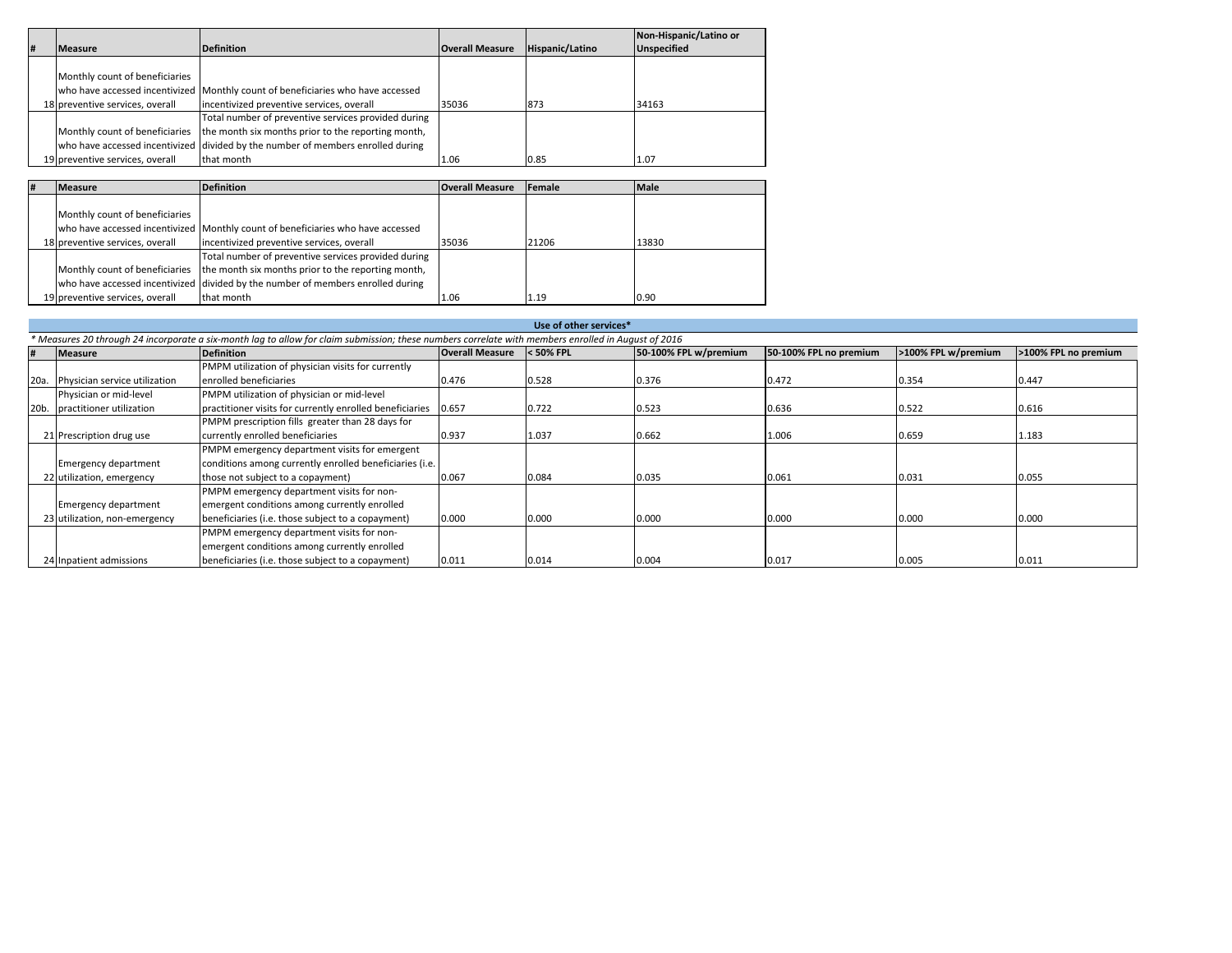|                                |                                                       |                        | Renewal (starting in 2017) |                       |                        |                     |                      |
|--------------------------------|-------------------------------------------------------|------------------------|----------------------------|-----------------------|------------------------|---------------------|----------------------|
| Measure                        | <b>Definition</b>                                     | <b>Overall Measure</b> | $<$ 50% FPL                | 50-100% FPL w/premium | 50-100% FPL no premium | >100% FPL w/premium | >100% FPL no premium |
|                                |                                                       |                        |                            |                       |                        |                     |                      |
| Monthly count of beneficiaries | Number of beneficiaries due for renewal in the        |                        |                            |                       |                        |                     |                      |
| 25 due for renewal             | reporting month                                       | 6909                   | 5443                       | 599                   | 252                    | 445                 | 170                  |
|                                | Number of beneficiaries due for renewal in the        |                        |                            |                       |                        |                     |                      |
|                                | reporting month who are determined ineligible for     |                        |                            |                       |                        |                     |                      |
|                                | the HELP program because they failed to complete or   |                        |                            |                       |                        |                     |                      |
|                                | return renewal forms or other required                |                        |                            |                       |                        |                     |                      |
| 26 Number who did not renew    | documentation, or who were lost to follow up          | 2347                   | 2339                       |                       |                        |                     |                      |
|                                | Number of beneficiaries due for renewal in the        |                        |                            |                       |                        |                     |                      |
|                                | reporting month who respond to renewal notices, but   |                        |                            |                       |                        |                     |                      |
| 27 Number who lost eligibility | are determined ineligible for the HELP program        | 185                    | 84                         |                       |                        |                     |                      |
|                                | Number of beneficiaries due for renewal in the        |                        |                            |                       |                        |                     |                      |
|                                | reporting month who remain eligible, with no change   |                        |                            |                       |                        |                     |                      |
| 28 No premium change           | in premium requirement                                | 4273                   | 3013                       | 544                   | 210                    | 377                 | 129                  |
|                                | Number of beneficiaries due for renewal in the        |                        |                            |                       |                        |                     |                      |
|                                | reporting month who remain eligible, with an increase |                        |                            |                       |                        |                     |                      |
| 29 Premium increase            | in required premium***                                | 72                     |                            |                       |                        | 46                  |                      |
|                                | Number of beneficiaries due for renewal in the        |                        |                            |                       |                        |                     |                      |
|                                | reporting month who remain eligible, with a decrease  |                        |                            |                       |                        |                     |                      |
| 30 Premium decrease            | required premium***                                   | 32                     |                            | 19                    |                        |                     |                      |

 $\frac{130}{2}$  | Tequired premium\*\*\*  $\frac{10}{2}$  | 32  $\frac{17}{2}$  | 19  $\frac{19}{2}$  | 0  $\frac{10}{2}$  | 6  $\frac{16}{2}$  | 6  $\frac{16}{2}$  | 6  $\frac{17}{2}$  | 19  $\frac{19}{2}$  | 0  $\frac{19}{2}$  | 0  $\frac{19}{2}$  | 0  $\frac{19}{2}$  | 0  $\frac{19}{2}$  | 0  $\frac{$ 

|                                | Complaints, grievances, and appeals                                                    |                        |             |                       |                        |                     |                      |  |  |
|--------------------------------|----------------------------------------------------------------------------------------|------------------------|-------------|-----------------------|------------------------|---------------------|----------------------|--|--|
| <b>Measure</b>                 | <b>Definition</b>                                                                      | <b>Overall Measure</b> | $<$ 50% FPL | 50-100% FPL w/premium | 50-100% FPL no premium | >100% FPL w/premium | >100% FPL no premium |  |  |
| Complaints and grievances,     | Total number of complaints and grievances filed in the                                 |                        |             |                       |                        |                     |                      |  |  |
| 31 Medicaid program            | reporting month regarding the HELP program                                             |                        |             |                       |                        |                     |                      |  |  |
|                                | Complaints and grievances, plan Total number of complaints and grievances filed in the |                        |             |                       |                        |                     |                      |  |  |
| 32 administrator               | reporting month regarding the plan administrator                                       |                        |             |                       |                        |                     |                      |  |  |
| Complaints and grievances,     | Total number of complaints and grievances filed in the                                 |                        |             |                       |                        |                     |                      |  |  |
| 33 provider                    | reporting month regarding a provider                                                   |                        |             |                       |                        |                     |                      |  |  |
|                                | Total number of appeals filed in the reporting month                                   |                        |             |                       |                        |                     |                      |  |  |
| 34 Appeals, eligibility        | regarding eligibility                                                                  |                        |             |                       |                        |                     |                      |  |  |
|                                | Total number of appeals filed in the reporting month                                   |                        |             |                       |                        |                     |                      |  |  |
| 35 Appeals, premiums           | regarding the size of premium payments                                                 |                        |             |                       |                        |                     |                      |  |  |
|                                | Total number of appeals filed in the reporting month                                   |                        |             |                       |                        |                     |                      |  |  |
| 36 Appeals, denial of benefits | regarding denials of benefits                                                          |                        |             |                       |                        |                     |                      |  |  |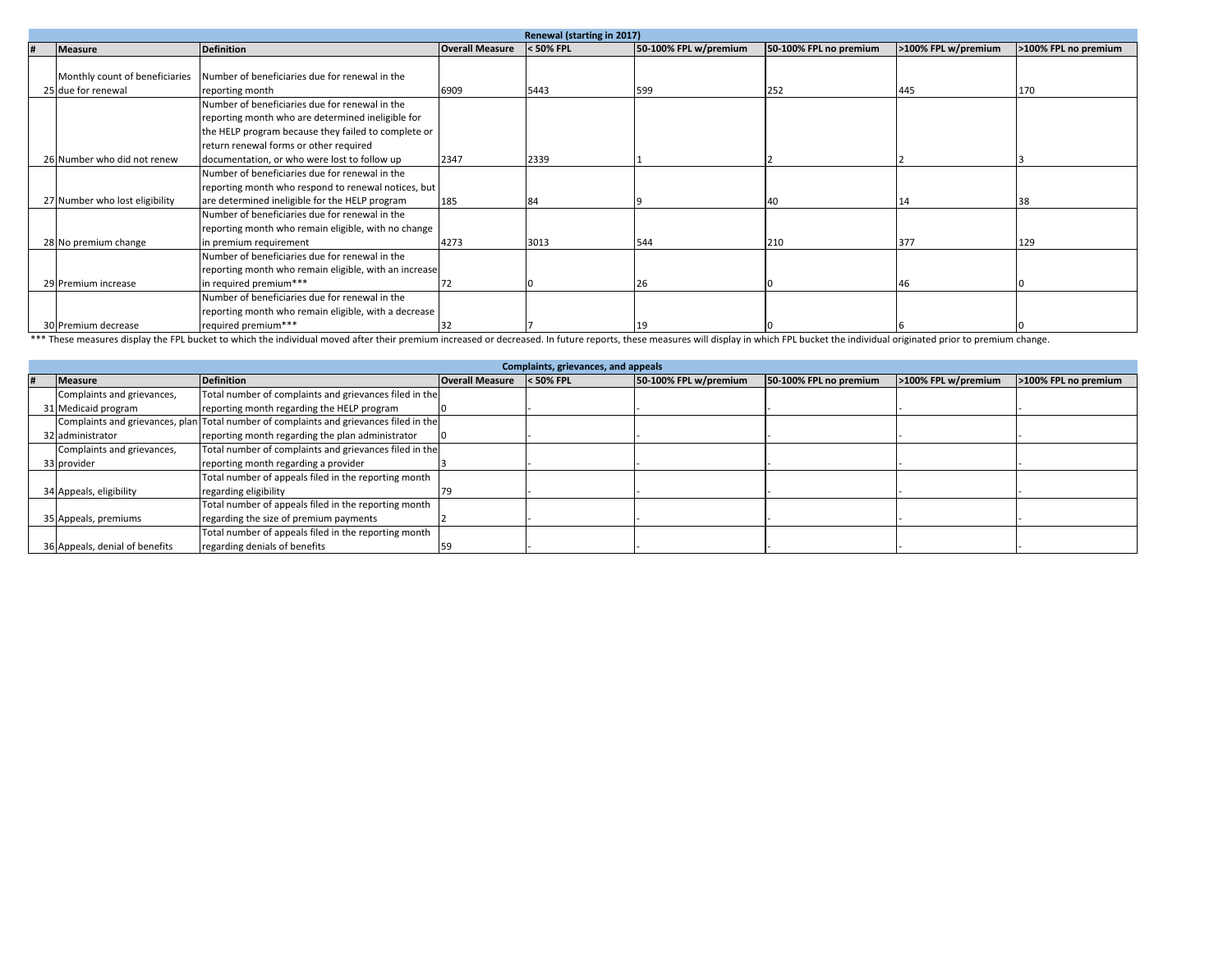| <b>Enrollment duration among disenrollees</b> |                |                                                                                            |                        |           |                       |                        |                     |                      |
|-----------------------------------------------|----------------|--------------------------------------------------------------------------------------------|------------------------|-----------|-----------------------|------------------------|---------------------|----------------------|
|                                               | <b>Measure</b> | <b>Definition</b>                                                                          | <b>Overall Measure</b> | < 50% FPL | 50-100% FPL w/premium | 50-100% FPL no premium | >100% FPL w/premium | >100% FPL no premium |
|                                               |                | Number of beneficiaries disenrolled from the                                               |                        |           |                       |                        |                     |                      |
|                                               |                | demonstration in the reporting month (measure 12)                                          |                        |           |                       |                        |                     |                      |
|                                               |                | who had been enrolled in the demonstration for 3 or                                        |                        |           |                       |                        |                     |                      |
|                                               |                | 37 Enrollment duration 0-3 months fewer months at the time of disenrollment                | 199                    | 167       |                       |                        |                     |                      |
|                                               |                | Number of beneficiaries disenrolled from the                                               |                        |           |                       |                        |                     |                      |
|                                               |                | demonstration in the reporting month (measure 12)                                          |                        |           |                       |                        |                     |                      |
|                                               |                | who had been enrolled in the demonstration for                                             |                        |           |                       |                        |                     |                      |
|                                               |                | 38 Enrollment duration 4-6 months between 4 and 6 months at the time of disenrollment 1423 |                        | 330       |                       |                        |                     |                      |
|                                               |                | Number of beneficiaries disenrolled from the                                               |                        |           |                       |                        |                     |                      |
|                                               |                | demonstration in the reporting month (measure 12)                                          |                        |           |                       |                        |                     |                      |
|                                               |                | who had been enrolled in the demonstration for 6 or                                        |                        |           |                       |                        |                     |                      |
|                                               |                | 39 Enrollment duration >6 months   more months at the time of disenrollment                | 1445                   | 942       |                       |                        | 249                 | 118                  |

| Monthly premiums owed at disenrollment |                                |                                                                                 |                        |           |                       |                                            |                     |                      |  |
|----------------------------------------|--------------------------------|---------------------------------------------------------------------------------|------------------------|-----------|-----------------------|--------------------------------------------|---------------------|----------------------|--|
|                                        | <b>Measure</b>                 | <b>Definition</b>                                                               | <b>Overall Measure</b> | < 50% FPL | 50-100% FPL w/premium | 50-100% FPL no premium                     | >100% FPL w/premium | >100% FPL no premium |  |
|                                        |                                | Number of beneficiaries disenrolled from the                                    |                        |           |                       |                                            |                     |                      |  |
|                                        |                                | Amount of monthly premium at demonstration in the reporting month (measure 12)  |                        |           |                       |                                            |                     |                      |  |
|                                        | time of disenrollment >\$0 and | whose monthly premium at the time of disenrollment                              |                        |           |                       |                                            |                     |                      |  |
|                                        | 40 < \$15                      | was greater than \$0 but less than \$15                                         |                        |           |                       | To be reported in phase 2 - End of Q2 2017 |                     |                      |  |
|                                        |                                | Number of beneficiaries disenrolled from the                                    |                        |           |                       |                                            |                     |                      |  |
|                                        |                                | demonstration in the reporting month (measure 12),                              |                        |           |                       |                                            |                     |                      |  |
|                                        |                                | Amount of monthly premium at whose monthly premium at the time of disenrollment |                        |           |                       |                                            |                     |                      |  |
|                                        |                                | 41 time of disenrollment \$15-<\$30 was \$15 or greater, but less than \$30     |                        |           |                       | To be reported in phase 2 - End of Q2 2017 |                     |                      |  |
|                                        |                                | Number of beneficiaries disenrolled from the                                    |                        |           |                       |                                            |                     |                      |  |
|                                        |                                | demonstration in the reporting month (measure 12),                              |                        |           |                       |                                            |                     |                      |  |
|                                        |                                | Amount of monthly premium at whose monthly premium at the time of disenrollment |                        |           |                       |                                            |                     |                      |  |
|                                        |                                | 42 time of disenrollment \$30-<\$50 was \$30 or greater, but less than \$50     |                        |           |                       | To be reported in phase 2 - End of Q2 2017 |                     |                      |  |
|                                        |                                | Number of beneficiaries disenrolled from the                                    |                        |           |                       |                                            |                     |                      |  |
|                                        |                                | demonstration in the reporting month (measure 12).                              |                        |           |                       |                                            |                     |                      |  |
|                                        |                                | Amount of monthly premium at whose monthly premium at the time of disenrollment |                        |           |                       |                                            |                     |                      |  |
|                                        |                                | 43 time of disenrollment \$50-<\$75 was \$50 or greater, but less than \$75.    |                        |           |                       | To be reported in phase 2 - End of Q2 2017 |                     |                      |  |
|                                        |                                | Number of beneficiaries disenrolled from the                                    |                        |           |                       |                                            |                     |                      |  |
|                                        |                                | demonstration in the reporting month (measure 12),                              |                        |           |                       |                                            |                     |                      |  |
|                                        |                                | Amount of monthly premium at whose monthly premium at the time of disenrollment |                        |           |                       |                                            |                     |                      |  |
|                                        | 44 time of disenrollment ≥\$75 | was \$75 or greater.                                                            |                        |           |                       | To be reported in phase 2 - End of Q2 2017 |                     |                      |  |